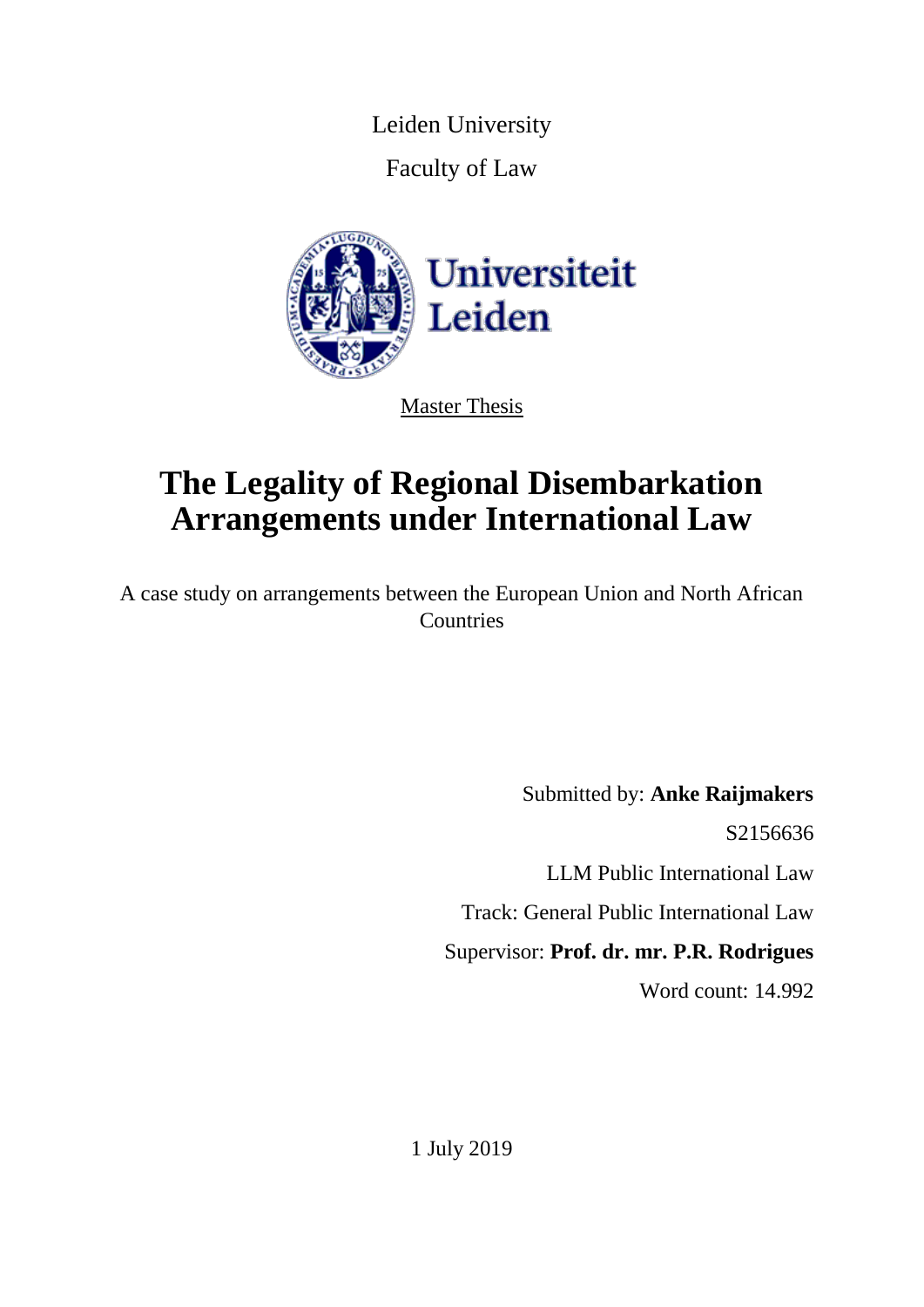# <span id="page-1-0"></span>**Table of Contents**

| 1. |  |
|----|--|
| 2. |  |
| 3. |  |
|    |  |
|    |  |
|    |  |
|    |  |
|    |  |
| 4. |  |
| 5. |  |
|    |  |
|    |  |
|    |  |
|    |  |
| 6. |  |
| 7. |  |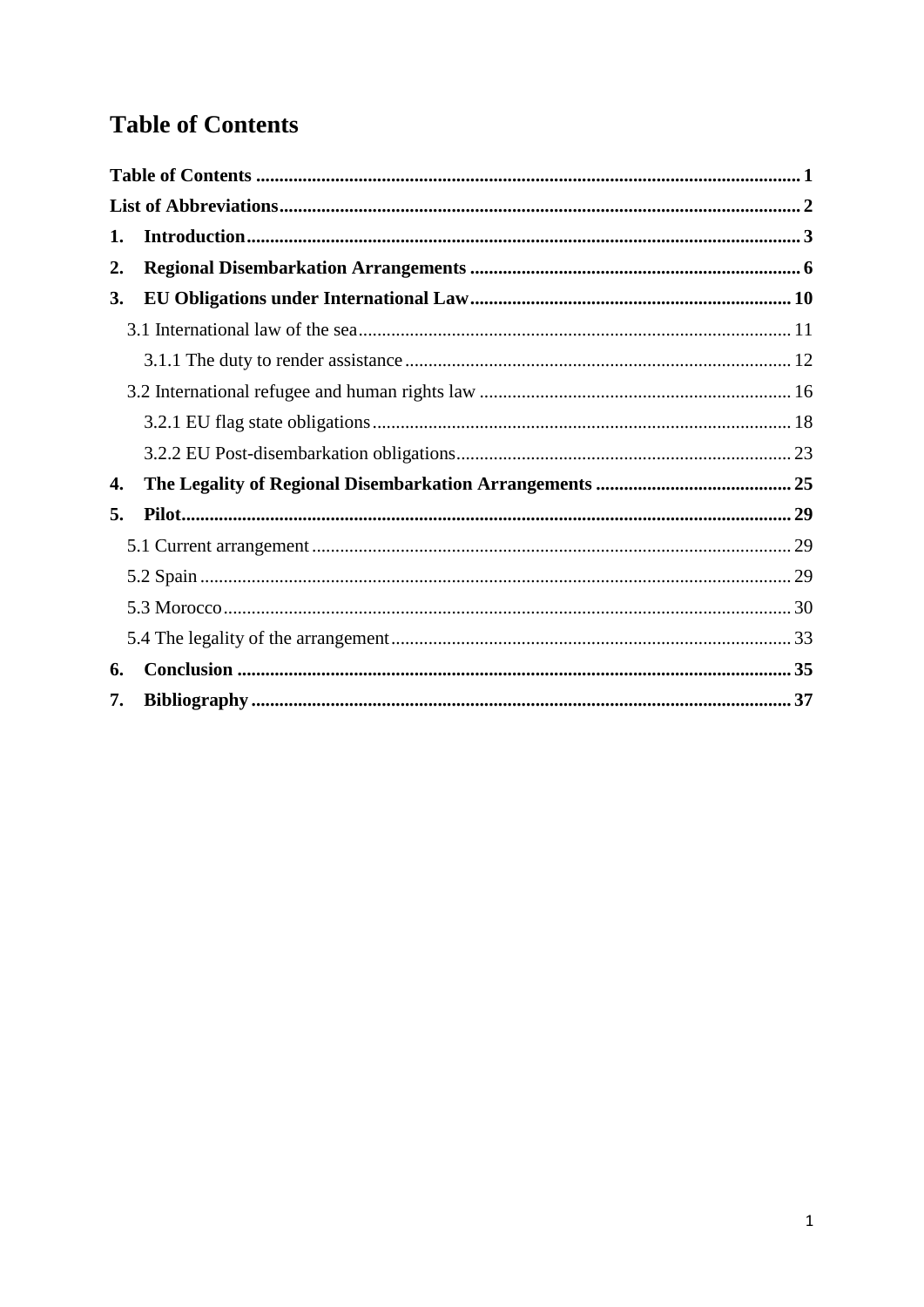# <span id="page-2-0"></span>**List of Abbreviations**

| AU                    | <b>African Union</b>                                                         |
|-----------------------|------------------------------------------------------------------------------|
| <b>BRA</b>            | Bureau des réfugiés et apatrides                                             |
| <b>CAT</b>            | Covenant against Torture and other Cruel, Inhuman or Degrading               |
|                       | <b>Treatment or Punishment</b>                                               |
| <b>CJEU</b>           | Court of Justice of the European Union                                       |
| <b>ECHR</b>           | European Convention on Human Rights                                          |
| <b>ECtHR</b>          | European Court of Human Rights                                               |
| <b>ECRE</b>           | European Council on Refugees and Exiles                                      |
| <b>EEAS</b>           | <b>European External Action Service</b>                                      |
| EU                    | European Union                                                               |
| <b>EUCFR</b>          | Charter of Fundamental Rights of the European Union                          |
| <b>IACtHR</b>         | Inter-American Court of Human Rights                                         |
| <b>ICCPR</b>          | International Covenant on Civil and Political Rights                         |
| <b>ICESCR</b>         | International Covenant on Economic, Social and Cultural Rights               |
| <b>IMO</b>            | <b>International Maritime Organisation</b>                                   |
| <b>IMO</b> Guidelines | Guidelines on the treatment of persons rescued at sea                        |
| <b>ICJ</b>            | <b>International Court of Justice</b>                                        |
| IOM                   | <b>International Organization for Migration</b>                              |
| <b>NGOs</b>           | Non-Governmental Organizations                                               |
| <b>OHCHR</b>          | Office of the United Nations High Commissioner for Human Rights              |
| <b>SAR</b>            | <b>Search and Rescue</b>                                                     |
| <b>SAR Convention</b> | 1979 International Convention on Maritime Search and Rescue                  |
|                       | SOLAS Convention 1974 International Convention for the Safety of Life at Sea |
| TEU                   | Treaty on European Union                                                     |
| <b>TFEU</b>           | Treaty on the Functioning of the European Union                              |
| <b>UN</b>             | <b>United Nations</b>                                                        |
| <b>UNCLOS</b>         | United Nations Convention on the Law of the Sea                              |
| <b>UNHCR</b>          | Office of the United Nations High Commissioner for Refugees                  |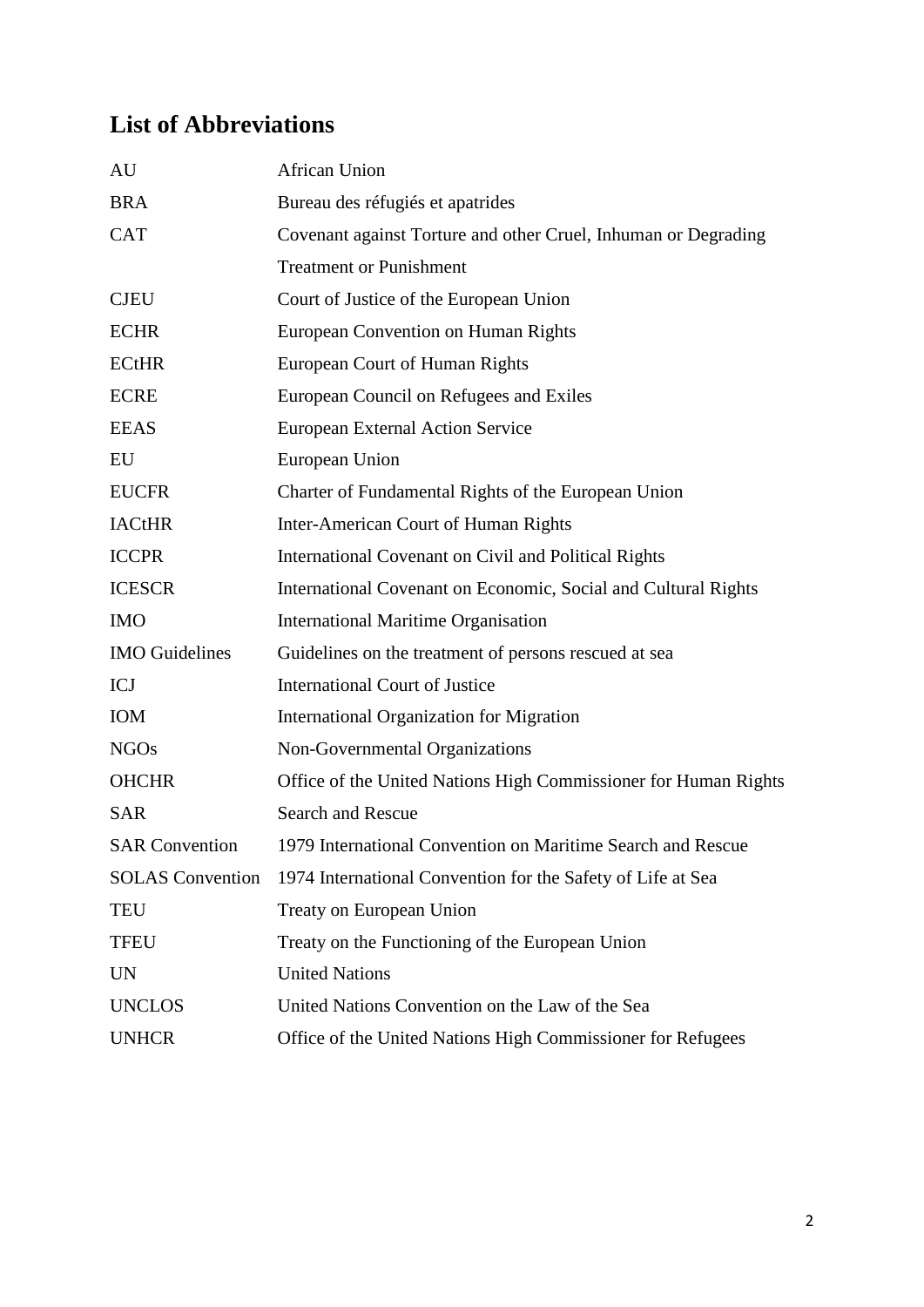# <span id="page-3-0"></span>**1.Introduction**

In June 2018, the European Council introduced the concept of regional disembarkation platforms in an effort to find a common European Union (EU) solution to irregular migration.<sup>1</sup> In its conclusions it stated that in order to break the business models of human traffickers, it would be necessary to end the incentive to attempt to reach EU territory by embarking on perilous journeys. This in turn would require a new approach of the Member States to the disembarkation of people saved in search and rescue (SAR) operations. The European Council therefore called upon other EU institutions to explore the concept of regional disembarkation platforms.

In response to these conclusions the EU Commission has stated that disembarkation in a third country is possible if this SAR operation is carried out in the territorial sea of the third country by its coast guard or by other third country vessels. It is also possible in case the operation occurs in international waters and involves an EU State's flag vessel, provided that the principle of non-refoulement is respected.<sup>2</sup> In November 2018 the European Parliament's legal service confirmed this in a confidential report on the legality of disembarkation platforms. According to the report, the platforms "could lawfully be established outside of the EU, in order to receive migrants rescued outside the territory of the Union's member states."<sup>3</sup> Moreover, it says that "EU law does not apply to migrants rescued at high sea, even with a boat flying an EU-member state flag... EU law is also not applied if the migrant is rescued in the territorial waters of an African coastal state".<sup>4</sup> This however does not explain whether this would also be in accordance with international law and more importantly, seems to contradict a previous ruling of the European Court of Human Rights (ECtHR), in which it was held that the European Convention on Human Rights (ECHR) applies to vessels of an EU coast guard sailing on the high seas when actively exercising power.<sup>5</sup>

This thesis will explore under what circumstances the envisaged regional disembarkation platforms or arrangements would be in accordance with international law. The need for such a

<sup>1</sup> European Council, 'Conclusions, 28 June 2018' (Press Release) (2018)

 $\langle$ https://www.consilium.europa.eu/en/press/press-releases/2018/06/29/20180628-euco-conclusions-final/> accessed 7 January 2019.

<sup>2</sup> European Commission 'Managing migration: Commission expands on disembarkation and controlled centre concepts' (Press Release) COM (2018).

<sup>3</sup> Niels Frenzen 'Week in Review – 09 December 2018' (*Migrants at Sea*, 31 December 2018) <https://migrantsatsea.org/2018/12/> accessed 7 January 2019; Nikolaj Nielsen 'EP Lawyers back EU plans for migrant centres in Africa' (*EUObserver*, 27 November 2018) <https://euobserver.com/migration/143513> accessed 7 January 2019.

<sup>4</sup> Ibid.

<sup>5</sup> *Hirsi Jamaa and Others v Italy*, App No. 27765/09 (ECHR, 23 February 2012).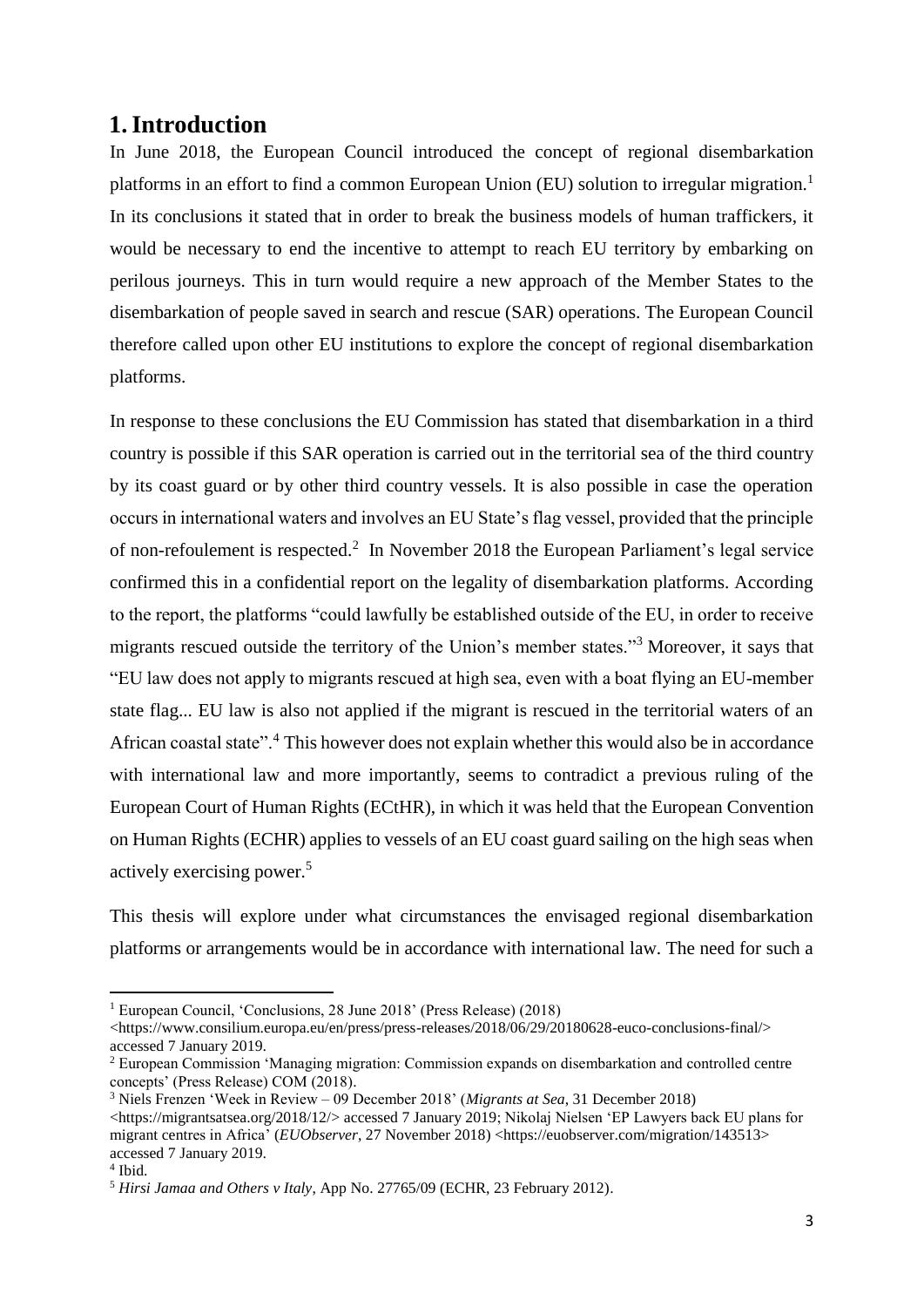study derives from the lack of clarity in these policy documents on the exact meaning of regional disembarkation arrangements. Furthermore, the position of the African Union (AU) is that such platforms are de facto detention centres and therefore violate international law.<sup>6</sup> A senior official of the European External Action Service (EEAS), has also stated that the discussions on the arrangements are continuing within the EU Council, regardless "of the willingness of third countries to participate".<sup>7</sup> This adds further to the relevance of a discussion on the legality of the envisaged arrangements under international law.

This thesis will explore the obligations that such regional disembarkation arrangements will have to fulfil in order not to violate international law of the sea and international refugee and human rights law. More specifically it will focus on arrangements concerning SAR operations conducted by EU coast guard vessels in international waters and in the territorial waters of third States. The research will take a desk-based approach. The main research question this thesis aims to answer is: what are the international obligations that regional disembarkation arrangements have to meet for the return of migrants rescued by EU coast guard vessels to North African countries to be legal? It will focus on the obligations of EU Member States when migrants are intercepted by EU coast guard vessels on the high seas and in the SAR zone of the respective North African country. A country's SAR zone is a delimited search and rescue region for which a particular country is responsible.<sup>8</sup> To answer the main question, this thesis will first discuss the definition of regional disembarkation arrangements, i.e. what are regional disembarkation arrangements, how did the concept come into existence and what format would they have? Thereafter the research will turn to the obligations that the EU has under international law to determine the requirements that the arrangements would have to meet for the EU not to be in breach of its international obligations. After having examined the requirements posed by the international law of the sea and international refugee and human rights law, the next chapter will apply these requirements to the concepts of regional disembarkation platforms or arrangements and thereby determine what format these arrangements should have for them to be in compliance with these international obligations. It

<sup>6</sup> Daniel Boffey 'African Union seeks to kill EU plan to process migrants in Africa' *The Guardian* (Sharm el-Sheikh 24 Feburary 2019) <https://www.theguardian.com/world/2019/feb/24/african-union-seeks-to-kill-euplan-to-process-migrants-in-

africa?CMP=share\_btn\_tw&utm\_source=ECRE+Newsletters&utm\_campaign=511cc7177d-EMAIL\_CAMPAIGN\_2019\_02\_25\_02\_54&utm\_medium=email&utm\_term=0\_3ec9497afd-511cc7177d-422327773%20accessed%2016%20March%202019> accessed 27 April 2019.

 $7$  Frenzen (n 3).

<sup>8</sup> For more information on SAR zones, see

<sup>&</sup>lt;http://www.imo.org/en/ourwork/safety/radiocommunicationsandsearchandrescue/searchandrescue/pages/sarcon vention.aspx>.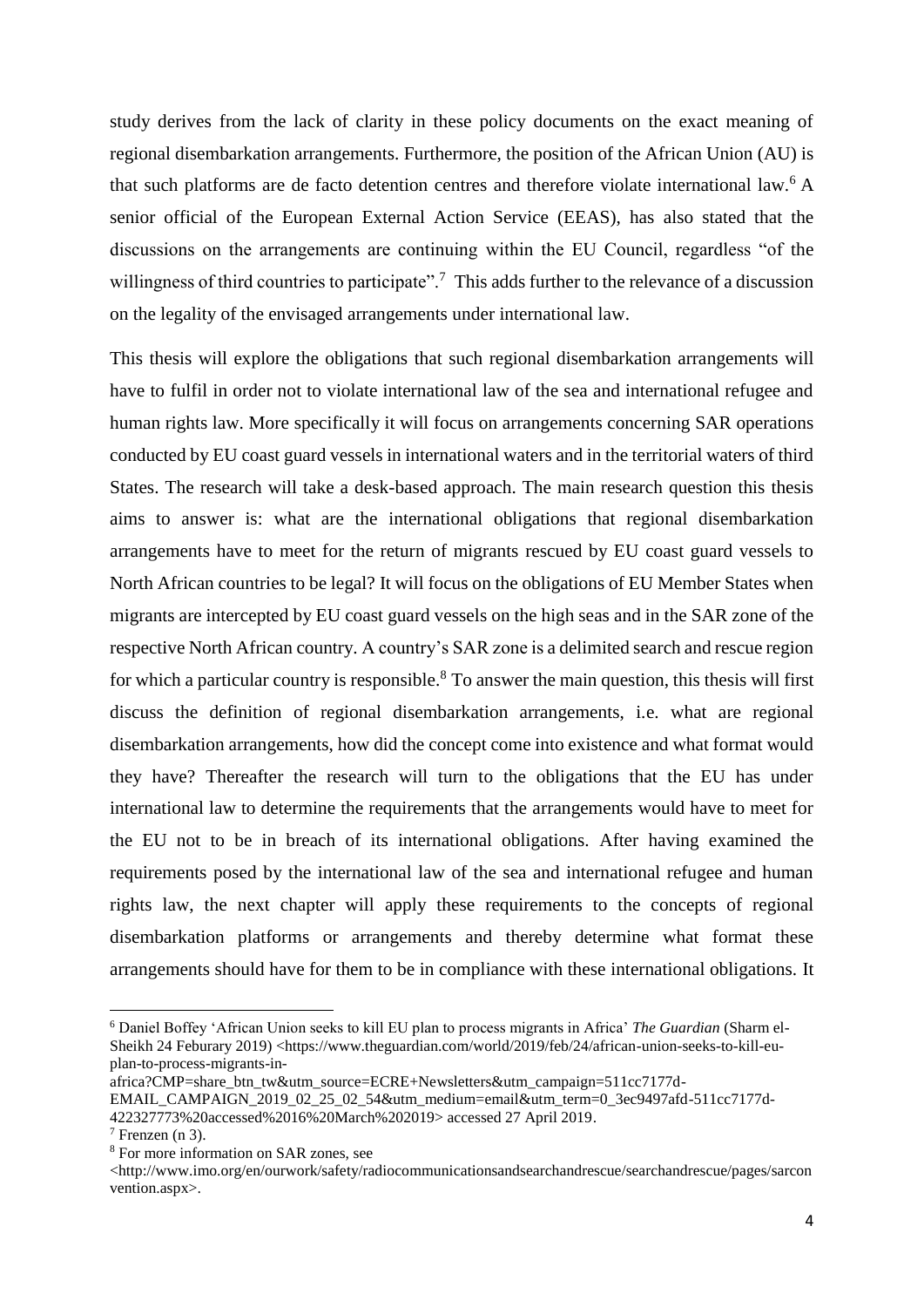will also provide some general remarks on whether agreements with specific North African countries could meet the requirements. The research will thereafter focus on a particular disembarkation agreement recently concluded between Spain and Morocco. Although a similar, arguably more questionable agreement has been concluded between Italy and Libya, the number of migrants that currently enters the EU via Morocco and Spain is significantly higher than the number of migrants that enters the EU through Libya and Italy.<sup>9</sup> It is for this reason that the agreement concluded between Morocco and Spain, which allows Spain to return rescued migrants to Morocco, <sup>10</sup> will be examined more thoroughly in this research. The research will look at the obligations of these countries under international law. The focus will be on the obligations Spain has when its coast guard conducts SAR operations in Morocco's SAR zone and thereby returns migrants to Morocco. This thesis will not take into account the obligations Spain has when migrants are rescued in the EU's territorial waters as EU law would be applicable in such instances and the current proposal does not seem to include this option. For Morocco, the focus will be on post-disembarkation responsibilities. Finally, the conclusion will provide some concluding remarks and recommendations.

<sup>9</sup> Human Rights Watch 'No Escape from Hell: EU Policies Contribute to Abuse of Migrants in Libya' 21 January 2019 <https://www.hrw.org/report/2019/01/21/no-escape-hell/eu-policies-contribute-abuse-migrantslibya> accessed 19 June 2019; Council of Europe Commissioner for Human Rights 'Lives saved. Rights protected. Bridging the protection gap for refugees and migrants in the Mediterranean' (2019) pp 20-21, 28-29, 43-44; 'Frontex Migratory Map (2019) <https://frontex.europa.eu/along-eu-borders/migratory-map/> accessed 19 June 2019.

<sup>10</sup> Lucía Abellán & María Martín 'Spain and Morocco reach deal to curb irregular migration flows' *El Pais*  (Madrid 21 February 2019)

<sup>&</sup>lt;https://elpais.com/elpais/2019/02/21/inenglish/1550736538\_089908.html?id\_externo\_rsoc=TW\_CC&utm\_sour</a> ce=ECRE+Newsletters&utm\_campaign=b56954bf65-

EMAIL\_CAMPAIGN\_2019\_02\_21\_04\_36&utm\_medium=email&utm\_term=0\_3ec9497afd-b56954bf65-422327773%20accessed%2016%20March%202019> accessed 27 April 2019.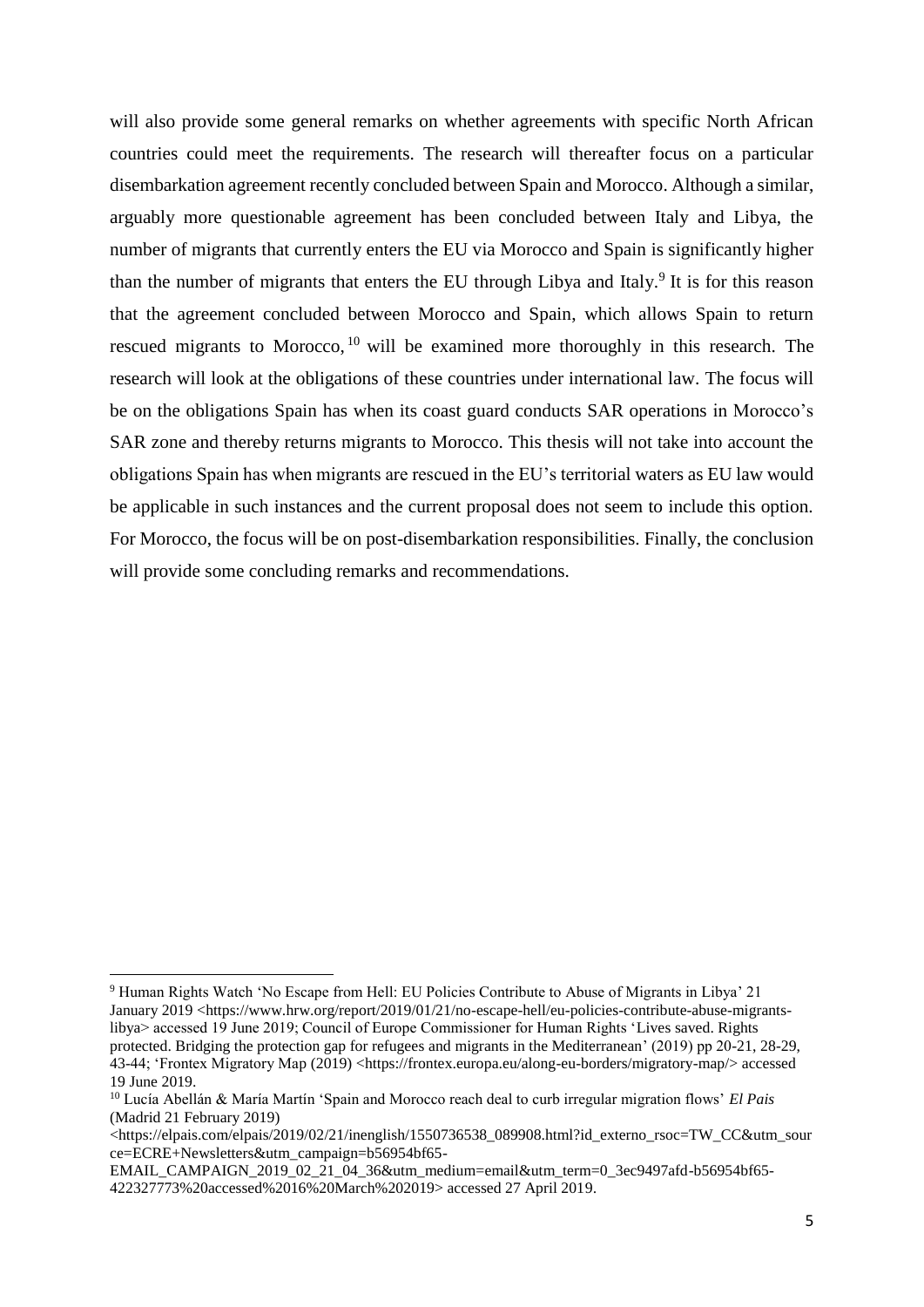# <span id="page-6-0"></span>**2. Regional Disembarkation Arrangements**

After the situation of mass influx of refugees in 2015-2016, the EU introduced a series of measures to achieve effective control over its external borders and to prevent a return of the uncontrolled flows of migration in the preceding years.<sup>11</sup> Despite these measures, in 2018 the EU finds itself in a migration crisis again due to the refusal of the Italian government to allow the Aquarius, an NGO ship which conducts SAR operations, to dock in its harbours and to allow migrants to disembark. The crisis was furthermore worsened by a Maltese legal initiative to prevent NGOs from operating at sea.<sup>12</sup> Hence, this time the crisis was not due to high numbers of arrivals, but it was caused by a lack of consensus on the approach that should be taken to tackle irregular migration.

As a result, the EU Council Conclusions of 28 June 2018 eventually adopted, focus on externalizing the problem in adopting new measures designed to avoid "a return to the uncontrolled flows of 2015 and to further stem illegal migration".<sup>13</sup> One of the measures that was introduced is the concept of "regional disembarkation platforms" which is to be taken together with the proposal for "controlled centres" to be established in EU territory. With regard to the former concept, which is the focus of this research, the document merely calls upon the Council and the Commission to explore the concept in cooperation with relevant third countries as well as with the Office of the United Nations High Commissioner for Refugees (UNHCR) and the International Organisation for Migration (IOM). On top of that, it adds that the platforms should operate distinguishing individual situations, in full respect of international law and without creating a pull factor. Because these Conclusions did not offer much clarity and remain rather vague about the concept, the concept was received with scepticism.<sup>14</sup>

Since then, both concepts have been elaborated on by the Commission in two non-papers as well as by IOM and UNHCR in their joint proposal. The first communications by the Commission on the concept refer to regional disembarkation arrangements instead of platforms and state that the objective of the concept is "to provide quick and safe disembarkation on both sides of the Mediterranean of rescued people in line with international law, including the

<sup>11</sup> Francesco Maiani '"Regional Disembarkation Platforms" and "Controlled Centres": Lifting the Drawbridge, Reaching out Across The Mediterranean, or Going Nowhere?' Ref|Law <http://www.reflaw.org/regionaldisembarkation-platforms-and-controlled-centres-lifting-the-drawbridge-reaching-out-across-the-mediterraneanor-going-nowhere/> accessed 27 April 2019.

<sup>&</sup>lt;sup>12</sup> European Council on Refugees and Exiles (ECRE) 'Asylum at the European Council 2018: outsourcing or reform?' Policy Paper 4 (2018) <https://www.ecre.org/wp-content/uploads/2018/08/Policy-Papers-04.pdf> accessed 28 April 2019, pp 3-4.

<sup>13</sup> European Council 'Conclusions' (n 1).

<sup>14</sup> ECRE 'Asylum at the European Council 2018' (n 12) p 3.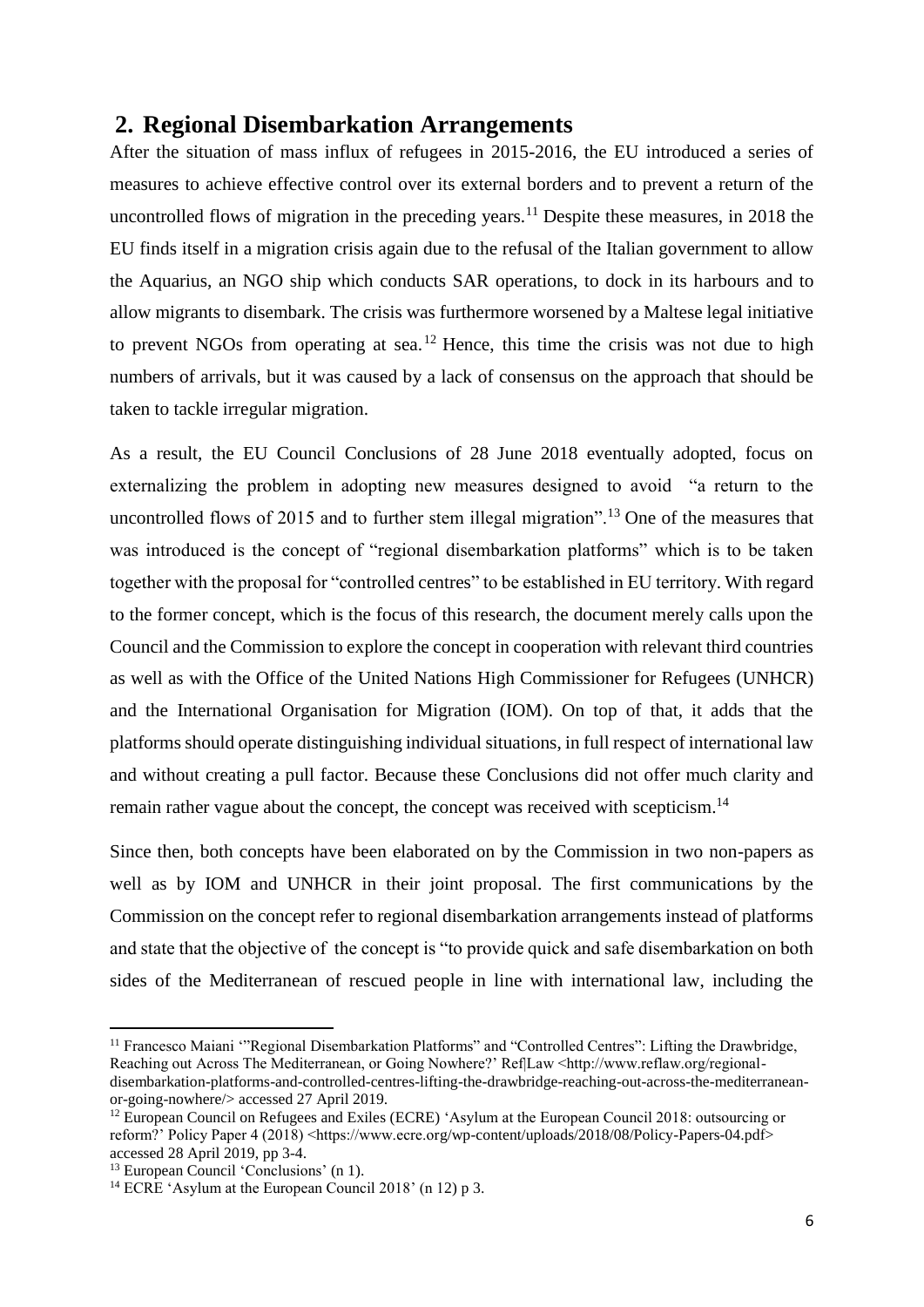principle of non-refoulement, and a responsible post-disembarkation process."<sup>15</sup> As was already quickly touched upon in the introduction, the Commission finds that disembarkation in a third country is possible if the search and rescue is carried out in the territorial waters of that country by its coast guard or by other third country vessels.<sup>16</sup> Additionally, disembarkation in a third country would be possible if the search and rescue occurs in international waters and involves an EU State's flag vessel if the principle of non-refoulement is respected. As was mentioned in the introduction, this thesis will focus on regional disembarkation arrangements concerning SAR operations conducted by EU coast guard vessels in international waters and in a third country's SAR zone.

The document further lists the main features of disembarkation arrangements as being: clear rules for all developed by UNHCR and IOM, partnerships on equal footing, no pull factors created by resettlement options and no detention or camps. According to the Commission regional disembarkation arrangements provide for "a set of established procedures and rules to ensure safe and orderly disembarkation and post-disembarkation processing in full respect of international law and human rights".<sup>17</sup> It also says that the EU is ready "to provide financial and operational support for disembarkation and post-disembarkation activities as well as for border management with equipment, training and other forms of support."<sup>18</sup>

In their joint proposal on the arrangements, UNHCR and IOM have declared their main aims concerning such arrangements. These include ensuring that people rescued in international waters are quickly disembarked in a predictable manner, in line with international maritime law, upholding respect for their rights and avoiding serious harm or other risks,  $19$  as well as ensuring that responsible post-disembarkation processing "leads to rapid and effective differentiated solutions and reduces onward movement through an effective cooperation agreement".<sup>20</sup> The proposal reiterates among others that the mechanism should ensure that the right to seek asylum is safeguarded, and that the human rights of all individuals, including non-refoulement and the right not to be disembarked in or transferred to a place where there is a risk of persecution,

Disembarkation Arrangements' Follow-up to the European Council Conclusions of 28 June 2018 (COM), p 2.

<sup>15</sup> European Commission 'Managing migration' (n 2); European Commission 'Migration: Regional

<sup>16</sup> European Commission 'Migration: Regional Disembarkation Arrangements' (n 15) p 2; European Commission 'The legal and practical feasibility of disembarkation options' Follow-up to the informal meeting of 24 June 2018 (COM).

<sup>&</sup>lt;sup>17</sup> European Commission 'Managing migration' (n 2); European Commission 'Migration: Regional Disembarkation Arrangements' (n 15) p 2.

 $18$  Ibid.

<sup>&</sup>lt;sup>19</sup> UNHCR 'Proposal for a regional cooperative arrangement ensuring predictable disembarkation and subsequent processing of persons rescued at sea' (2018) pp 1-2.

 $20$  Ibid, p 2.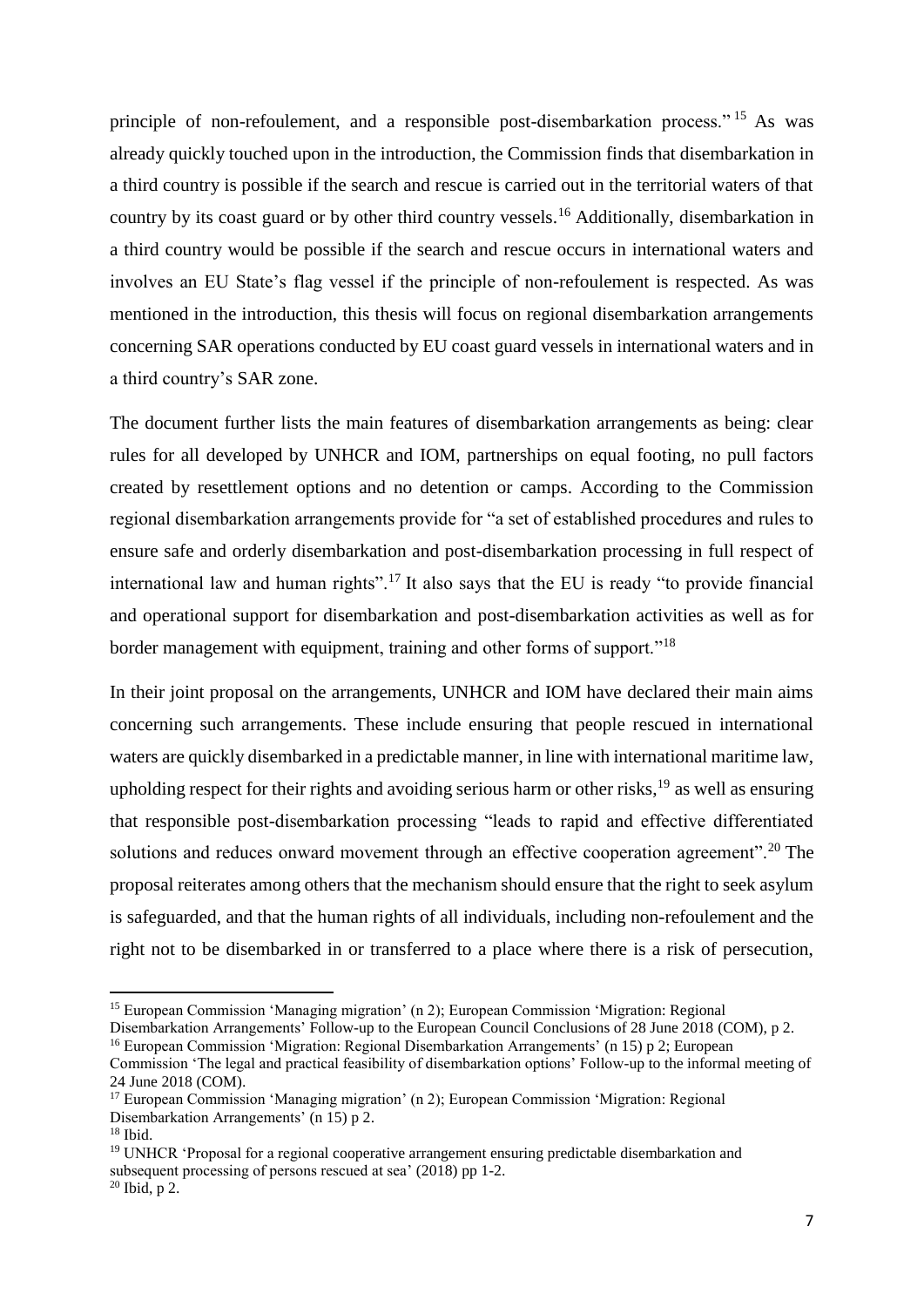torture or other serious harm are respected.<sup>21</sup> It further outlines six steps to be taken in such disembarkation arrangements. These are summarized by the Commission as follows:

*"First, after determining the place of disembarkation, those rescued at sea would be disembarked promptly and transported to reception facilities providing adequate, safe and dignified reception conditions. There, they would be registered, screened and receive assistance based on their specific needs. Points of reception should be established as far away as possible from points of irregular departure, in particular from sections of the coast where smugglers operate in order to reduce possibilities for re-departures and thereby reducing risks of pull factors. Furthermore, swift further processing of disembarked and registered migrants is necessary for the well-functioning of such arrangements. In the case of third countries, UNHCR and IOM could, after disembarkation, provide support to quickly distinguish between irregular migrants and those in need of international protection, taking into account individual situations, and operating in full respect of international law. In all cases, a solution must be achieved within a reasonable time frame. Throughout the different steps, close cooperation between UNHCR, IOM, and host country authorities will be paramount."<sup>22</sup>*

The UNHCR and IOM proposal additionally states the following:

*"the determination of places of disembarkation should be based on a geographic distribution with due consideration for available capacities in the identified centers, and in a manner that ensures respect for human rights, including respect for the safety and dignity of all people on the move, and the principle of non-refoulement. Achieving this outcome is subject to operational arrangements which would need to be sought and formalised through a set of understandings among concerned States." 23*

Solutions for refugees would include third country resettlement and humanitarian admission, family reunification, local solutions, voluntary repatriation and reintegration in their home country. With regard to the available solutions, the Commission suggests that a number of

 $21$  Ibid.

 $22$  Ibid, pp 3-5; European Commission 'Non-paper on regional disembarkation arrangements' (COM) <https://ec.europa.eu/home-affairs/sites/homeaffairs/files/what-we-do/policies/european-agenda-

migration/20180724\_non-paper-regional-disembarkation-arrangements\_en.pdf> accessed 23 January 2019, p 2. <sup>23</sup> UNHCR 'Proposal for a regional cooperative arrangement' (n 19) p 3.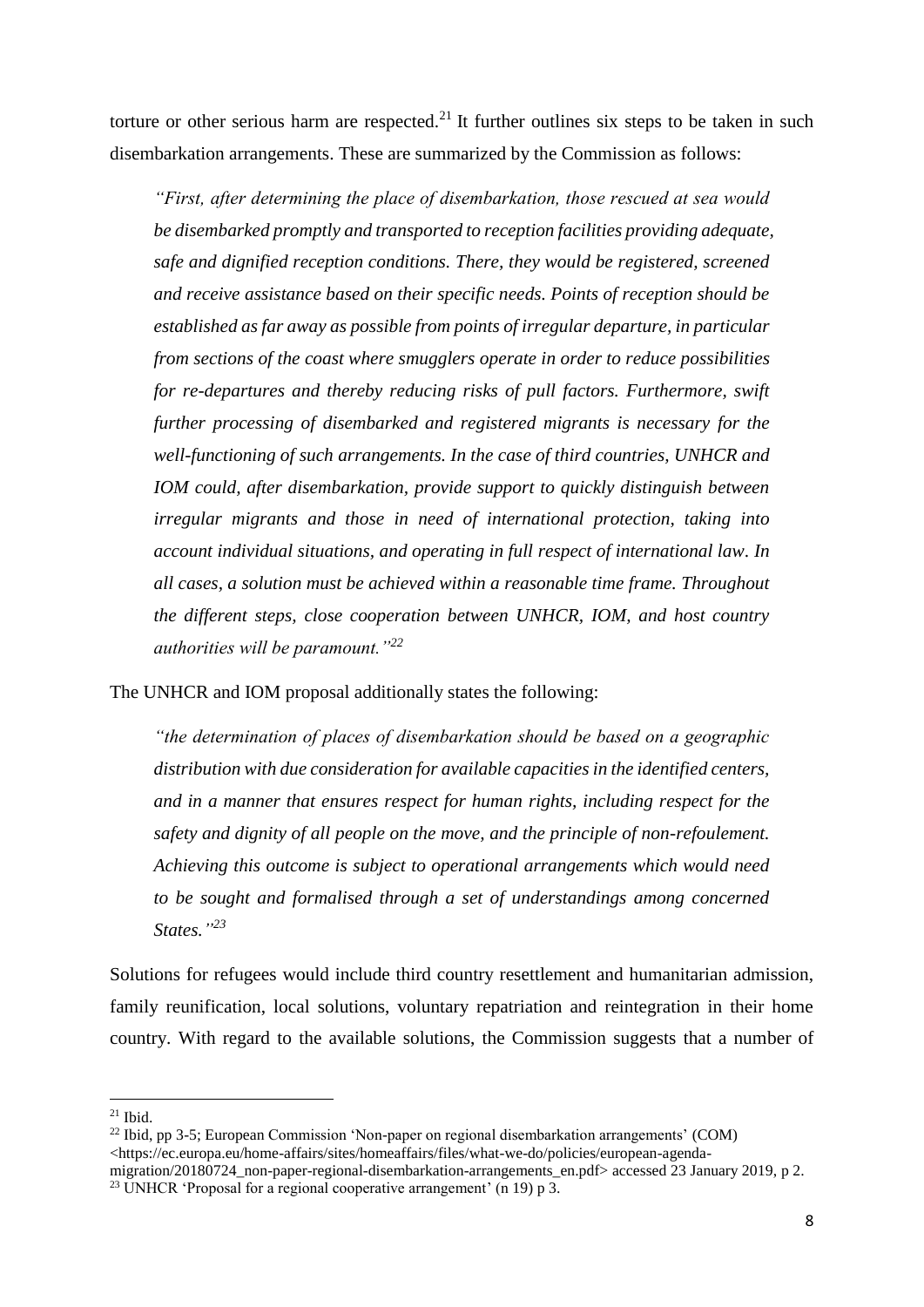refugees could be resettled to the EU under current Member States' obligations, which are undertaken under the EU resettlement program. This program consists of voluntary programs undertaken by Member States with the aim of providing international protection and durable solutions to refugees identified as eligible for resettlement by UNHCR.<sup>24</sup> Under these programs Member States assess refugees' resettlement needs and relocate them to their territories to provide them legal status. The Commission however does not state any specifics with regard to the option for resettlement to the EU.<sup>25</sup>

This is the envisaged outline of regional disembarkation arrangements according to the Commission on the basis of the joint UNHCR and IOM proposal. In order to initiate the establishment of these arrangements, the EU Council has stated that the initial phase consisting of outreach towards partner countries in Northern Africa, should be undertaken by interested Member States.<sup>26</sup> This means that those countries with privileged relationships with a respective third country should reach out to these third countries in cooperation with EU institutions and taking into account the roles of IOM and UNHCR. The EU Council underlines that any such concrete arrangements should be in line with the basic principles outlined above. It is also emphasized that sufficient funds should be made available and that Member States will contribute to the tailor-made packages of incentives and support measures.<sup>27</sup> The role of the EU and its Member States in supporting North African countries undertaking the arrangements is thus not explicitly explained, except for its emphasis on financial and technical support the proposals do not yet elaborate on specific obligations to be undertaken by the EU or its Member States.<sup>28</sup>

<sup>&</sup>lt;sup>24</sup> Regulation (EU) No 516/2014 of the European Parliament and of the Council of 16 April 2014 establishing the Asylum, Migration and Integration Fund, amending Council Decision 2008/381/EC and repealing Decisions No 573/2007/EC and No 575/2007/EC of the European Parliament and of the Council and Council Decision 2007/435/EC [2014] OJ L 150.

<sup>25</sup> Oxfam Novib ''Controlled centres' and 'disembarkation platforms'' 18 September 2018

 $\lt$ https://www.oxfam.de/system/files/hintergrundpapier\_hotspots\_final.pdf> accessed 21 January 2019, pp 3-4. <sup>26</sup> European Council 'Working Paper on Regional Disembarkation Arrangements' 17 September 2018 <http://www.statewatch.org/news/2018/oct/eu-council-wk-paper-disembarkation.pdf> accessed 21 January

<sup>2019,</sup> pp 2-3.

 $27$  Ibid.

<sup>28</sup> Oxfam Novib (n 25).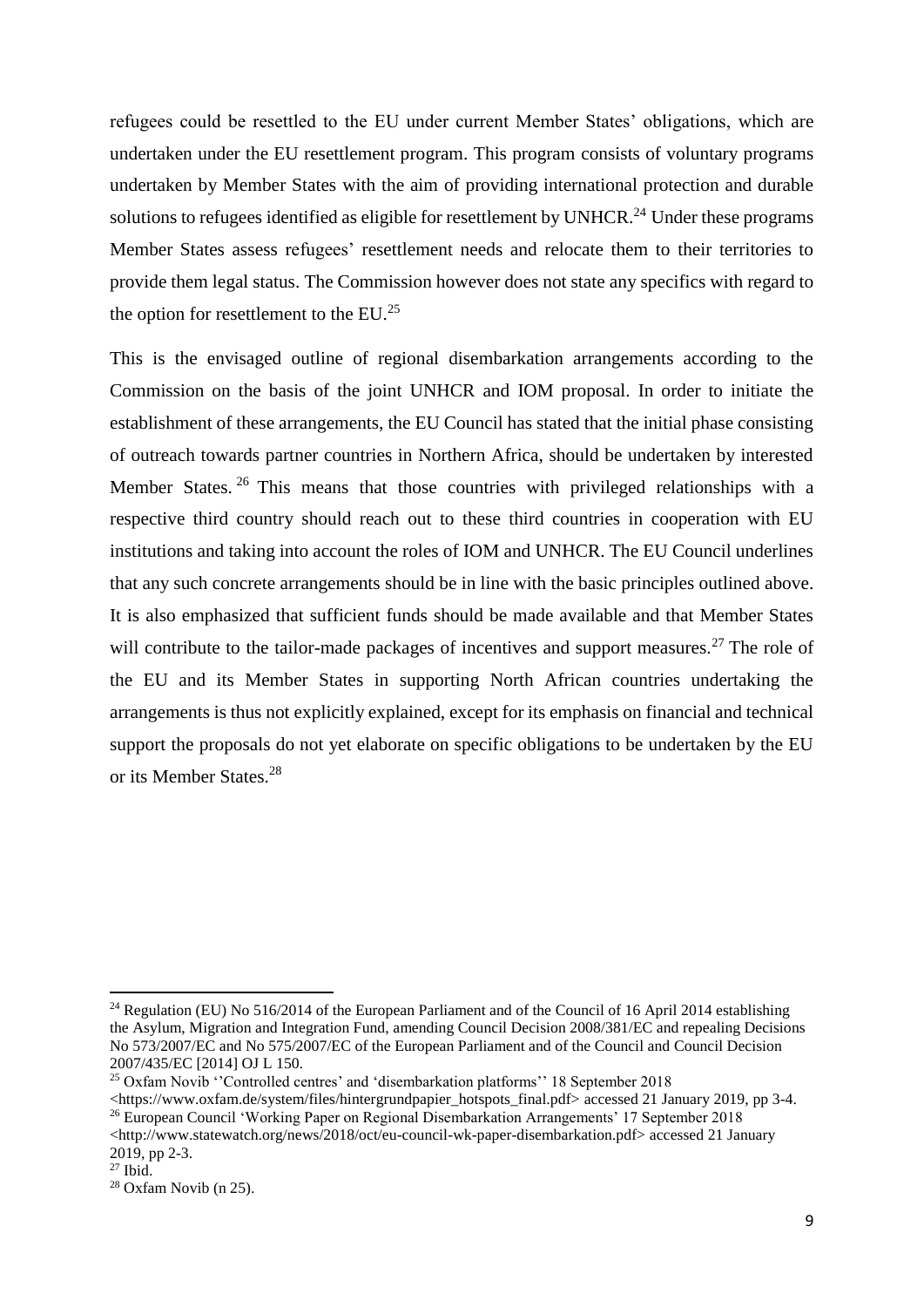# <span id="page-10-0"></span>**3. EU Obligations under International Law**

As explained above, this thesis will focus on the obligations the EU has with respect to the return of people rescued at sea to North African countries. It will focus on the EU's principal obligations when it's coast guards conduct SAR operations in international waters and in non-EU countries' SAR zones. UNHCR has set out a legal framework applying to such operations and the treatment of people involving refugees and asylum-seekers when conducted outside the search and rescue area of the rescuing flag State, and where disembarkation and/or processing is being considered in another state than the State of the rescuing vessel.<sup>29</sup> This legal framework is contained in the international law of the sea, international refugee law and human rights law.<sup>30</sup> It provides the following core principles:

- *"The duty to render assistance to those in distress at sea without discrimination.<sup>31</sup>*
- *The obligation to ensure arrangements for distress communication and coordination.<sup>32</sup>*
- *The duty to cooperate to ensure that shipmasters providing assistance for those in distress are released from their obligations and that survivors are disembarked from the assisting ship and delivered to a place of safety as soon as reasonably practicable.<sup>33</sup>*
- *The principle of non-refoulement, which prohibits return to territories where an individual may face persecution, torture, inhuman and degrading treatment or*

<sup>&</sup>lt;sup>29</sup> UNHCR 'Background Note on the Protection of Asylum-Seekers and Refugees Rescued at Sea' (2002) para 3; UNHCR 'Refugees and Asylum-Seekers in Distress at Sea – how best to respond?' Expert Meeting in Djibouti (2011) para 9 and Annex A; UNHCR 'The treatment of persons rescued at sea: conclusions and

recommendations from recent meetings and expert round tables convened by the Office of the United Nations High Commissioner for Refugees' (2008) A/AC.259/17.

<sup>30</sup> UNHCR 'Refugees and Asylum-Seekers in Distress at Sea' (n 29) para 9; UNHCR 'Background Note' (n 29); UNHCR 'The treatment of persons rescued at sea' (n 29).

<sup>&</sup>lt;sup>31</sup> Article 98, United Nations Convention on the Law of the Sea (adopted 10 December 1982, entered into force 16 November 1994) 1833 UNTS 3 (UNCLOS); Regulation 33 1-1, International Convention for the Safety of Life at Sea (adopted 1 November 1974, entered into force 25 May 1980) (SOLAS Convention); Chapter 2.1.10, 1979 International Convention on Maritime Search and Rescue (as amended by MSC.70(69) and MSC.155(78)) (SAR Convention).

<sup>&</sup>lt;sup>32</sup> Article 98(2), UNCLOS; Chapter V, Regulation 7, SOLAS Convention.

<sup>33</sup> Regulation 33, 1-1, SOLAS Convention; Chapter 3.1.9, SAR Convention; Annex 34, IMO Resolution MSC.167(78) 'Guidelines on the treatment of persons rescued at sea' (adopted on 20 May 2004) (IMO Guidelines).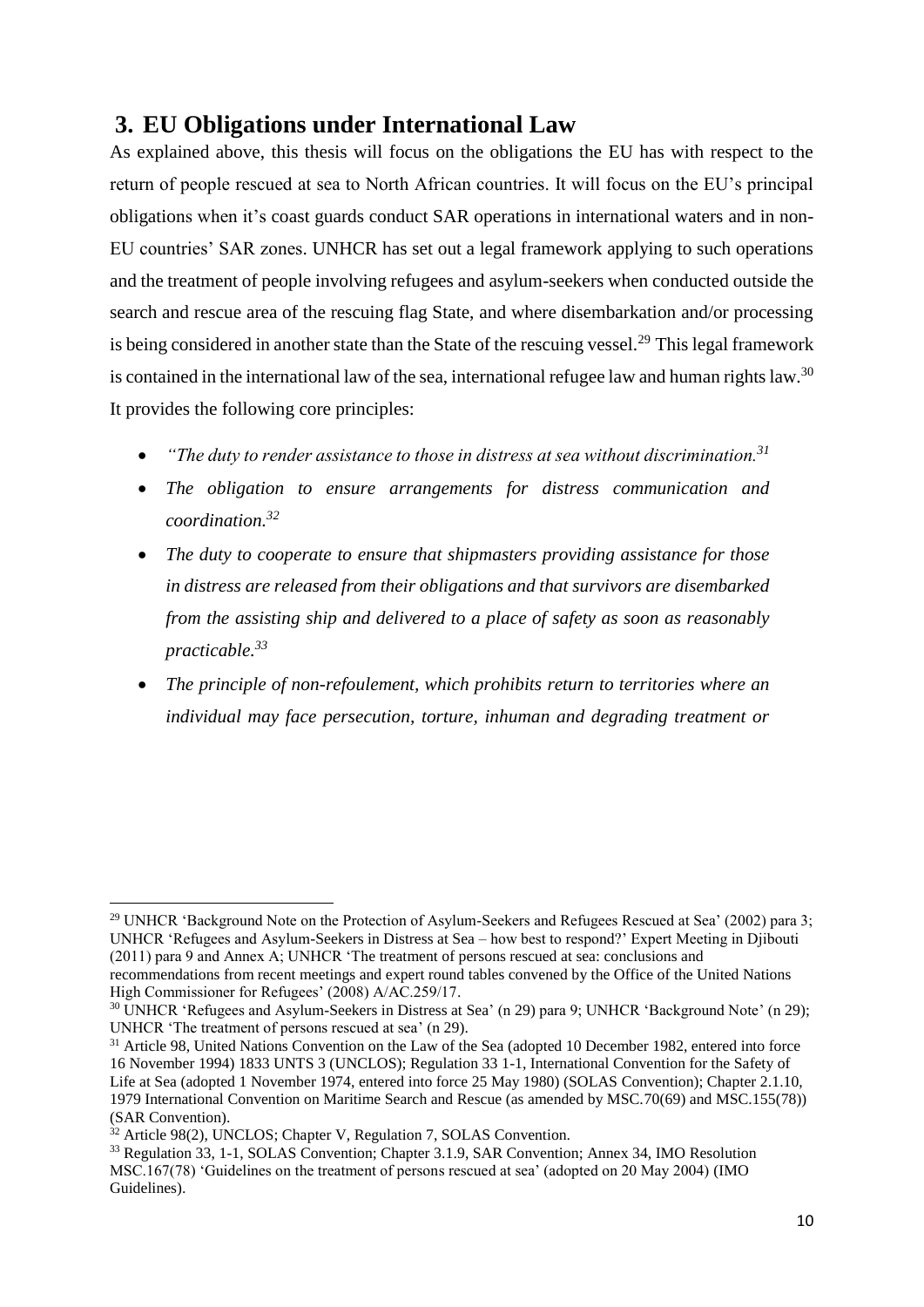*other irreparable harm.<sup>34</sup> The principle of non-refoulement also applies when a State acts extraterritorially.<sup>35</sup>*

- *The obligation to treat rescued persons humanely in line with international human rights law.<sup>36</sup>*
- *The duty to respect the sovereignty of other States.<sup>37</sup>*
- *The underlying principle of international cooperation in the refugee regime, stemming from the Charter of the United Nations and the 1951 Convention relating to the Status of Refugees.<sup>38</sup>" 39*

The main obligations of the EU will be analysed in light of this framework. The first three principles will be discussed under the section on the law of the sea, while the following two will be discussed under the section on international refugee and human rights law. The research will not focus on the duty to respect the sovereignty of other States or the principle of international cooperation, because these do not seem to be in dispute. The concept of regional disembarkation arrangements is presumed to be based on an agreement between States and because the research focuses on operations taking place on the high seas and/or in a State's SAR zone with the permission of the respective State, thus respecting State sovereignty and underpinning international cooperation.

This chapter will first discuss the EU's principal obligations under international law of the sea and thereafter delve into its obligations under international refugee and human rights law. It will not examine the application of international humanitarian law and the law concerning human trafficking.

### <span id="page-11-0"></span>3.1 International law of the sea

**.** 

The obligations under international maritime law and the law of the sea are enshrined in multiple international conventions, namely the 1982 UN Convention on the Law of the Sea

<sup>34</sup> Article 33 of the Convention Relating to the Status of Refugees (adopted 28 July 1951, entered into force 22 April 1954) 189 UNTS 137 (Refugee Convention); Articles 6 and 7, International Covenant on Civil and Political Rights (adopted 16 December 1966, entered into force 23 March 1976) 999 UNTS 171 (ICCPR); Article 3 Covenant against Torture and other Cruel, Inhuman or Degrading Treatment or Punishment (adopted 10 December 1984, entered into force 26 June 1987) 1465 UNTS 85 (CAT).

<sup>35</sup> UNHCR 'Advisory Opinion on the Extraterritorial Application of Non-Refoulement Obligations under the 1951 Convention relating to the Status of Refugees and its 1967 Protocol' (2007).

<sup>36</sup> ICCPR, CAT and 1966 International Covenant on Economic Social and Cultural Rights (adopted 16 December 1966, entered into force 3 January 1976) 003 UNTS 3 (ICESCR); Regulation 33.6, SOLAS Convention.

<sup>&</sup>lt;sup>37</sup> Article 2, Charter of the United Nations, entered into force 24 October 1945 (UN Charter).

<sup>38</sup> Articles 55-56, ibid; Preamble, Refugee Convention.

<sup>39</sup> UNHCR 'Refugees and Asylum-Seekers in Distress at Sea' (n 29) p 4.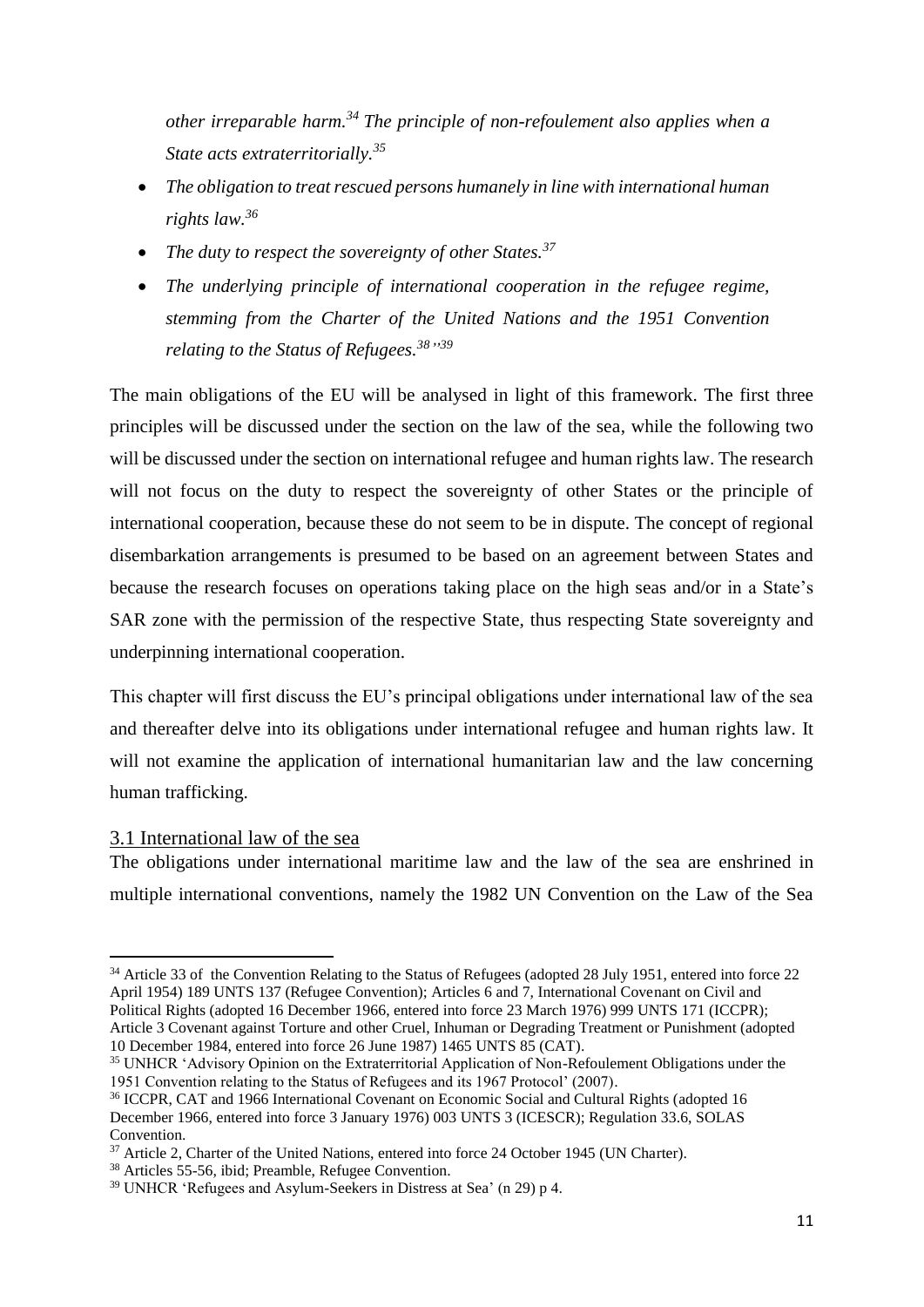(UNCLOS), 1974 International Convention for the Safety of Life at Sea (SOLAS Convention), 1979 International Convention on Maritime Search and Rescue (SAR Convention) and on top of that the 1958 Convention on the High Seas. <sup>40</sup> They are furthermore complemented by guidelines developed by the International Maritime Organization (IMO Guidelines). The EU Council has stated that it considers itself bound by UNCLOS, the SOLAS and SAR Conventions and the associated IMO Guidelines.<sup>41</sup> These instruments impose duties on flag States, coast States and shipmasters concerning the assistance of persons in distress at sea.<sup>42</sup> As this thesis examines the EU's obligations for actions of its coast guards which are also sailing under the flag of the respective state, this section will focus on the obligations of flag States under the law of the sea. With regard to flag States, noteworthy is that it is accepted as a rule under public international law that vessels are subject to the exclusive jurisdiction of their flag State.<sup>43</sup> This means that the obligations of the EU and its Member States under international law of the sea apply to vessels sailing under its flag and conducting SAR operations.

#### <span id="page-12-0"></span>*3.1.1 The duty to render assistance*

The duty to help those in peril at sea is one of the oldest and most fundamental obligations under the law of the sea and constitutes a norm of customary international law.<sup>44</sup> It applies on the high seas and arguably also in other maritime zones.<sup>45</sup> This obligation is enshrined in UNCLOS and the SAR and SOLAS Conventions.<sup>4647</sup> Article 98(1) UNCLOS reads as follows:

*"1. Every State shall require the master of a ship flying its flag, in so far as he can do so without serious danger to the ship, the crew or the passengers:*

*(a) To render assistance to any person found at sea in danger of being lost;*

<sup>40</sup> 1958 Convention on the High Seas (adopted on 29 April 1958, entered into force 30 September 1962) (1958 Convention); it only applies as far as its obligations are not superseded by UNCLOS; UNHCR 'Background Note' (n 29) para 4.

<sup>41</sup> European Council 'Working Paper' (n 26) pp 3-4.

<sup>&</sup>lt;sup>42</sup> Art 98 UNCLOS; Chapter V SOLAS Convention; SAR Convention; UNHCR 'General legal considerations: search-and-rescue operations involving refugees and migrants at sea' (2017) p 4.

 $43$  Arts 92(1) and 87(1) UNCLOS; Art 6 1958 Convention.

<sup>44</sup> UNHCR 'Background Note' (n 29) para 4; ILC 'Commentary on Draft Art. 12 of the United Nations Convention on the High Seas' (1956) UN doc. A/3179; Violeta Moreno-Lax 'Seeking Asylum in the Mediterranean: Against a Fragmentary Reading of EU Member States' Obligations Accruing at Sea' (2011) 23(2) International Journal of Refugee Law, p 194; Seline Trevisanut 'Search and Rescue Operations in the Mediterranean: Factor of Cooperation or Conflict' (2010) 25(4) The International Journal of Marine and Coastal Law, pp 526-527.

<sup>45</sup> Myron H. Nordquist *UNCLOS 1982: A Commentary* Vol. III (Martinus Nijhoff Publishers 1993) p 170.

<sup>46</sup> Art 98 UNCLOS; Chapter V, Regulation 33 1-1, SOLAS Convention; Chapter 2.1.10 SAR Convention. <sup>47</sup> The EU ratified UNCLOS on 1 April 1998 and is therefore bound by the obligations under the Convention;

UN Oceans & Law of the Sea 'Chronological lists of ratifications of, accessions and successions to the Convention and the related Agreements' Last updated 08 April 2019

<sup>&</sup>lt;http://www.un.org/depts/los/reference\_files/chronological\_lists\_of\_ratifications.htm> accessed 24 June 2019.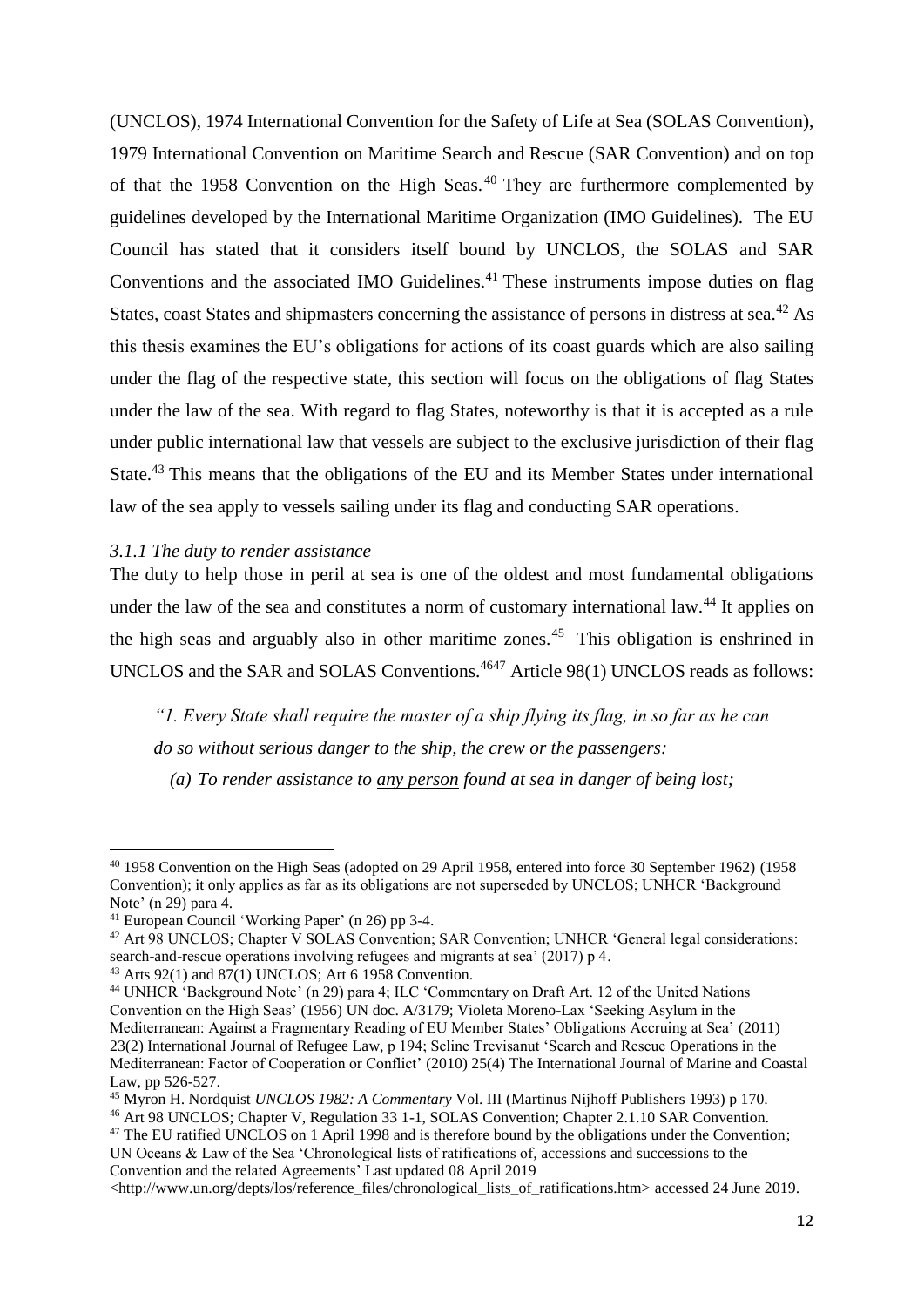- *(b) To proceed with all possible speed to the rescue of persons in distress, if informed of their need of assistance, in so far as such action may reasonably be expected of him;*
- *(c) After a collision, to render assistance to the other ship, its crew and its passengers and, where possible to inform the other ship of the name of his own ship, its port of registry and the nearest port at which it will call."<sup>48</sup>*

Paragraph 2 adds that States are also under an obligation to ensure arrangements for distress communication and coordination. <sup>49</sup> Paragraph 1 entails that the flag State has to put the shipmaster under an obligation to render assistance to those in distress at sea without discrimination, meaning without regard to their nationality, status, or the circumstances in which they are found, if informed of their need of assistance, in so far as such action may reasonably be expected.<sup>50</sup> The SOLAS and SAR Conventions similarly list the principle, but add that the State shall also ensure that the persons rescued are disembarked from the ship and delivered to a place of safety.<sup>51</sup> The latter definitions of rescue imply disembarkation of people rescued because the requirement of delivery to a place of safety cannot be fulfilled by maintaining people on board the rescuing vessel indefinitely.<sup>52</sup> The duty to render assistance is therefore not limited to carrying out rescue operations, but also extends to the disembarkation of the rescued persons in a place of safety.<sup>53</sup> Additionally, the Conventions oblige States to cooperate to ensure that shipmasters providing assistance for those in distress are released from their obligations and that survivors are disembarked from the assisting ship and delivered to a place of safety as soon as reasonably practicable.<sup>54</sup>

Although these Conventions do set out which State is responsible for the SAR operation, there are no clear rules on which state is obliged to allow disembarkation on its territory, nor do they purport a meaning on the concept of a place of safety.<sup>55</sup> The Conventions merely state that the shipmaster and the States involved in the SAR operation have to determine the appropriate

1

<sup>50</sup> Arts 98(a) and (b) UNCLOS; European Union Agency for Fundamental Rights 'Fundamental rights considerations: NGO ships involved in search and rescue in the Mediterranean and criminal investigations' (2018) <https://fra.europa.eu/en/theme/asylum-migration-borders/ngos-sar-activities> accessed 24 June 2019.  $51$  Article 4.1-1 Annex 3, IMO Resolution MSC.153(78) 'Adoption of amendments to the International Convention for the Safety of Life at Sea, 1974, as amended' (adopted on 20 May 2004); Article 3.1.9, SAR Convention.

<sup>54</sup> Regulation 33, 1-1, SOLAS Convention; Chapter 3.1.9, SAR Convention; Annex 34, IMO Guidelines. <sup>55</sup> ECRE 'Defending Refugees: Access to Protection in Europe' (2007) <https://www.ecre.org/wpcontent/uploads/2016/07/ECRE-Defending-Refugees-Access-to-Protection-in-Europe\_December-2007.pdf> accessed 23 January 2019, p 41.

<sup>48</sup> Article 98 UNCLOS.

<sup>49</sup> Article 98(2) UNCLOS; Chapter V, Regulation 7, SOLAS Convention.

<sup>52</sup> UNHCR 'Background Note' (n 29) para 12.

 $53$  Trevisanut (n 44) p 529.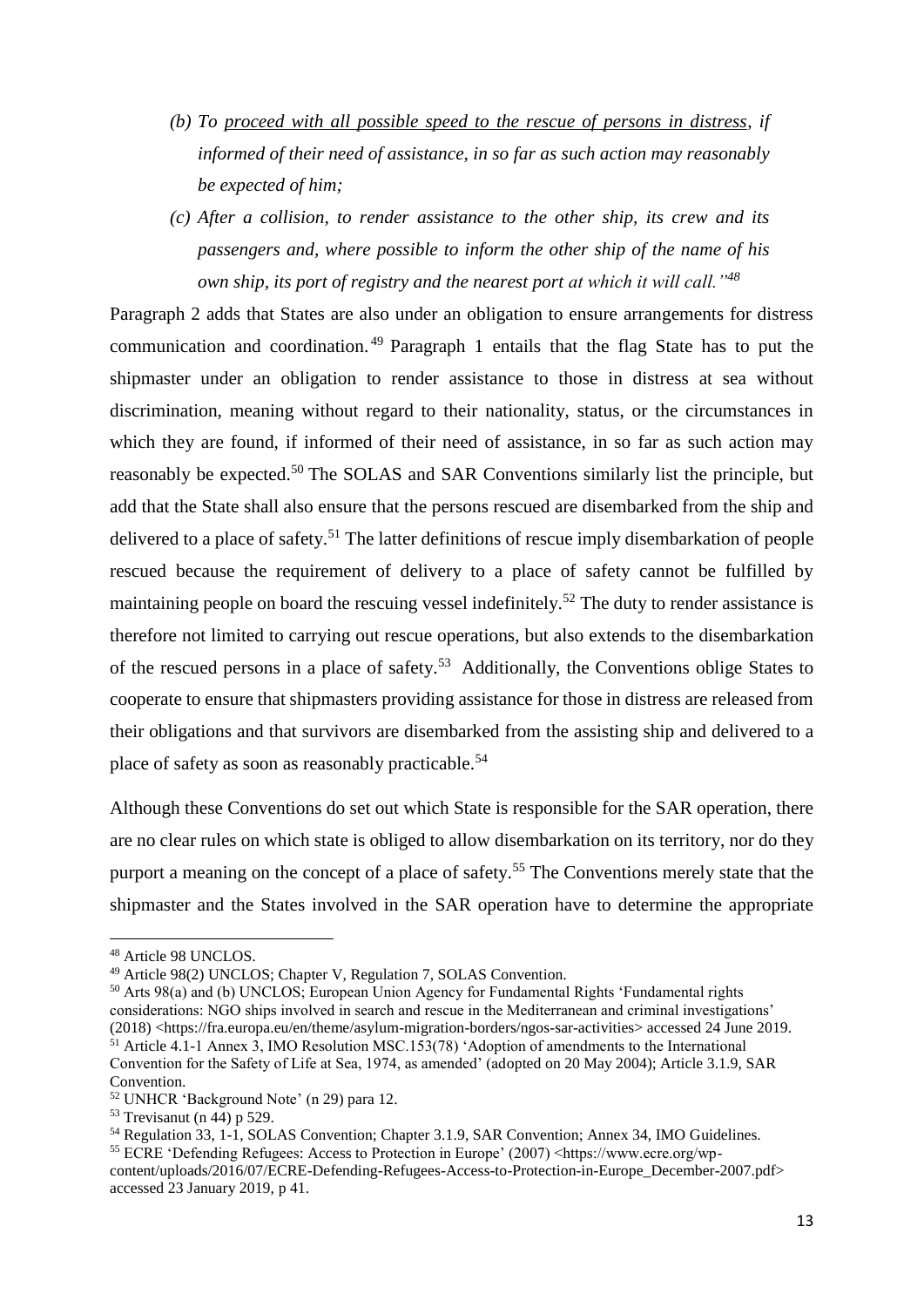place of safety by taking the relevant circumstances into account.<sup>56</sup> The lack of clarity on the definition of a place of safety and the rules on State responsibility are problematic.<sup>57</sup> Because the Conventions do not elaborate on the criteria for disembarkation and delivery to a place of safety, UNHCR argues for prompt disembarkation at the next port of call.<sup>58</sup> However, the IMO Guidelines to the contrary lay down that the State responsible for the SAR zone should accept the disembarkation of the persons rescued into a place of safety under its control if disembarkation cannot be arranged swiftly elsewhere.<sup>59</sup> Hence, contrary to the Conventions which highlight primary responsibility for the flag State, this puts the State in whose SAR zone the operation was conducted under a duty to secure a place of safety for the rescued persons.<sup>60</sup> The normative approach therefore seems to be that flag States and shipmasters first aim to disembark at the next port of call, but if this is impossible for any reason, the State responsible for the SAR zone in which the operation was conducted, should allow for disembarkation in a place of safety under its control, i.e. on its territory.

With regard to the definition of a place of safety, the IMO Guidelines on the treatment of persons rescued at sea further state the duty of the shipmaster to "seek to ensure that survivors are not disembarked to a place where their safety would be further jeopardized".<sup>61</sup> A place of safety is defined in the same document as:

*"a place where the survivors' safety of life is no longer threatened and where their basic human needs (such as food, shelter and medical needs) can be met. Further it is a place from which transportation arrangements can be made for the survivors' next or final destination."<sup>62</sup>*

Additionally, by delivery to a place of safety account should be taken of the particular circumstances of the case,<sup>63</sup> and in case of asylum-seekers and refugees among those rescued there is a need to avoid disembarkation in territories where the lives and freedoms of those alleging a well-founded fear of persecution would be threatened.<sup>64</sup> With regard to the former

<sup>56</sup> Moreno-Lax (n 44) p 175.

<sup>57</sup> James Z. Pugash 'The Dilemma of the Sea Refugee: Rescue Without Refuge' (1977) 18 Harvard International Law. Journal 577, p 578.

<sup>58</sup> UNHCR 'Background Note' (n 29) para 12.

<sup>59</sup> Principle 3, IMO Facilitation Committee 'Principles relating to administrative procedures for disembarking persons rescued at sea' (2009).

 $60$  Trevisanut (n 44) p 530.

<sup>61</sup> Art. 5.1.6 Annex 34, IMO Guidelines.

<sup>62</sup> Art. 6.12 Annex 34, ibid.

<sup>63</sup> Art. 6.15, ibid.

<sup>64</sup> Art. 6.17, ibid.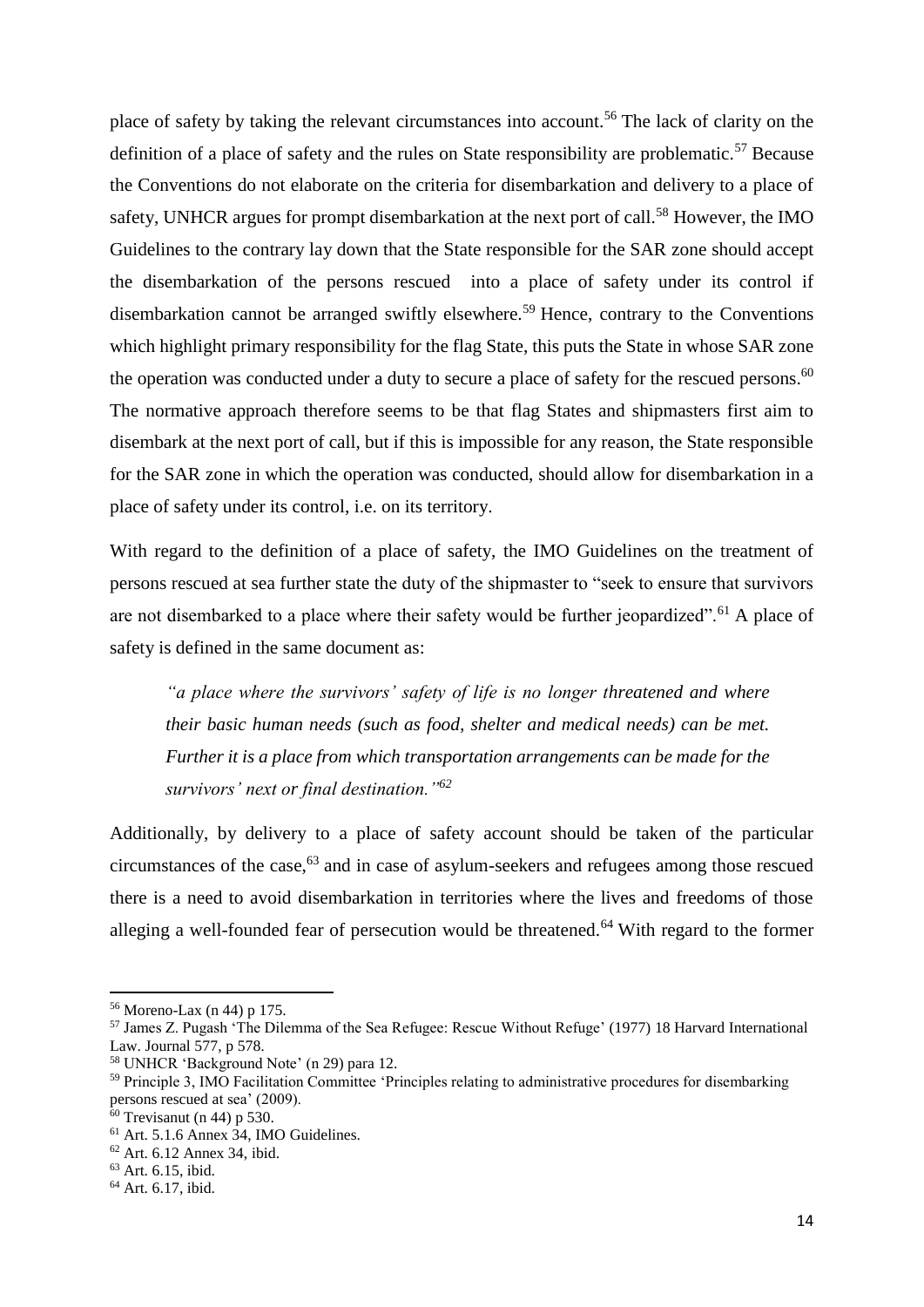requirement, it is argued that if the particular circumstances of the case are not taken into account, and disembarkation takes place in a pre-determined place, this disregards the safety of asylum seekers on board, and therefore leads to a mala fide implementation of the law of the sea.<sup>65</sup> The latter requirement will be discussed more elaborately in the next section as this is interlinked with international refugee law, but it is necessary to mention one point of debate here. It is often argued that the obligations under the international law of the sea governing SAR operations are upheld only when the principle of non-refoulement is observed.<sup>66</sup> However, according to some the duty to render assistance to persons in distress at sea is only part of customary law to a limited extent and the practice of not disembarking persons in a place where they are at risk of persecution would not yet be part of customary law, which means that there would be no customary obligation binding the EU and its Member States to only disembark in places where there is no risk of persecution.<sup>67</sup> Consequently, it is asserted that with regard to the principle of non-refoulement, only Member States that are party to the SAR Convention and the other international agreements on search and rescue at sea are bound by the obligation to only disembark rescued asylum seekers at a port where they are not at risk. The EU, contrary to its Member States, is not a party to the SAR or SOLAS Convention and does therefore not have search and rescue obligations by which it is bound directly.<sup>68</sup> However, the author here wishes to put forward that it is first of all questionable whether the customary law obligation to render assistance to persons in distress at sea does not extend to not disembarking persons in a place where they are at risk of persecution.<sup>69</sup> UNHCR has for instance been arguing that the principle of non-refoulement constitutes a rule of international customary law since 1994.<sup>70</sup> Furthermore, even though the EU is party to neither Convention, the EU Council considers itself bound by both Conventions, and moreover all of its Member States are party to the SOLAS Convention which means that it will de facto have to abide by the obligations under

<sup>65</sup> *LaGrand (Germany v USA)* [2001] (Judgment) ICJ Rep 466, from para 77; Moreno-Lax (n 44) p 200. <sup>66</sup> Roberta Mungianu *Frontex and Non-Refoulement: The International Responsibility of the EU* (CUP, 2016) p

<sup>203;</sup> Andreas Fischer-Lescano, Tillmann Löhr and Timo Tohidipur 'Border Controls at Sea: Requirements under International Human Rights and Refugee Law' (2009) 21(2) International Journal of Refugee Law 256, p 291; Guy S. Goodwin-Gill, 'The Right to Seek Asylum: Interception at Sea and the Principle of Non-refoulement' (2011) 23(3) International Journal of Refugee Law, pp 443, 452.

<sup>67</sup> Mungianu (n 66) p 203.

 $68$  Ibid.

 $69$  See for instance Irini Papanicolopulu 'The duty to rescue at sea, in peacetime and in war: A general overview' (2016) 98(2) International Review of the Red Cross, pp 491-514.

 $70$  UNHCR 'The Principle of Non-Refoulement as a Norm of Customary International Law. Response to the Questions Posed to UNHCR by the Federal Constitutional Court of the Federal Republic of Germany in Cases 2 BvR 1938/93, 2 BvR 1953/93, 2 BvR 1954/93' 31 January 1994.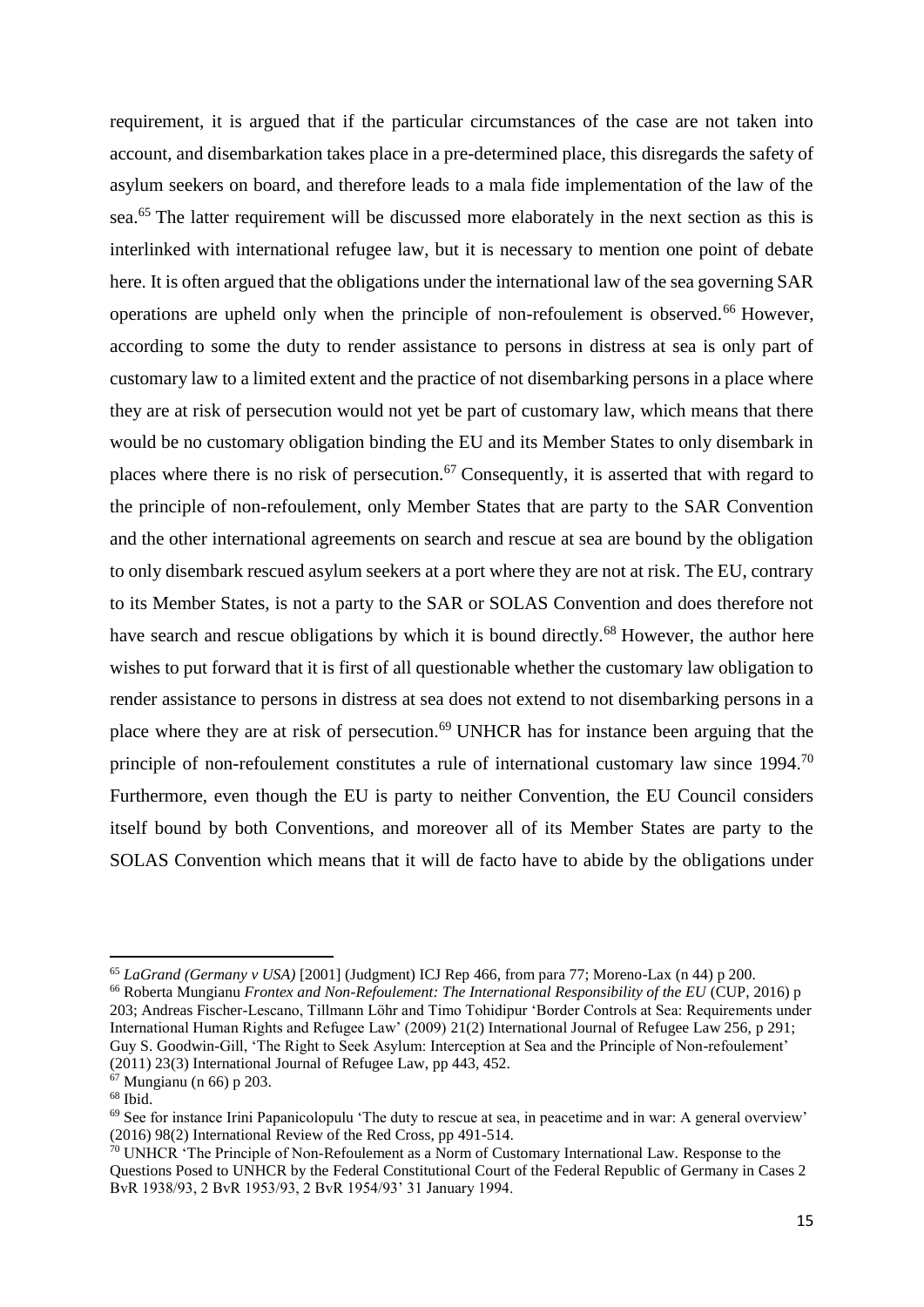the latter Convention at least.<sup>71</sup> The EU and its Member States are therefore considered to be under the obligation not to disembark rescued asylum-seekers at a place where they are at risk.

It is further emphasized that the place of disembarkation should be sought within the boundaries of the obligations under the SAR and SOLAS Conventions, the principle of non-refoulement, and practical considerations such as geographical proximity.<sup>72</sup> Requirements of a place of safety therefore include the determination of a place on a case-by-case basis, the requirement of non-existence of a threat to the lives and freedoms of asylum-seekers with a well-founded fear of persecution, nor a general threat to safety of their lives, and the requirement that basic human needs can be met in the respective place.

To sum up, shipmasters are under a duty to assist those who are in distress at sea. Corresponding to this obligation is the obligation for States to coordinate and cooperate to ensure that the rescued people can be disembarked as soon as possible. International law of the sea first puts primary responsibility for the SAR operation on the flag State, but with respect to disembarkation it seems to put the primary responsibility on the State in whose SAR zone the operation was conducted. It is therefore this State that should allow for disembarkation in a place of safety on its territory in case prompt disembarkation at the next port of call is for any reason not possible. The requirements of a place of safety are not further defined in the Conventions, it is merely stated that the particular circumstances of the case should be taken into account and that in case the people on board are asylum-seekers, disembarkation in territories where the lives and freedoms of those alleging a well-founded fear of persecution would be threatened should be avoided, thereby connecting the law of the sea to refugee law. It is furthermore required that the respective place of disembarkation can meet basic human needs.

## <span id="page-16-0"></span>3.2 International refugee and human rights law

This section focuses on obligations which arise when there are asylum-seekers among those rescued and general human rights obligations which have to be respected. The EU is currently no party to most international human rights treaties<sup>73</sup> but one noteworthy exception is the EU Charter of Fundamental Rights (EUCFR), which applies to the EU institutions and bodies and

<sup>71</sup> European Council 'Working Paper' (n 26) pp 3-4; List of SOLAS Signatory Nations

 $\lt$ http://www.cruiselaws.com/List\_Of\_Solas\_Signatory\_Nations.html> accessed 26 June 2019; Not all Member States are party to the SAR Convention however, see:

<sup>&</sup>lt;http://www.imo.org/en/About/Conventions/StatusOfConventions/Pages/Default.aspx> under heading 'Status of Conventions - Comprehensive information including Signatories, Contracting States, declarations, reservations, objections and amendments', accessed 26 June 2019.

<sup>&</sup>lt;sup>72</sup> ECRE 'Asylum at the European Council 2018' (n 12) p 8.

<sup>&</sup>lt;sup>73</sup> It is party to the Convention on the Rights of Persons with Disabilities, which is not very relevant for the purpose of this research.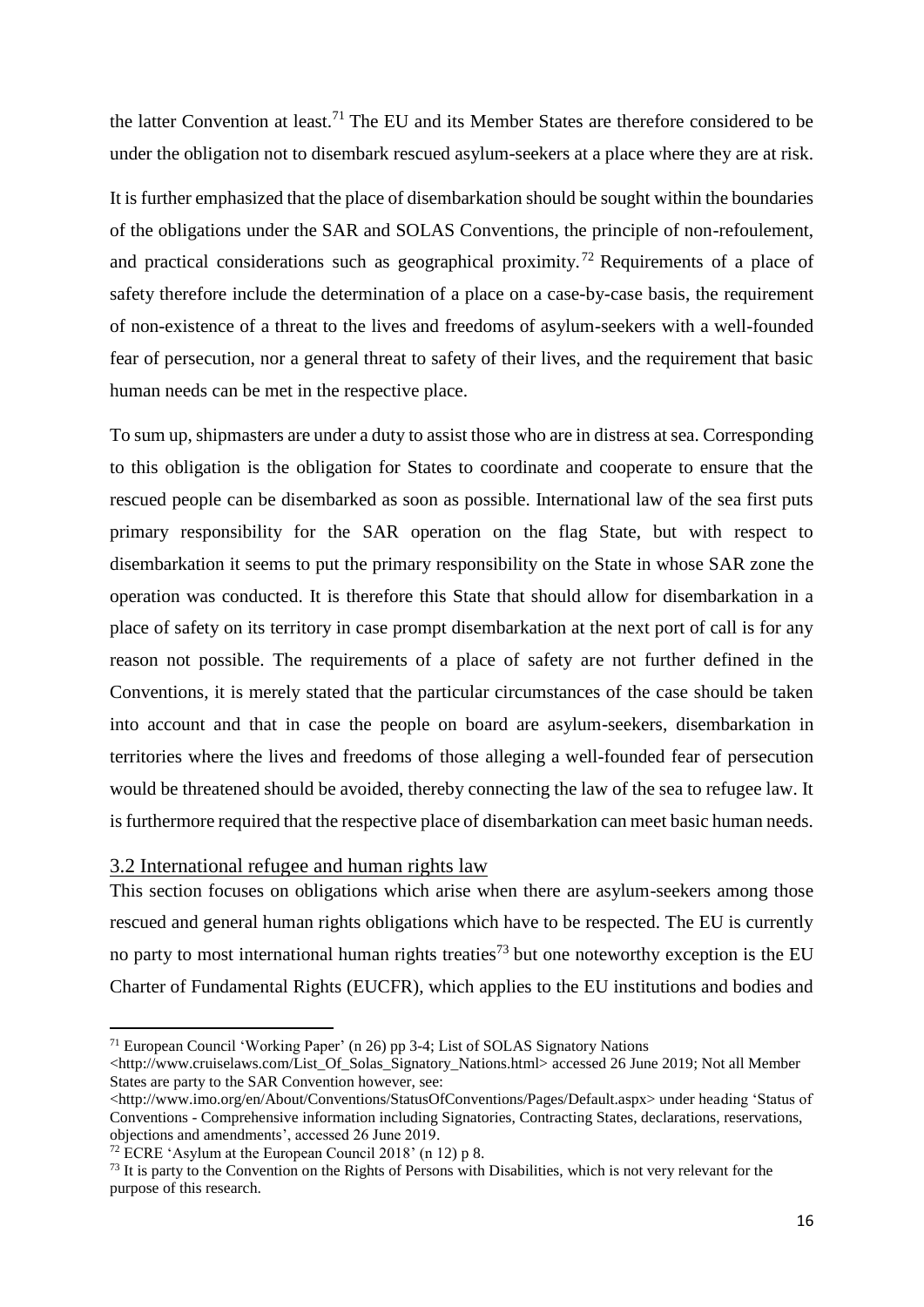to the authorities of the Member States when they are implementing EU law.<sup>74</sup> Obligations can also be inferred by other means. Firstly, according to Article 6 of the Treaty on EU (TEU), the ECHR and the constitutional traditions of the Member States are a source of the general principles of EU law.<sup>75</sup> Whenever needed, the Court of Justice of the European Union (CJEU) may refer to these principles and use them as a source of inspiration. Secondly, the EU Council has stated in this context that it considers itself bound by the Refugee Convention and the principle of non-refoulement.<sup>76</sup> Furthermore, internal EU legislation also purports to apply the obligations under the Refugee Convention.<sup>77</sup> With respect to human rights, some of these have attained customary law status, which means that these would be binding on the EU as well. According to the literature this should probably include the entire Universal Declaration of Human Rights (UDHR), $78$  but it should at least include the human rights which have been recognized by the International Court of Justice (ICJ) as being part of customary law. For the purpose of this research these rights include: freedom from racial discrimination and the prohibition on slavery,<sup>79</sup> freedom from arbitrary detention and the right to physical integrity,<sup>80</sup> and protection against denial of justice.<sup>81</sup> In general, the entire body of human rights law becomes applicable when a State exercises jurisdiction, meaning that any act of a state agent whereby persons are sufficiently affected brings persons within the EU's jurisdiction.<sup>82</sup> More

<sup>74</sup> Article 51(1) Charter of Fundamental Rights of the European Union [2000] OJ C 364/01 (EUCFR).

<sup>75</sup> Article 6 Consolidated Version of the Treaty on European Union [2008] OJ C 115/13 (TEU).

<sup>76</sup> European Council 'Working Paper' (n 26) pp 3-4.

<sup>77</sup> Directive 2011/95/EU of the European Parliament and of the Council of 13 December 2011 on standards for the qualification of third-country nationals or stateless persons as beneficiaries of international protection, for a uniform status for refugees or for persons eligible for subsidiary protection, and for the content of the protection granted [2011] OJ L 337/09 (Qualifications Directive); Art 78 Consolidated Version of the Treaty on the Functioning of the European Union [2012] OJ C 326/47 (TFEU); Joined Cases C-175/08 and 179/08 *Salahadin Abdulla* [2010] ECLI:EU:C:2010:105; Case C-31/09 *Bolbol* [2010] ECLI:EU:C:2010:351; Office of the United Nations High Commissioner for Human Rights (OHCHR) 'the European Union and International Human Rights Law' <https://europe.ohchr.org/Documents/Publications/EU and International Law.pdf> pp 22-23. <sup>78</sup> Universal Declaration of Human Rights (adopted 10 December 1948 UNGA Res 217 A(III)) (UDHR);

OHCHR 'the European Union and International Human Rights Law' (n 77) p 23; Hurst Hannum 'The Status of the Universal Declaration of Human Rights in National and International Law' (1996) 25 Georgia Journal of International & Comparative Law 287; Louis Henkin 'Human Rights and State "Sovereignty"' (1996) 25 Georgia Journal of International & Comparative Law 31; B.G. Ramcharan *The Concept and Present Status of the International Protection of Human Rights, Forty Years after the Universal Declaration* (Martinus Nijhoff Publishers, 1989); *Oscar Schachter International Law in Theory and Practice* (Springer, 1991) pp 335–345; Louis B. Sohn 'The New International Law: Protection of the Rights of Individuals Rather than States'(1982) 32 American University Law Review.

<sup>79</sup> *Barcelona Traction Light and Power Co. Ltd* [1970] (Judgment) ICJ Rep 3, 32; *Legal Consequences for States of the Continued Presence of South Africa in Namibia (South West Africa) Notwithstanding Security Council Resolution 276 (1970)* [1971] (Advisory Opinion) ICJ Rep 16, 57.

<sup>80</sup> *US Diplomatic and Consular Staff in Tehran* [1980] (Judgment) ICJ Rep 3, 42.

<sup>81</sup> *Barcelona Traction* 47.

<sup>82</sup> Maarten den Heijer *Europe and extraterritorial asylum* (Hart 2012), Chapter 2, pp 35-76; *X v Federal Republic of Germany* App no 1611/62 (ECHR, 25 September 1965), *X v UK* App No 7547/76 (ECHR, 15 December 1977); *Stocké v Germany* App No 11755/85 (ECHR, 12 October 1989), para 166; *Vearncombe v UK and Germany* App no 12816/87(ECHR, 18 January 1989). See also *Legal Consequences of the Construction of a*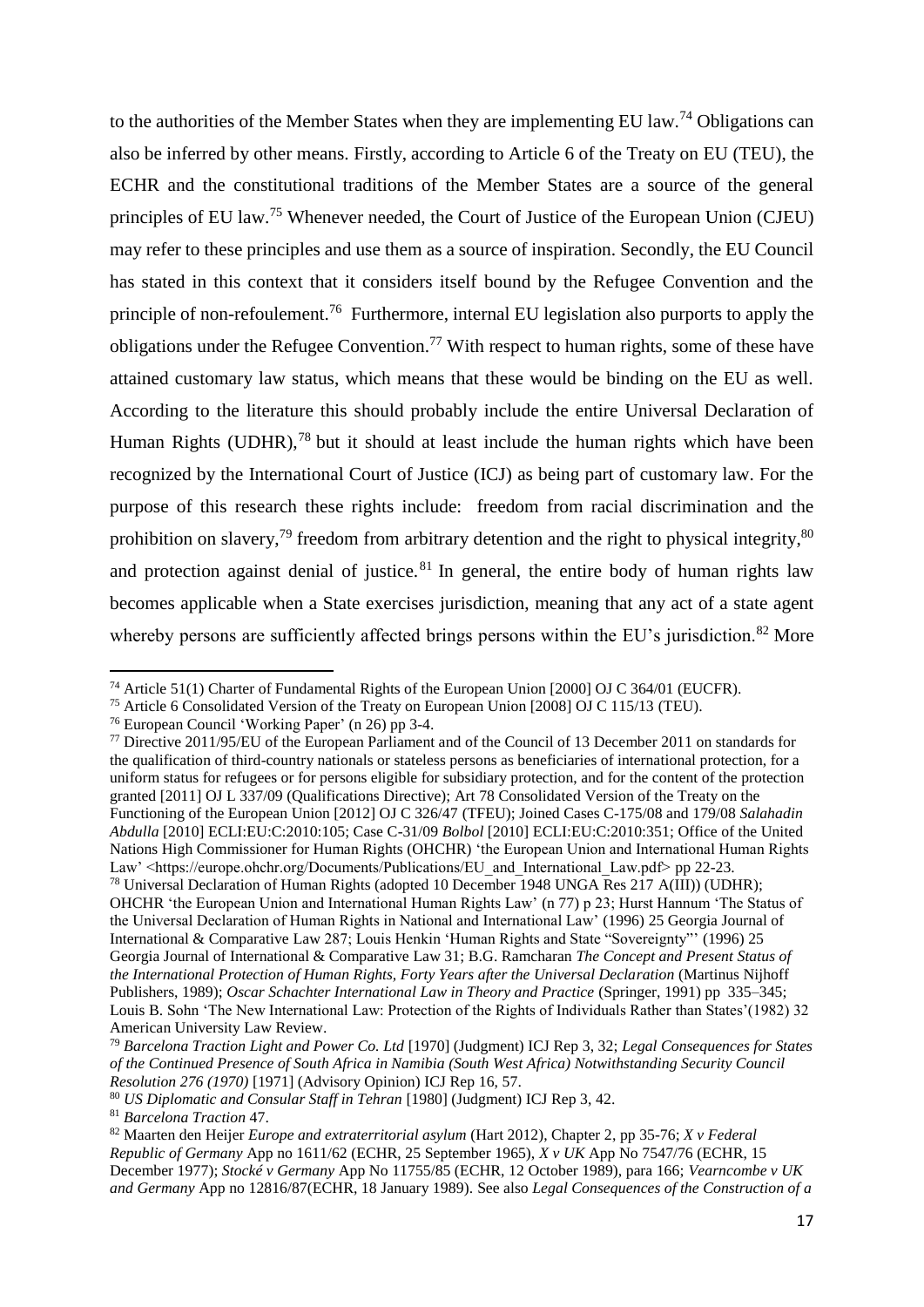specifically, the ECtHR has stated that 'the special nature of the maritime environment' cannot justify a situation where people have no access to a legal system affording them the rights and guarantees under the ECHR.<sup>83</sup> It therefore found that the contracting parties always have to act in conformity with the ECHR regardless of territorial constraints.<sup>84</sup> Similar approaches have been taken by the judicial bodies under the International Covenant on Civil and Political Rights (ICCPR) and the Inter-American Court of Human Rights (IACtHR). <sup>85</sup> The EU is therefore bound by its human rights obligations when its Member States' coast guards conduct SAR operations because they would be exercising jurisdiction by requiring the rescued migrants to disembark in North African countries.<sup>86</sup>

Moreover, international human rights law could also become applicable when the EU exercises effective control over the disembarkation process in a third country, thereby exercising jurisdiction or control over another state's territory.<sup>87</sup> The responsibility of the EU or its Member States will thus be engaged when it or they have jurisdiction because of the level of control exercised over the people concerned.<sup>88</sup> This section will distinguish between the EU's obligations under human rights law because of jurisdiction over vessels sailing under its Member States' flags and obligations derived from control over post-disembarkation processes.

#### <span id="page-18-0"></span>*3.2.1 EU flag state obligations*

Contrary to international maritime law, which imposes the duty to provide assistance to persons in distress at sea regardless of the nationality and status of the individuals,<sup>89</sup> the application of international refugee law is based on a person's well-founded fear of persecution on specific grounds, in order to avail him or herself of international protection.<sup>90</sup> As stated above, State responsibility under international refugee law, and more particularly the Refugee Convention,

*Wall in the Occupied Palestinian Territory* [2004] (Advisory Opinion) ICJ Rep 136, para 111; Art 1, ECHR; *Loizidou v Turkey*, App No. 15318/89 (ECHR, 18 December 1996); ECRE 'Defending Refugees' (n 55) p 22; UNHCR Protection Policy Paper 'Maritime interception operations and the processing of international protection claims: legal standards and policy considerations with respect to extraterritorial processing' (2010) para B II 9. <sup>83</sup> *Medvedyev v France* App No. 3394/03 (Grand Chamber) (ECHR, 10 July 2008), para 81.

<sup>84</sup> Ibid; Den Heijer (n 82) pp 229-279; It is even questioned in the literature whether physical involvement by a State is still required when there is a causal relationship between bilateral agreements and violations of customary international human rights law, see Tineke Strik & Ashley Terlouw 'Territorialiteit en vluchtelingenrecht: verantwoordelijkheid nemen, afschuiven of delen?' Handelingen Nederlandse Juristen-

Vereniging 149/2019, p 172. <sup>85</sup> Den Heijer (n 82) pp 229-279.

<sup>86</sup> See for instance *N.D. and N.T. v. Spain*, App Nos 8675/15 and 8697/15 (ECHR, 3 October 2017); *Legal Consequences of the Construction of a Wall* para 111; Art 1, ECHR; *Loizidou*; ECRE 'Defending Refugees' (n 55) p 22; UNHCR Protection Policy Paper (n 82) para B III 10.

<sup>87</sup> *Ilascu and Others v Moldova and Russia*, App No. 48787/99 (ECHR, 8 July 2004); *Issa and Others v Turkey*, App No. 31821/96 (ECHR, 16 November 2004); ECRE 'Defending Refugees' (n 55) p 22. <sup>88</sup> ECRE 'Defending Refugees' (n 55) pp 38-39.

<sup>89</sup> As specified in for example Annex, Chapter 2, paragraph 2.1.10 SAR Convention.

<sup>90</sup> UNHCR 'Background Note' (n 29) paras 17-20.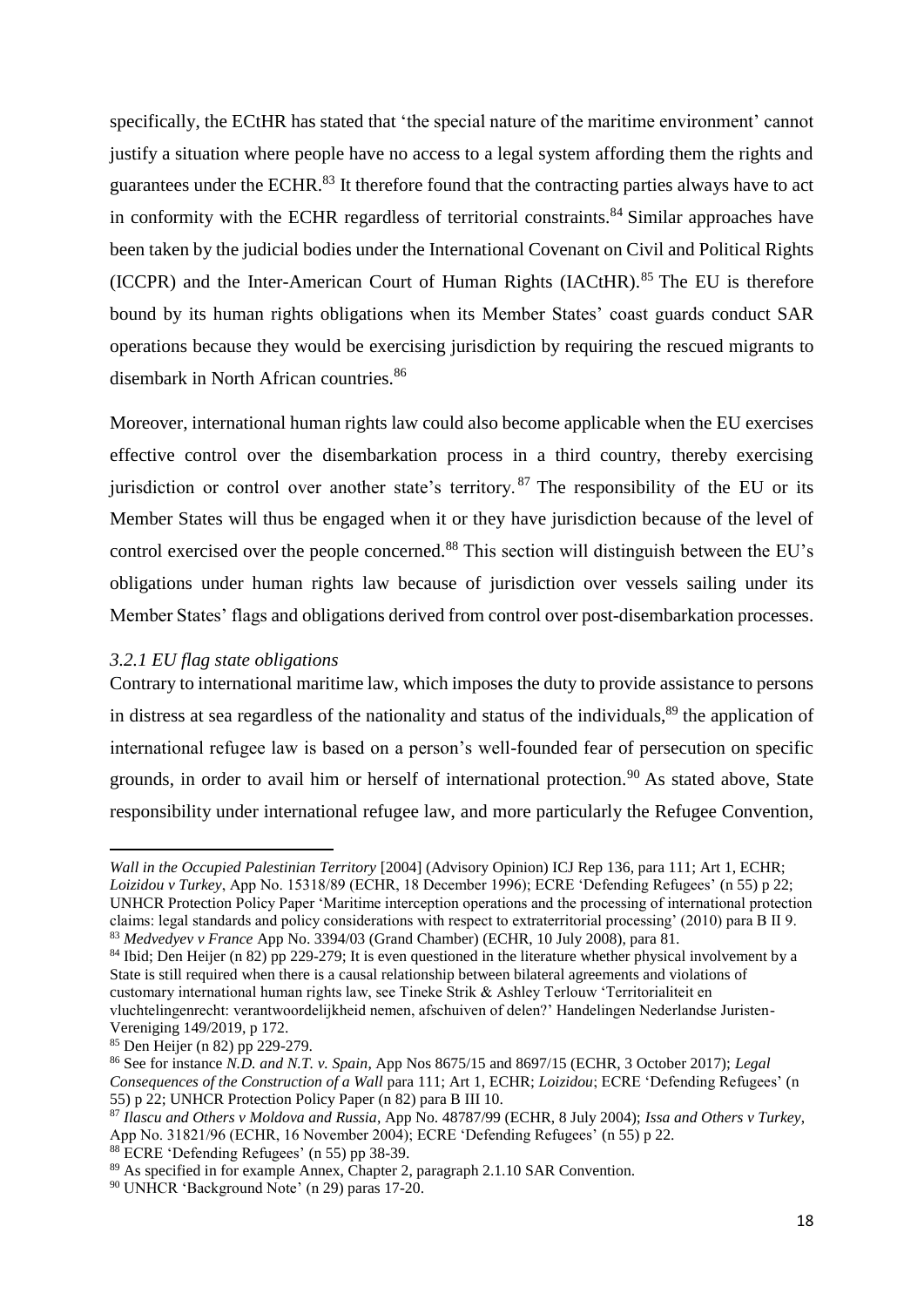arises when it becomes clear that there are asylum-seekers among those rescued in the operation.<sup>91</sup> UNHCR expands on this stating that States need to ensure the following before disembarking or otherwise returning a person in need of international protection to the territory of another state:<sup>92</sup>

- The person concerned will be admitted and protected against refoulement there;  $93$
- The person will have access to fair and efficient procedures for the determination of refugee status or other forms of international protection;<sup>94</sup>
- The person concerned will be treated in accordance with international refugee law and human rights standards, including appropriate reception arrangements and safeguards against arbitrary detention and assistance for persons with special needs;
- If the person concerned is recognized as being in need of international protection, he or she should be able to enjoy it in line with relevant standards.<sup>95</sup>

These requirements will now be more elaborately evaluated. A first requirement is that the principle of non-refoulement must be 'scrupulously observed'.<sup>96</sup> This principle is indeed one of the most universally accepted rights under international refugee law and it is among others incorporated under Art. 33 of the Refugee Convention.<sup>97</sup> It is also argued that the principle is part of customary international law.<sup>98</sup> The provision stipulates that refugees have a right not to be returned to a country where his or her life or freedom would be threatened on account of race, religion, nationality or membership to a particular social group or political opinion.<sup>99</sup> The principle of non-refoulement thus prohibits returns to territories where an individual may face persecution,<sup>100</sup> torture,<sup>101</sup> inhuman and degrading treatment or other irreparable harm.<sup>102</sup> It also

**.** 

<sup>101</sup> Art 3 CAT; Art 7 ICCPR.

<sup>91</sup> UNHCR 'Background Note' (n 29) para 18.

 $92$  For relevant standards, see generally UNHCR 'Guidance note on bilateral and/or multilateral transfer arrangements of asylum-seekers' (2013); The best interests of the child shall also be a primary consideration in any disembarkation affecting children.

<sup>93</sup> UNHCR Executive Committee, Conclusion No. 22 (XXXII) Protection of Asylum-Seekers in Situations of Large-Scale Influx (1981), Part II A (2).

<sup>94</sup> UNHCR Executive Committee, Conclusion No. 82 (XLVIII) Safeguarding Asylum (1997), para d (iii); UNHCR Executive Committee, Conclusion No. 85 (XLIX) Conclusion on International Protection (1998) para q.

<sup>&</sup>lt;sup>95</sup> UNHCR 'General legal considerations' (n 42) p 3.

<sup>96</sup> UNHCR Executive Committee, Conclusion No. 22 (n 93) Part II A (2).

<sup>97</sup> Article 33 Refugee Convention; Articles 6-7 ICCPR; Article 3 CAT.

<sup>98</sup> UNHCR 'Advisory Opinion (n 35); UNHCR and others, 'Protecting Refugees a Field Guide for NGOs' (1999).

 $99$  Ibid.

<sup>100</sup> Art 33 Refugee Convention.

<sup>102</sup> UN Human Rights Committee, General Comment No 31 'The Nature of the General Legal Obligation Imposed on States Parties to the Covenant' (26 May 2004) CCPR/C/21/Rev.1/Add.13.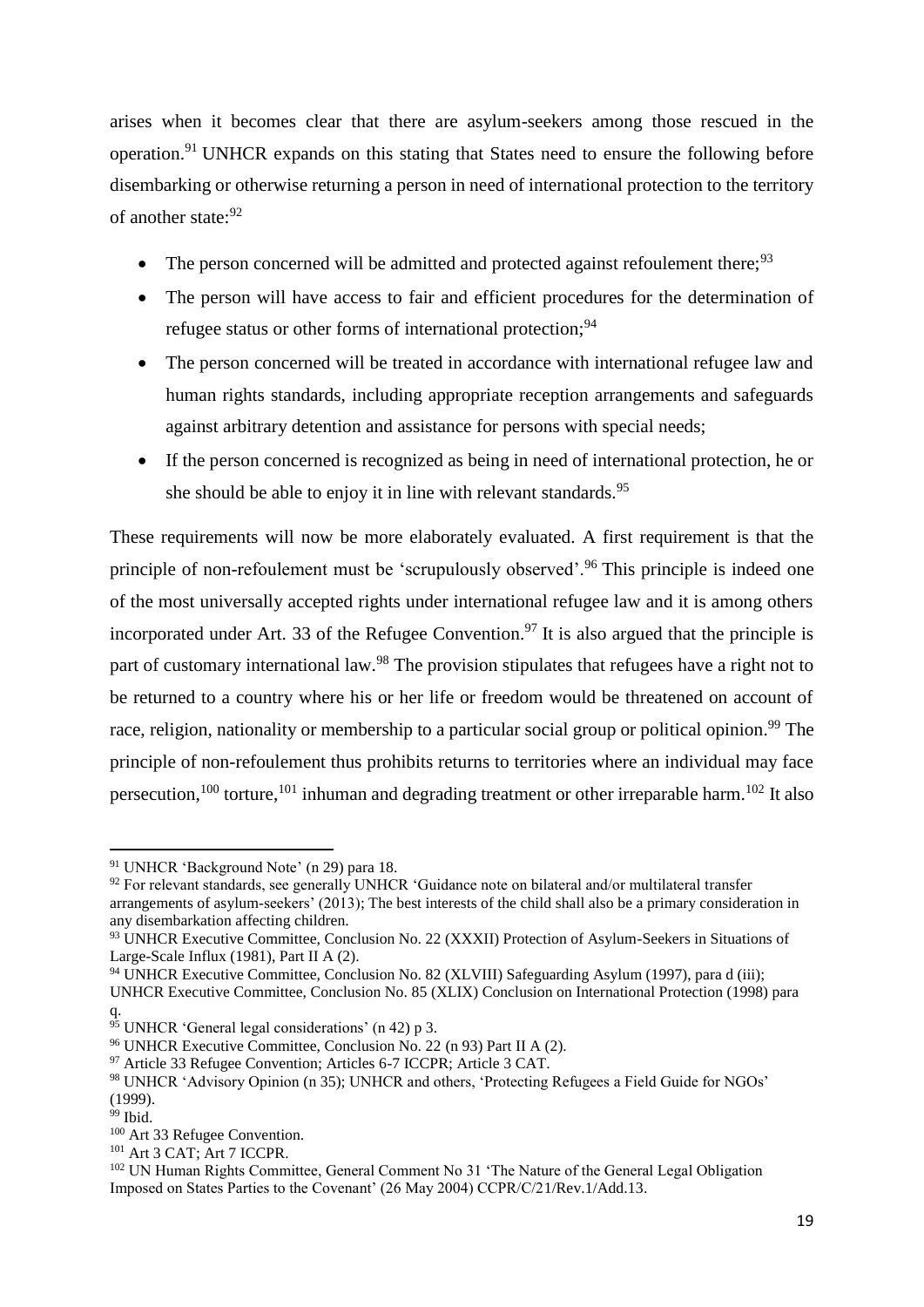includes the prohibition of arbitrary deprivation of the right to life.<sup>103</sup> The provision prohibits the return 'in any matter whatsoever', which means it covers any action exposing the person concerned to the risk of persecution and it applies to refugees as well as to asylum-seekers waiting for a final decision on their claim.<sup>104</sup> It furthermore also includes protection from indirect refoulement, meaning that disembarkation in a State cannot lead to expulsion to a third country where the person concerned would be at risk. The protection from direct or indirect refoulement must be effective, i.e. it must be upheld in practice.<sup>105</sup>

There has been a debate on whether the principle also applies extraterritorially, such as in instances of SAR operations. The United States Supreme Court namely considered that the principle of non-refoulement only applied in case of prior access to the US territory.<sup>106</sup> This view is however not supported by most other authorities, most literature and also the Inter-American Commission on Human Rights have argued that this ruling constituted faulty reasoning.<sup>107</sup> From the perspective of these authorities, the prohibition of refoulement applies outside a State's territory as well. The principle of non-refoulement is therefore considered to apply whenever a State exercises jurisdiction, including extraterritorially, and in instances of SAR operations in international waters.<sup>108</sup> Because the principle of non-refoulement under the Refugee Convention applies extraterritorially, the argument made in the previous section concerning the extent to which the duty not to disembark people in a place where they risk

<sup>103</sup> Art 6 ICCPR; UNHCR Protection Policy Paper (n 82) paras B III 12-13.

<sup>&</sup>lt;sup>104</sup> Fischer-Lescano et al (n 66) p 268; UNHCR Protection Policy Paper (n 82) para B III 13.

<sup>105</sup> *M.S.S. v Belgium and Greece* App No 30696/09 (ECHR, 21 January 2011), para 286; Guy S. Goodwin-Gill, 'The Right to Seek Asylum' (n 66) p 454.

<sup>&</sup>lt;sup>106</sup> According to the Court, it did therefore not apply to the Haitian interdiction program that was carried out by the US Coast Guard on the high seas; see Moreno-Lax (n 44) p 205.

<sup>107</sup> *The Haitian Centre for Human Rights et al. v. United States,* Case 10.675, Report No. 51/96, Inter-Am. CHR,OEA/Ser.L/V/II.95 Doc. 7 rev. at 550 (1997), paras 183-188; Fischer-Lescano et al (n 66) pp 266-267; UNHCR 'Advisory Opinion' (n 35) para 24 and following; UNHCR 'Background Note' (n 29) paras 18 & 30; UNHCR & IMO 'Rescue at Sea – A Guide to Principles and Practice As Applied to Migrants and Refugees' (2015); UNHCR Executive Committee 'Interception of Asylum Seekers and Refugees: The International Framework and recommendations for a Comprehensive Approach ' UN doc. EC/50/SC/CRP.17 (2000); UNHCR Executive Committee, Conclusion No. 22 (n 93) part II.A.2; UNHCR Executive Committee, Conclusion No. 81 (XLVII) General Conclusion on International Protection (1997) para (h); and UNHCR Executive Committee, Conclusion No. 82 (n 94) para (d) (iii), as a violation, as well as the prevention of access to the territory of the state; compare, UNHCR Executive Committee, Conclusion No. 85 (n 94) para (q); ECRE 'Defending Refugees' (n 55) para 20 and following.

<sup>108</sup> UNHCR 'UNHCR's oral intervention at the European Court of Human Rights - Hearing of the case Hirsi and Others v. Italy' App No. 27765/09 (22 June 2011); UNHCR 'Advisory Opinion' (n 35) paras 24, 26, 32-43; UNHCR 'Submission by the Office of the United Nations High Commissioner for Refugees in the case of Hirsi and Others v. Italy' (2010) paras 4.1.1-4.2.3; UNHCR 'UNHCR Submissions to the Inter-American Court of Human Rights in the framework of request for an Advisory Opinion on Migrant Children presented by MERCOSUR' (17 February 2012) para 2(4); The extraterritorial applicability of human rights obligations is firmly established in international human rights law; See *Armed Activities on the Territory of the Congo (DRC v Uganda*) [2005] (Judgment) ICJ Rep 168, para 180; *Legal Consequences of the Construction of a Wall* para 111.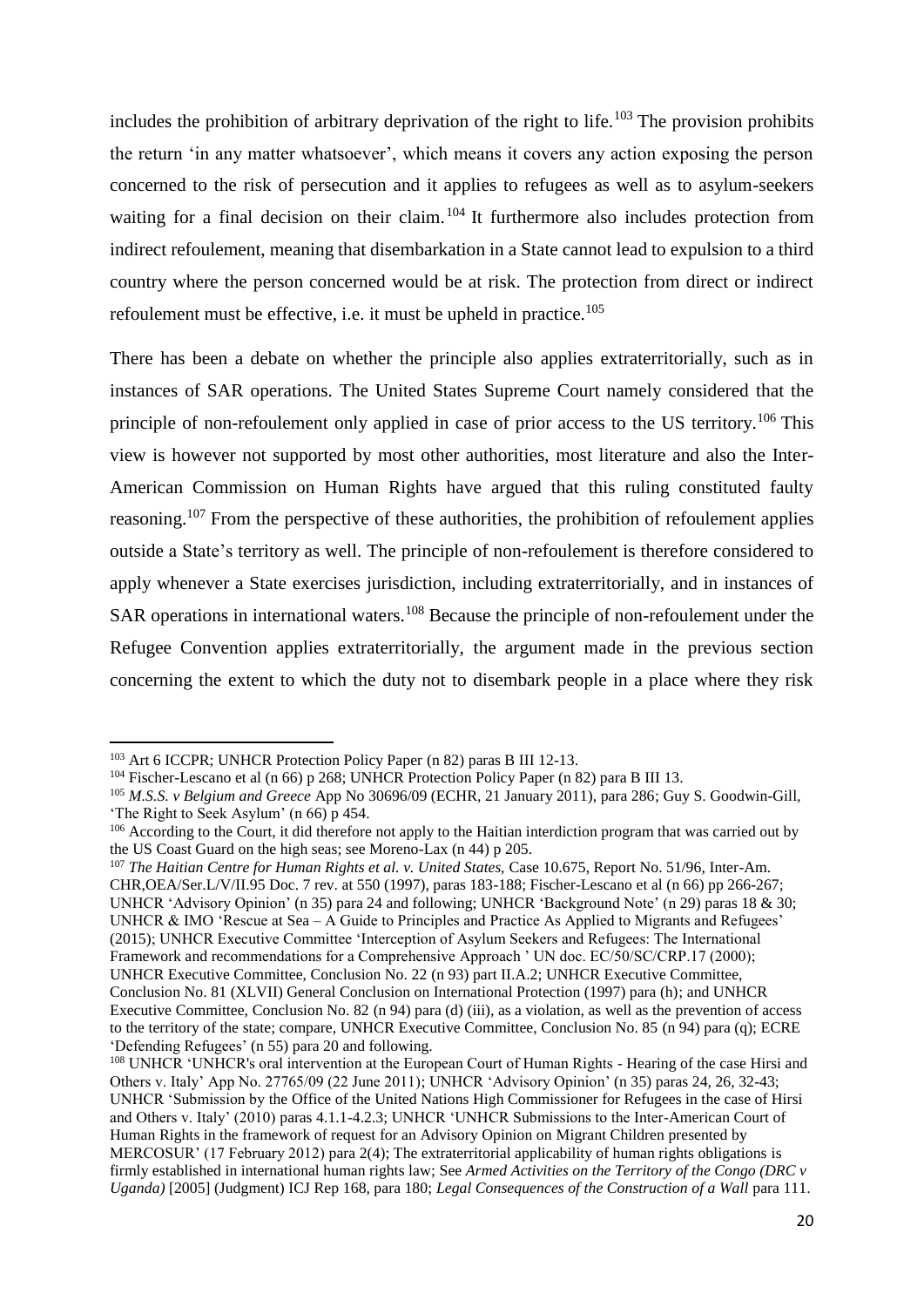persecution is part of customary law and the question of whether the EU is bound by the obligations under the SAR and SOLAS Conventions, is irrelevant because the principle of nonrefoulement would nevertheless apply if the operation concerns an EU flag State due to its extraterritorial application under the Refugee Convention and the EUCFR.<sup>109</sup>

The application of the principle of non-refoulement also implies the application of related procedural guarantees. In order to determine whether a person can be returned to a particular country it has to be established whether a person's life or freedom would be at risk in this country on account of his or her race, religion, nationality, membership of a particular social group or political opinion.<sup>110</sup> It is therefore asserted by UNHCR and in the literature that to be able to implement the provisions of the Refugee Convention, refugees have to be identified, which implicitly requires States to perform status determination procedures.<sup>111</sup> Such procedures must be organized as individual procedures investigating the circumstances of the specific case.<sup>112</sup> Asylum-seekers or refugees should therefore at least be allowed temporary entrance on a territory where there is no risk of persecution in order to determine the person's status and protection needs.<sup>113</sup> UNHCR states that this requires clarity on the identification of asylumseekers among those rescued and determination of the State responsible under international refugee law for admission and processing of asylum seekers. <sup>114</sup> States can thus not reject asylum-seekers at the border without such a procedure if they are bound by the Refugee Convention or other human rights conventions that lay down this obligation.<sup>115</sup> It is therefore necessary to determine the status of those who have been rescued, which in turn requires that prompt access to fair and efficient asylum procedures is provided in order to ensure adequate protection of refugees.<sup>116</sup> This further aligns with the right to seek asylum under the UDHR which, although non-binding, states that "everyone has the right to seek and to enjoy in other

<sup>109</sup> Article 19(2) EUCFR.

<sup>110</sup> J. C. Hathaway *The Rights of Refugees under International Law* (CUP, 2005) p 279; G. S. Goodwin-Gill and J. McAdam *The Refugee in International Law* (OUP, 3rd Ed., 2007) p 215.

<sup>111</sup> Alice Edwards 'Human Rights, Refugees, and the Right "To Enjoy Asylum"' (2005) 17(2) International Journal of Refugee Law, p 301; H. Battjes *European Asylum Law and International Law* (Martinus Nijhoff, 2006) p 467; UNHCR *Handbook on Procedures and Criteria for Determining Refugee Status* (Reissued Geneva, December 2011), para 189; Moreno-Lax (n 44) p 211; UNHCR 'Background Note' (n 29) para 19 and following; UN General Assembly 'Note on International Protection' UN doc. A/AC.96/882 (1997) para 14; UNHCR Executive Committee Conclusion No. 8 (XXVIII) Determination of Refugee Status (1977) para (vii). <sup>112</sup> UNHCR Executive Committee Conclusion No. 30 (XXXIV) The Problem of Manifestly Unfounded or

Abusive Applications for Refugee Status or Asylum (1983) paras (e)(i); Fischer-Lescano et al (n 66) pp 284-285. <sup>113</sup> UNHCR 'Background Note' (n 29) para 25; UNHCR Executive Committee, Conclusion No. 85 (n 94) para q; Fischer-Lescano et al (n 66) p 287.

<sup>114</sup> UNHCR 'Background Note' (n 29) paras 19-20.

<sup>115</sup> UNHCR Executive Committee, Conclusion No. 82 (n 94) para d (iii); UNHCR Executive Committee, Conclusion No. 85 (n 94) para q.

<sup>116</sup> UNHCR 'Background Note' (n 29) para 17.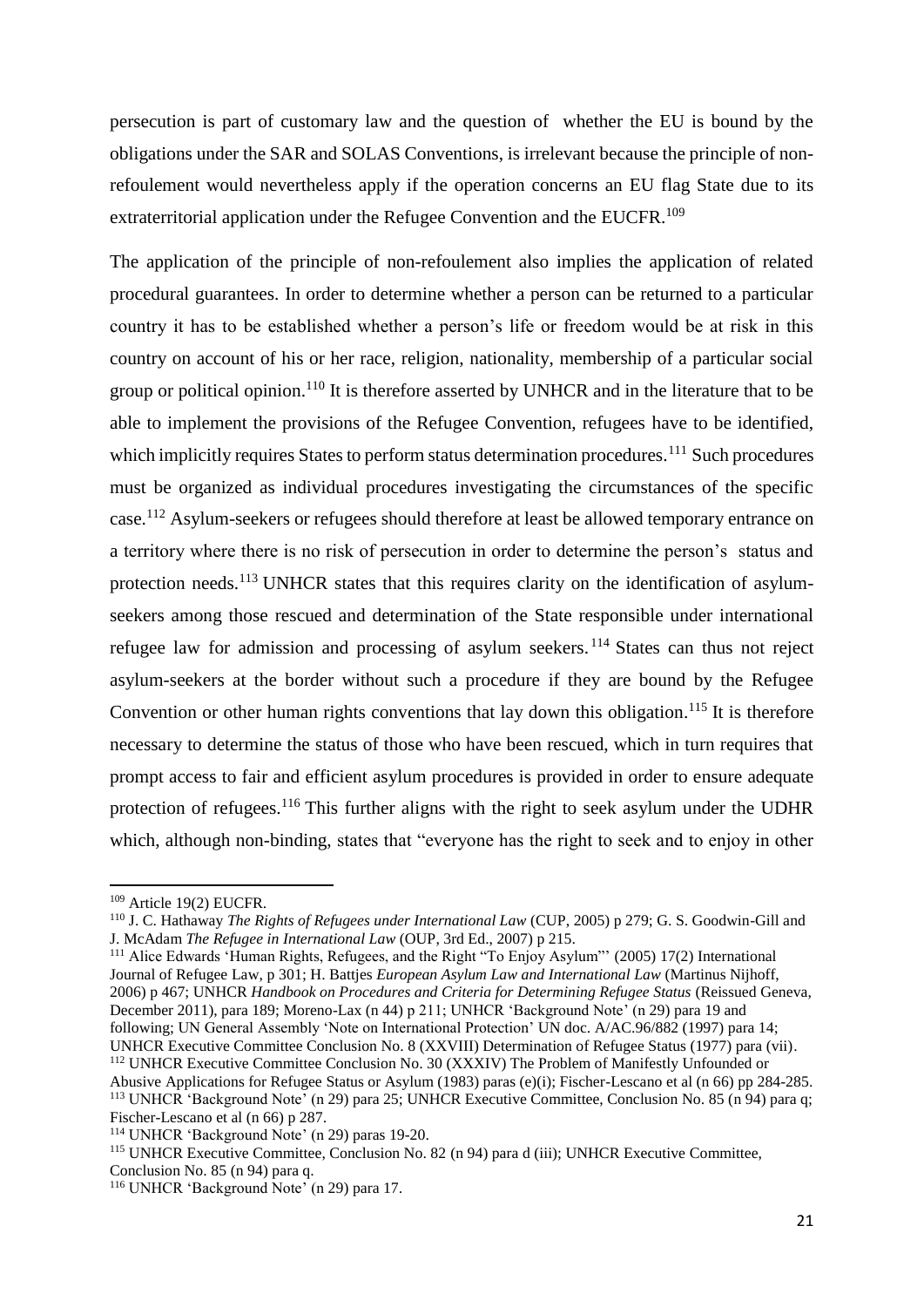countries asylum from persecution".<sup>117</sup> The EUCFR also states that the right to asylum "shall be guaranteed with due respect" for among others the rules of the Refugee Convention.<sup>118</sup>

The Refugee Convention defines the term refugees and establishes key principles governing their protection.<sup>119</sup> It does however not set out specific procedures for determining refugee status, but according to UNHCR it is accepted by States that fair and efficient procedures are an essential element in the full application of the Convention.<sup>120</sup> Otherwise it is left for each State to establish a procedure it considers appropriate.<sup>121</sup> An annex to the Djibouti Conclusions furthermore establishes the framework for situations such as the one at hand, where disembarkation in a place of safety and/or processing of rescued persons would be conducted in a State other than the flag State of the vessel.<sup>122</sup> In case disembarkation also includes the processing of international protection needs, the framework allows for processing in the country of disembarkation, the flag State of the rescuing vessel or a third State which has agreed to assume responsibility in line with applicable international standards. All these options allow for processing to be undertaken by the authorities of the State where it occurs as well as by authorities of another relevant State, subject to applicable international standards.<sup>123</sup> It is said that in determining the location of processing, the capacity of a State to undertake fair and efficient asylum procedures should play a role.<sup>124</sup> In principle, international refugee and human rights law do therefore allow for processing of asylum applications by any authorities as long as the procedures align with applicable international standards. The right of access to legal remedies further includes the right to an effective legal remedy.<sup>125</sup>

It is furthermore asserted by NGOs that the EU should in such situations ensure that the reception facilities in the respective third country can meet medical and psychosocial needs. Under international refugee and human rights law, a third country also has to be compliant with

<sup>117</sup> Art 14(1) UDHR.

<sup>118</sup> Article 18 EUCFR.

<sup>119</sup> Articles, 1, 31 and 33 Refugee Convention.

<sup>&</sup>lt;sup>120</sup> Only in cases of mass influx situations may individual procedures prove not to be practicable and therefore other responses may be required in such instances; See UNHCR 'Background Note' (n 29) fn 14; UNHCR Executive Committee, Conclusion No. 81 (n 107) para (F); UNHCR Executive Committee, Conclusion No. 82 (n 94) para (d)(iii); UNHCR Executive Committee, Conclusion No. 85 (n 94) para (q).

<sup>121</sup> UNHCR *Handbook on Procedures and Criteria for Determining Refugee Status* (n 114) para 189; Moreno-Lax (n 44) p 212.

<sup>122</sup> UNHCR 'Refugees and Asylum-Seekers in Distress at Sea' (n 29) p 9.

<sup>123</sup> ECRE 'Asylum at the European Council 2018' (n 12) pp 8-9.

 $124$  Ibid.

<sup>125</sup> Art 2(3) & 7 ICCPR, Art 3 & 13 ECHR; Robert Schuman Centre for Advanced Studies Policy Papers 'Rescue at Sea – Human Rights Obligations of States and Private Actors, with a focus on the EU's External Borders' Policy Paper 2012/05 (2012)

<sup>&</sup>lt;http://cadmus.eui.eu/bitstream/handle/1814/22389/RSCAS\_PP\_2012\_05.pdf> accessed 29 January 2019, p 5.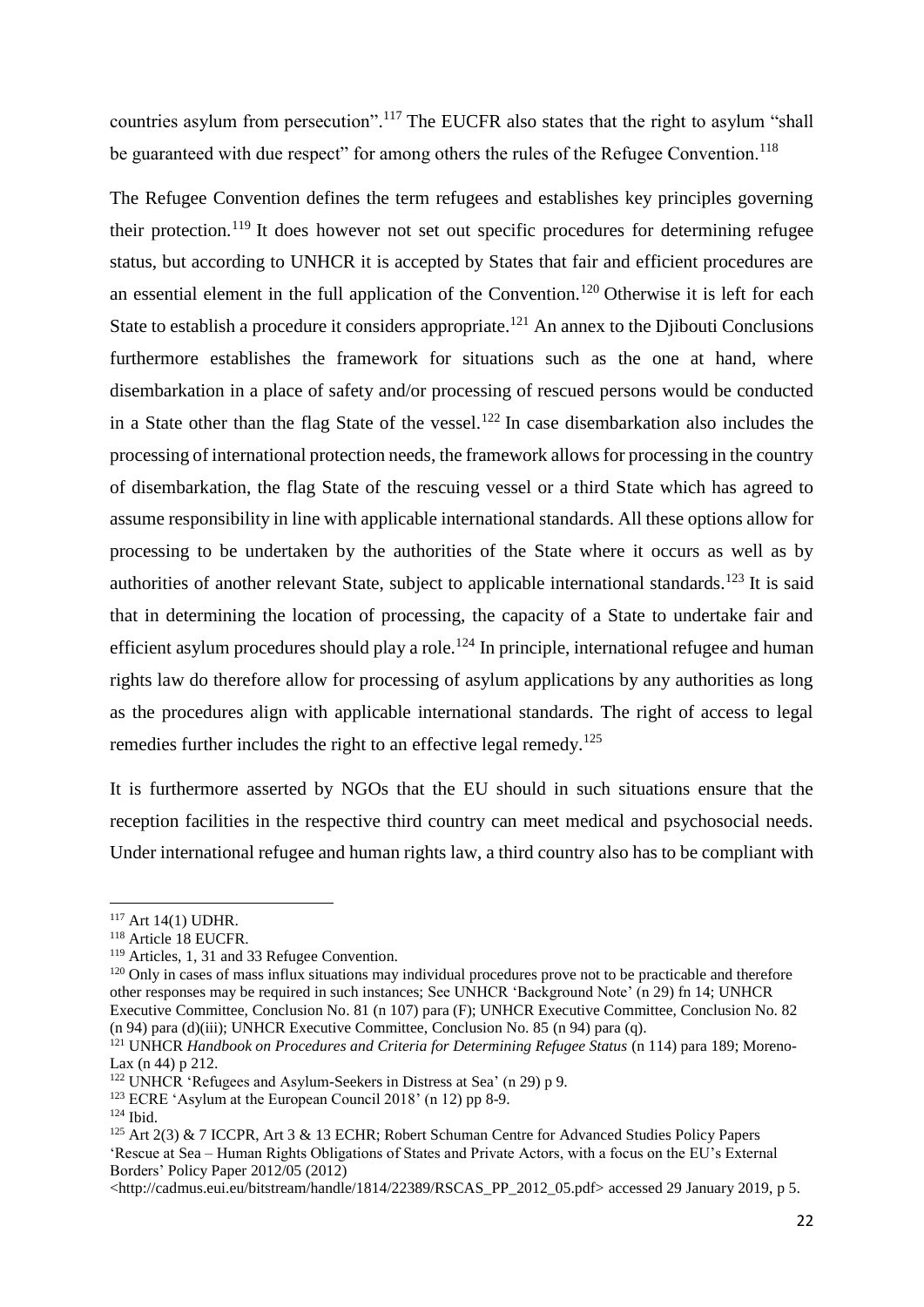human rights standards, including protection from refoulement as elaborated on above, and effective access to socio-economic rights, including sufficient means of subsistence.<sup>126</sup> According to the ECtHR, mere ratification of human rights treaties is not sufficient to fulfill this requirement, a country has to be compliant in practice.<sup>127</sup>

Under international refugee and human rights law, the EU as a de facto flag state is thus at least required to ensure that asylum-seekers will be allowed (temporary) entrance on a territory where they do not risk direct or indirect refoulement and where they can access fair and efficient procedures determining their protection needs. Compliance with the Refugee Convention needs to be ensured and, beside from asylum procedures, this includes the prohibition of inhuman and degrading treatment and as said before the right to an effective remedy.<sup>128</sup> It remains possible that the flag State will be requested by the State of disembarkation to provide additional support for reception arrangements, subject to capacity and available resources.<sup>129</sup> With regard to the processing of international protection needs of these people, international law allows for the processing of these claims in any State and by any authorities as long as it complies with international standards and the capacity of a State to perform fair and efficient procedures is taken into account. The country of disembarkation furthermore has to provide effective access to minimum socio-economic rights as laid down in the Refugee Convention.

#### <span id="page-23-0"></span>*3.2.2 EU Post-disembarkation obligations*

The current communications on regional disembarkation arrangements seem to give the EU a limited role in the respective third countries. The EU will probably provide financial and operational support for post-disembarkation activities.<sup>130</sup> This will probably not be sufficient to establish EU jurisdiction over the territory, unless EU authorities would become responsible for the processing itself. Instead, the preferable approach seems to be that UNHCR and IOM support the post-disembarkation processing, thereby avoiding responsibility for the EU.<sup>131</sup> Because the proposal remains unclear however, this section will briefly outline the consequences in case the EU does gain effective control over the disembarkation platforms.<sup>132</sup>

<sup>&</sup>lt;sup>126</sup> ECRE 'Asylum at the European Council 2018' (n 12) p 8.

<sup>&</sup>lt;sup>127</sup> Despite the European Court of Justice's recent refusal of accession of the EU to the ECHR, the EU is still de facto bound by ECHR obligations, because all its Member States are party to the Convention.

<sup>128</sup> ECRE 'Defending Refugees' (n 55) p 40.

<sup>129</sup> UNHCR 'Refugees and Asylum-Seekers in Distress at Sea' (n 29) Annex A, p 8.

<sup>130</sup> European Commission 'Managing migration' (n 2); European Commission 'Migration: Regional Disembarkation Arrangements' (n 15) p 2.

<sup>&</sup>lt;sup>131</sup> UNHCR 'Proposal for a regional cooperative arrangement' (n 19) p 2.

<sup>&</sup>lt;sup>132</sup> For more information on the possibilities for and the implications of extraterritorial processing, see UNHCR Protection Policy Paper (n 82) para B IV pp 5-7.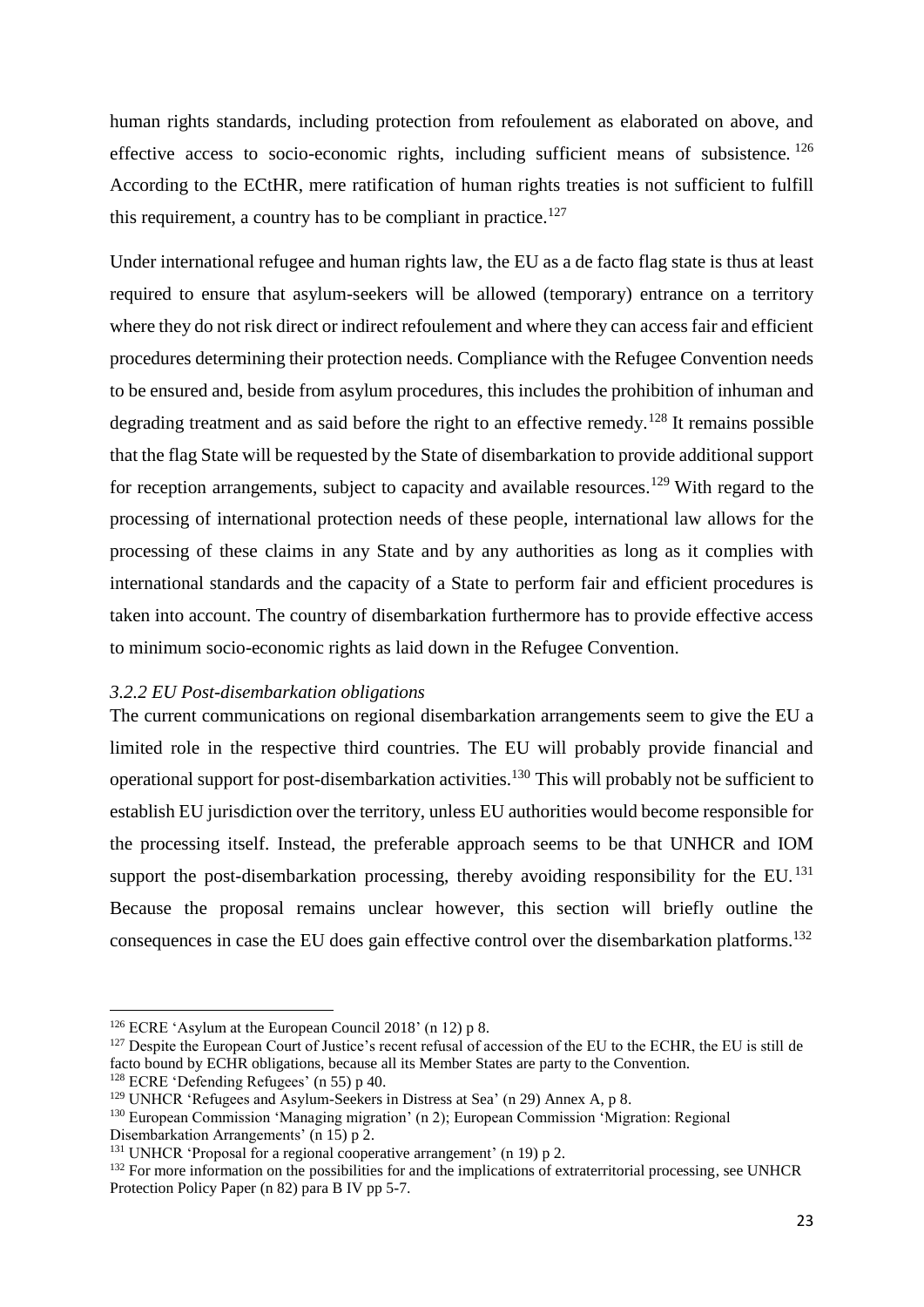In the situation outlined above, the body of human rights obligations by which the EU is bound under international law, will become applicable to the treatment of the asylum seekers and the processing of their claims in the respective third country. According to UNHCR, the EU therefore becomes responsible for ensuring adequate reception arrangements at the port of disembarkation and such reception arrangements should address the immediate needs of new arrivals, e.g. medical treatment, shelter and food and provide for a stay consistent with an adequate standard of living as explicitly mentioned in Art 21 of the Refugee Convention.<sup>133</sup> Under the UDHR this is listed as a requirement to provide "a standard of living adequate for the health and well-being of himself and his family".<sup>134</sup> An adequate standard of living is sufficient when it includes the following:

*"food, clothing, housing and medical care and necessary social services, and the right to security in the event of unemployment, sickness, disability, widowhood, old age or other lack of livelihood in circumstances beyond his control".*<sup>135</sup>

The UNHCR Guidelines define this right as "non-discriminatory, humane and dignified treatment, including guarantees of shelter/housing, access to health and other basic services and education".<sup>136</sup> The reception centres furthermore need to be open, because closed centres would qualify as detention, which is prohibited under international human rights law.<sup>137</sup>

The EU will also have to abide by supplementary customary law obligations laid down by the ICJ, which include freedom from racial discrimination and the prohibition on slavery; $^{138}$  the right to physical integrity;  $^{139}$  and protection against denial of justice.<sup>140</sup> Protection against denial of justice is also enshrined in the Refugee Convention, which incorporates the right of access to justice.<sup>141</sup> This includes access to courts and free legal assistance on appeal.

<sup>133</sup> Art 25 UDHR; Art. 11 ICESCR.

<sup>134</sup> Art 25 UDHR.

<sup>&</sup>lt;sup>135</sup> Ibid; Similarly, the ICESCR recognizes that this right shall include adequate food, clothing and housing, and the continuous improvement of these living conditions by its State Parties; Art 11.1 ICESCR; For the interpretation of this right see also OHCHR, 'International Standards: Adequate Housing'

<sup>&</sup>lt;http://www.ohchr.org/EN/Issues/Housing/Pages/InternationalStandards.aspx> accessed 23 March 2019.

<sup>136</sup> UNHCR, 'Guidelines on Temporary Protection or Stay Arrangements' (2014) para 16.

<sup>&</sup>lt;sup>137</sup> Art 9 ICCPR; Art 9 UDHR; A corollary to the freedom from arbitrary detention is also enshrined in the Refugee Convention as the right to freedom of movement; UNHCR Protection Policy Paper (n 82) para B V 26. <sup>138</sup> *Barcelona Traction* 32; *Namibia* 57.

<sup>139</sup> *US Diplomatic and Consular Staff* 42.

<sup>140</sup> *Barcelona Traction* 47.

<sup>&</sup>lt;sup>141</sup> Art 16 Refugee Convention.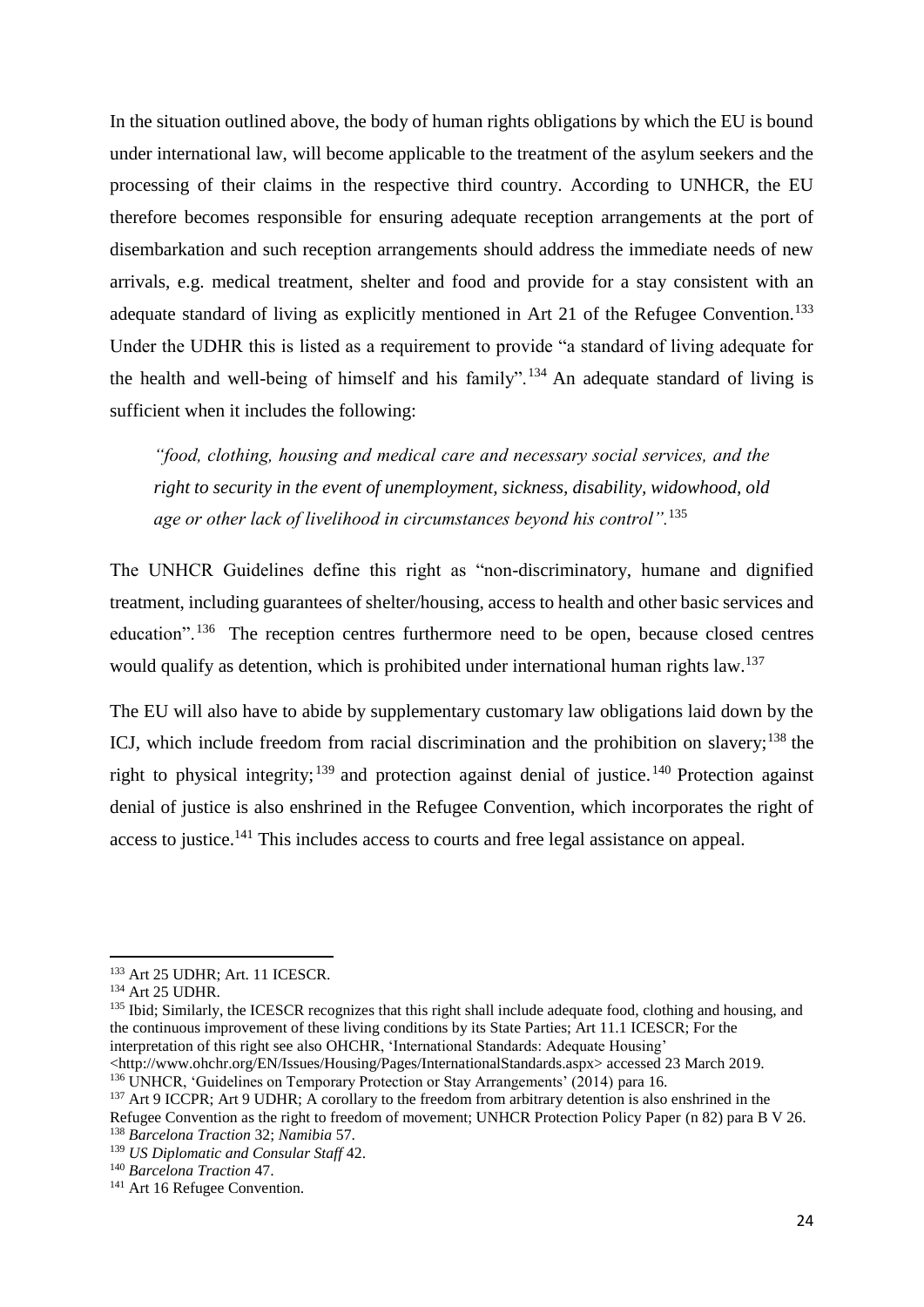# <span id="page-25-0"></span>**4.The Legality of Regional Disembarkation Arrangements**

This Chapter will examine if and how regional disembarkation arrangements could be concluded that would satisfy the requirements of international law of the sea and international refugee and human rights law. It will provide an answer to the main research question by stating what requirements regional disembarkation arrangements will have to meet for the return of migrants rescued by EU coast guard vessels to North African countries to be in compliance with the EU's obligations under international law and whether the relevant North African countries could meet these requirements. The next chapter will more thoroughly apply these criteria to the arrangement between Morocco and Spain.

It first needs to be mentioned that with regard to the countries in question it is questionable whether any of them would be willing to host the EU's regional disembarkation platforms.<sup>142</sup> So far the EU seems to be looking primarily at Tunisia, Libya, Morocco and perhaps also Algeria for concluding the envisaged arrangements, but the African Union has stated among others that the establishment of such platform in Africa would contravene international law, EU law and the African Union's legal instruments on refugees and displaced persons.<sup>143</sup> Representatives of the respective governments have also repeatedly asserted that they are not willing to host such centers.<sup>144</sup> Tunisia's ambassador to the EU has for instance said that the EU proposal was "put to the head of our government a few months ago … and the answer is clear: no!"<sup>145</sup> Next to the question of whether the countries would be willing to conclude such agreements, it is also questionable whether they would be able to meet the required conditions.

As was discussed in the previous chapter, international law of the sea and international refugee and human rights law impose several obligations on the EU and its Member States when its coast guards conduct SAR operations in international waters and/or the SAR zone of third States and thereafter disembark these migrants in a third country. Because a vessel is subject to the exclusive jurisdiction of the flag state, the obligations of the Member State conducting the SAR operation would apply.<sup>146</sup> The duty to render assistance requires the coast guard to render assistance to all people in distress at sea and thus does not allow coast guards to discriminate

 $142$  Boffey (n 6).

<sup>143</sup> Ibid.

<sup>&</sup>lt;sup>144</sup> Tasnim Abderrahim 'Pushing the boundaries: How to create more effective migration cooperation across the Mediterranean' European Council on Foreign Relations (15 January 2019)

<sup>&</sup>lt;https://www.ecfr.eu/publications/summary/pushing\_the\_boundaries\_effective\_migration\_cooperation\_across\_ Mediterranean> accessed 21 June 2019.

<sup>145</sup> Ibid.

<sup>146</sup> Arts 92(1) and 87(1) UNCLOS.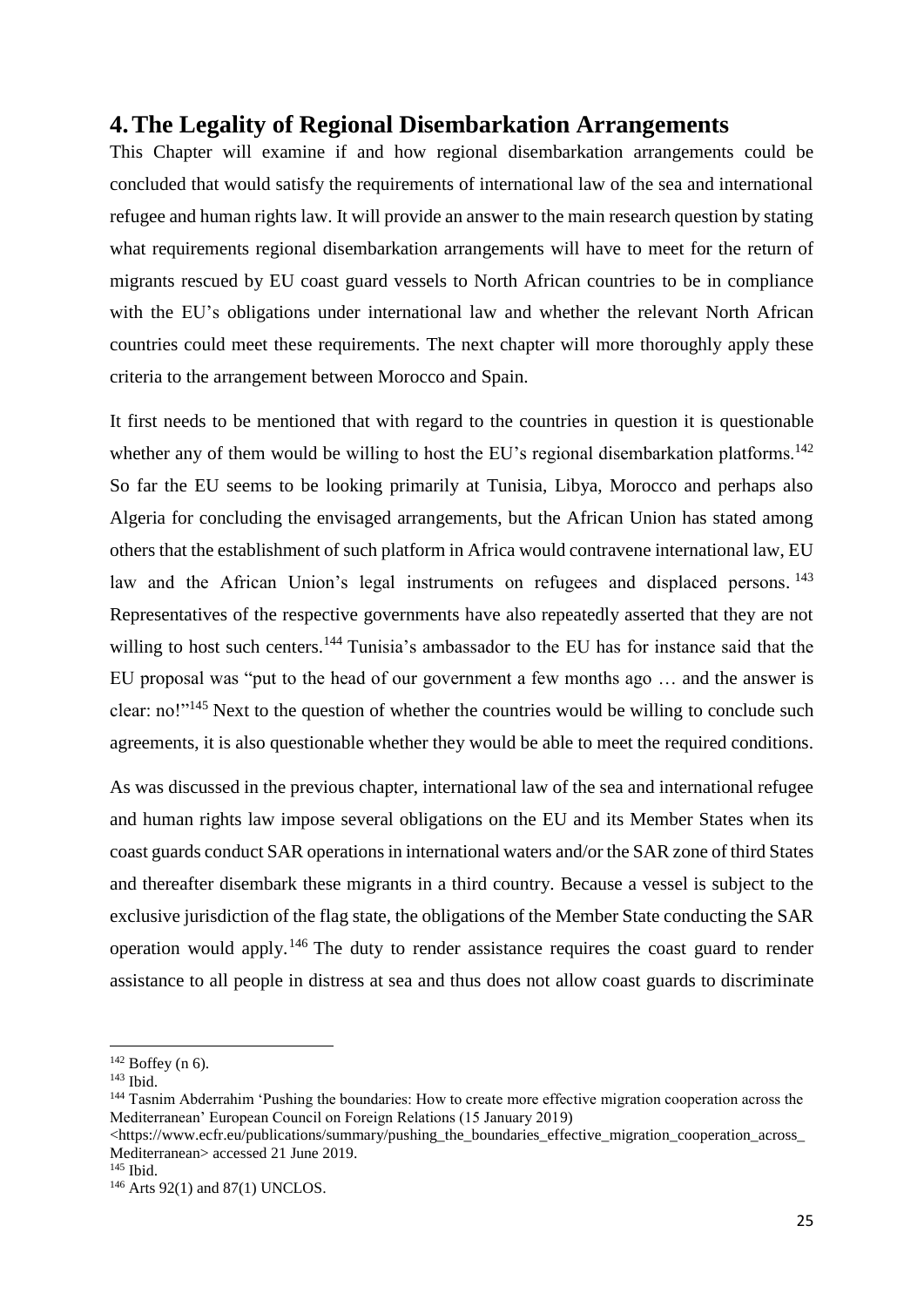between e.g. asylum-seekers and other migrants.  $147$  A disembarkation arrangement can therefore not distinguish in who will be rescued by the respective coast guard. The duty furthermore entails that the people rescued are disembarked in a place of safety and that this is done as soon as reasonably practicable. Any regional disembarkation agreement thus has to provide for disembarkation in a place that qualifies as a place of safety, and flexibility has to be provided in the agreement with regard to the assigned place as the time it takes for disembarkation cannot be unnecessarily long. Any disembarkation agreement also has to take into account the particular circumstances of each SAR operation. With regard to the time criterium it would therefore be desirable to disembark people that are saved in a country's respective SAR zone in that particular country. However, when migrants are rescued at the high seas, this requirement may not allow a coast guard to sail to a third country when it is further away than its own territory or any other country that could meet the criteria.

International law of the sea as well as international refugee and human rights law require that asylum-seekers are not disembarked in territories where their lives and freedoms would be threatened. Before disembarking people on the basis of a disembarkation arrangement, it therefore needs to be ensured that the port of disembarkation is a place of safety in the particular case and that there is no threat to the lives and freedoms of asylum-seekers with a well-founded fear of persecution, nor a general threat to safety of their lives. On top of that the place of safety needs to be able to satisfy basic human needs, including food, shelter and medical needs, for all rescued migrants. A disembarkation agreement can thus only establish a pre-determined place of safety that meets these basic human rights. The fact that the respective country has ratified the relevant human rights instruments is not sufficient, these human rights need to be effective. Moreover, in case of asylum-seekers, international law allows the processing to take place in the country of disembarkation as long as the country complies with international standards and the capacity of this state to perform status determination procedures is taken into account. The flag State may be requested to provide additional support. Substantively, this requires that EU coast guards ensure that asylum-seekers will be allowed (temporary) entrance on a territory where they do not risk direct or indirect refoulement and in a place where they can access fair and efficient procedures determining their protection needs. The country of disembarkation needs to be compliant with the Refugee Convention, meaning that a country must also provide

 $147$  Arts 98(a) and (b) UNCLOS.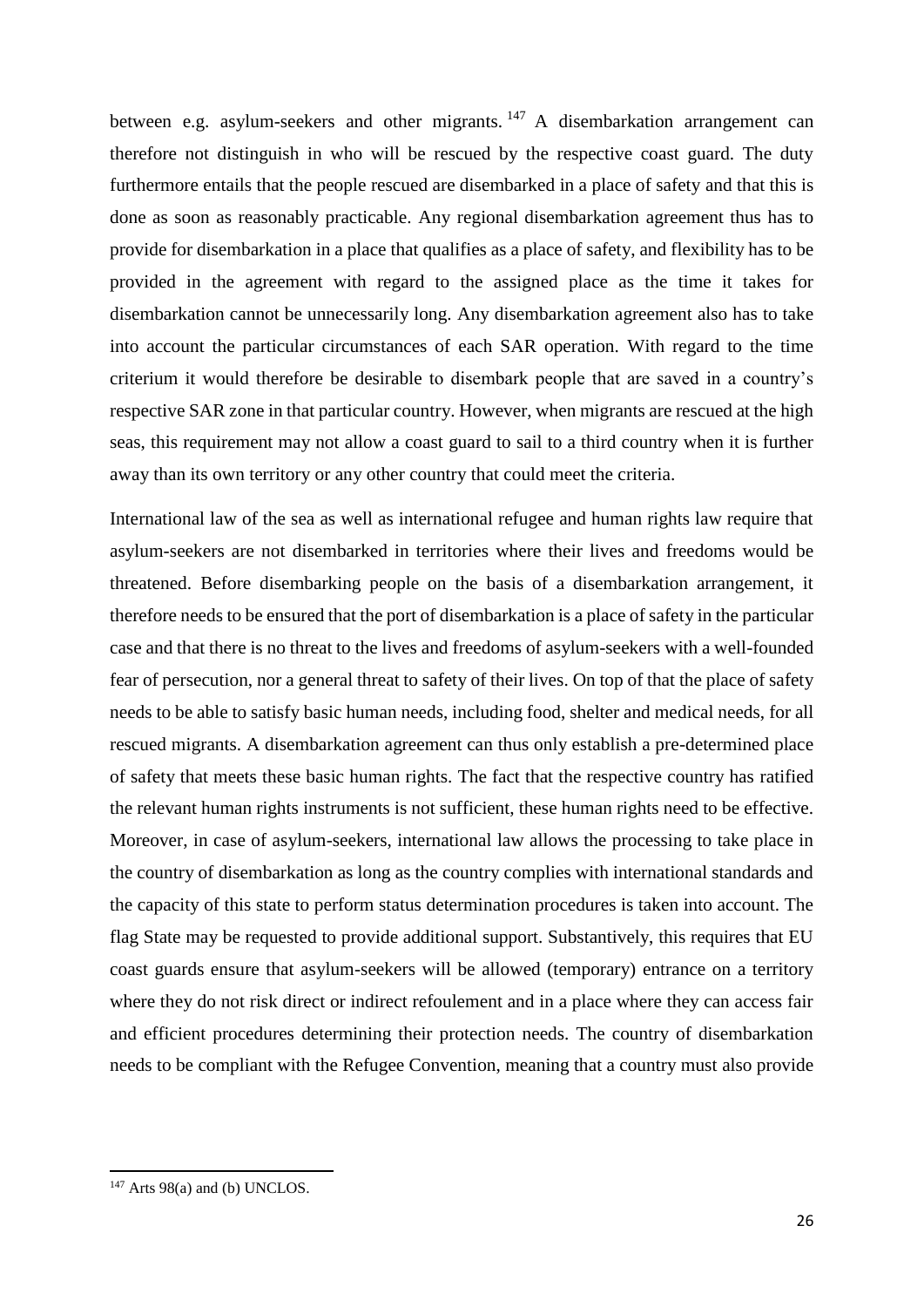the right to an effective remedy and effective access to minimum socio-economic rights for those that have acquired refugee status, as laid down in the Refugee Convention.

These requirements may pose several problems for disembarkation agreements concluded with North African countries. Most North-African countries have ratified the Refugee Convention, however Libya has not.<sup>148</sup> Moreover, the execution of and compliance with the obligations of the Refugee Convention is often left to UNHCR.<sup>149</sup> Other relevant (UN) Conventions,<sup>150</sup> the African Refugee Convention<sup>151</sup> and the African Charter for Human Rights<sup>152</sup> also govern some relevant human and refugee rights, but in the literature it is claimed that these Conventions do not provide refugees with specific socio-economic rights, making them dependent on the national legal system for such rights.<sup>153</sup> In practice, the enforcement of essential human and refugee rights is even more problematic. Although the prohibition of refoulement is applicable to all countries either on the basis of a specific Convention or customary international law, several reports indicate that there is a risk of deportation without the necessary examination of an asylum request. Access to socio-economic rights such as medical aid, education and employment is also often limited for refugees. Libya for instance fails to meet the required guarantees, although it is party to several international human rights treaties. <sup>154</sup> It has for instance ratified the 1969 Convention Governing the Specific Aspects of Refugee Problems in Africa which among others obliges it to refrain from torture and ill-treatment, but which does not include the socio-economic rights enshrined in the Refugee Convention.<sup>155</sup> Libya also has no asylum legislation or procedures and severe criticism as to the treatment of migrants and refugees in Libya has arisen in recent years.<sup>156</sup> A recent UN report states that migrants and refugees are vulnerable to e.g. killings, extreme violence, rape and torture. <sup>157</sup> Libya is

<sup>&</sup>lt;sup>148</sup> UNHCR 'States Parties to the 1951 Convention relating to the Status of Refugees and the 1967 Protocol' <https://www.unhcr.org/protection/basic/3b73b0d63/states-parties-1951-convention-its-1967-protocol.html> accessed 15 May 2019.

<sup>149</sup> Strik & Terlouw (n 84) p 177.

<sup>&</sup>lt;sup>150</sup> See for instance UN Treaty Body Database

<sup>&</sup>lt;https://tbinternet.ohchr.org/\_layouts/15/TreatyBodyExternal/Treaty.aspx?CountryID=117&Lang=EN> accessed 15 May 2019.

<sup>&</sup>lt;sup>151</sup> OAU Convention governing the Specific Aspects of Refugee Problems in Africa (adopted 10 September 1969, entered into force 20 June 1974).

<sup>152</sup> African Charter on Human and Peoples' Rights (adopted 27 June 1981, entered into force 21 October 1986). <sup>153</sup> Strik & Terlouw (n 84) p 177.

<sup>154</sup> E.g. the ICCPR, ICESCR, CAT.

<sup>155</sup> OHCHR 'Desperate and Dangerous: Report on the human rights situation of migrants and refugees in Libya' (2018) pp 19-22.

<sup>156</sup> Ibid, p 19.

<sup>157</sup> Ibid, pp 25-34; Amnesty International 'Human Rights in the Middle East and North Africa' (2018) <https://www.amnesty.org/download/Documents/MDE0194332019ENGLISH.PDF> accessed 21 June 2019, pp 44-45.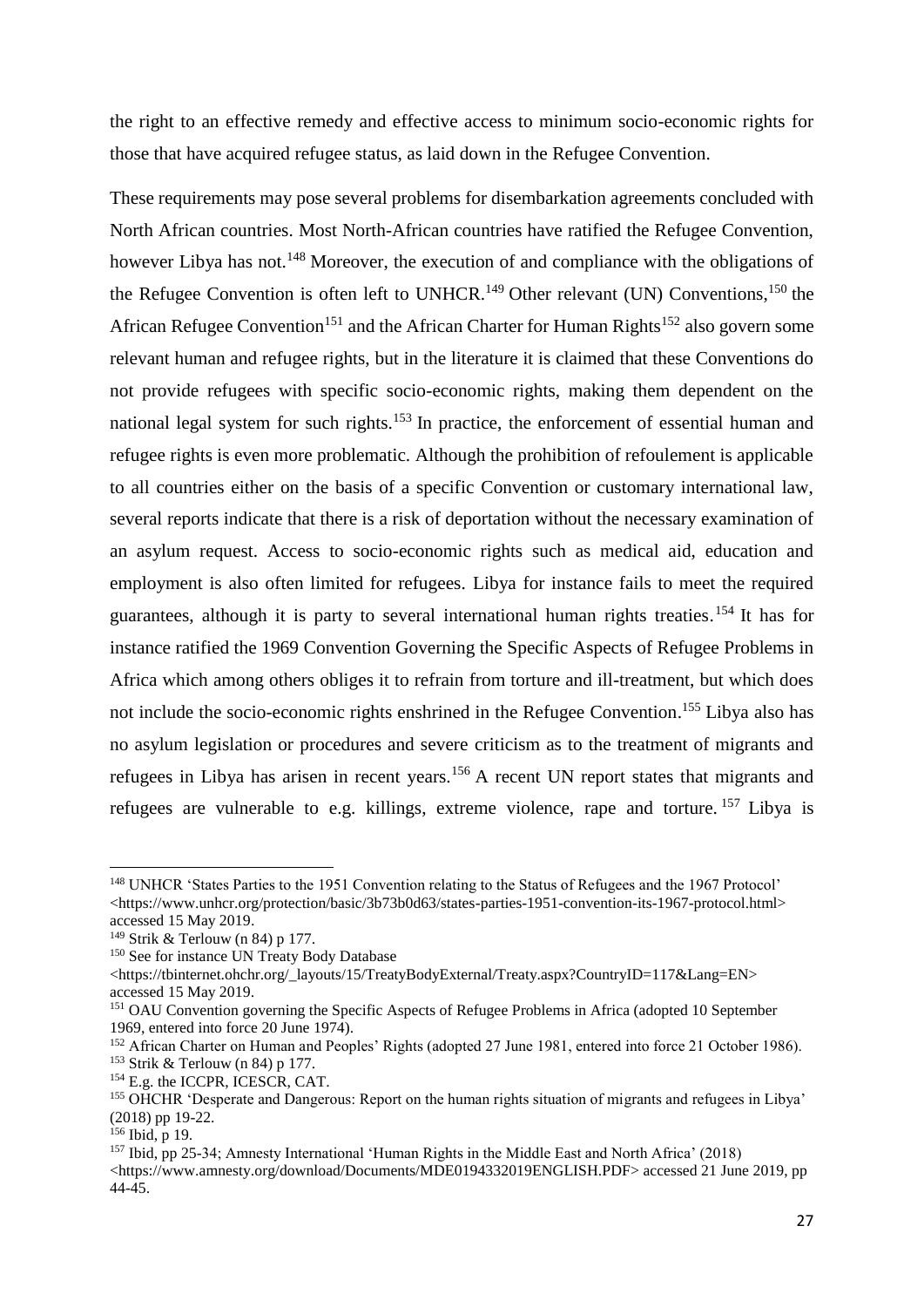furthermore currently facing a power struggle at the highest level and the other Maghreb countries are also facing serious socio-economic problems.<sup>158</sup> Tunisia is currently dealing with an internal crisis, there is political unrest and protests have been taking place against unemployment, poor living conditions and water shortages.<sup>159</sup> Algeria has arbitrarily arrested thousands of migrants and expulsed them to neighbouring countries such as Niger and Mali.<sup>160</sup> A UN Committee stated that they were at a high risk of violence.<sup>161</sup> In Morocco, the situation is not as hostile as it is in the other countries, but there are also reports of migrants being unlawfully arrested and being expulsed their countries of origin which in some cases constituted a violation of the principle of non-refoulement.<sup>162</sup>

To sum up, legal disembarkation arrangements in general could be in conformity with international law, if the rescuing coast guard does not discriminate in who it wishes to rescue, if it ensures that people are disembarked in a place of safety as soon as is reasonably possible, and in deciding on the location of this place of safety it takes into account the particular circumstances of the case. This place of disembarkation needs to protect people from refoulement and be able to provide effective access to basic human rights. In case there are asylum-seekers among those rescued, the country of disembarkation not only has to uphold the prohibition of refoulement, it also has to provide for fair and efficient asylum procedures that determine protection needs on an individual basis and comply with the substantive rights of the Refugee Convention. It is however unlikely that the North African countries can meet these requirements because across the Maghreb countries, severe human rights violations and dire economic conditions make it highly unlikely that refugees could be guaranteed protection from refoulement and access to basic human rights and needs. On top of that, their weak or lack off asylum systems makes it unlikely that asylum will even be granted to refugees.<sup>163</sup>

<sup>158</sup> Editorial 'The EU's 'regional disembarkation platforms' (*The Arab Weekly,* 1 July 2018) <https://thearabweekly.com/eus-regional-disembarkation-platforms> accessed 21 June 2019. <sup>159</sup> UNHCR 'Operational Update Tunisia 01 October – 01 January 2018'

<sup>&</sup>lt;http://reporting.unhcr.org/sites/default/files/UNHCR%20Tunisia%20Operational%20Update%20-%20October-December%202017.pdf>; Abderrahim (n 144); Amnesty International 'Human Rights in the Middle East and North Africa' (n 157) pp 64-65.

<sup>160</sup> Amnesty International 'Human Rights in the Middle East and North Africa' (n 157) p 15.

<sup>161</sup> Ibid.

<sup>162</sup> Ibid, pp 47-48.

 $163$  Abderrahim (n 144)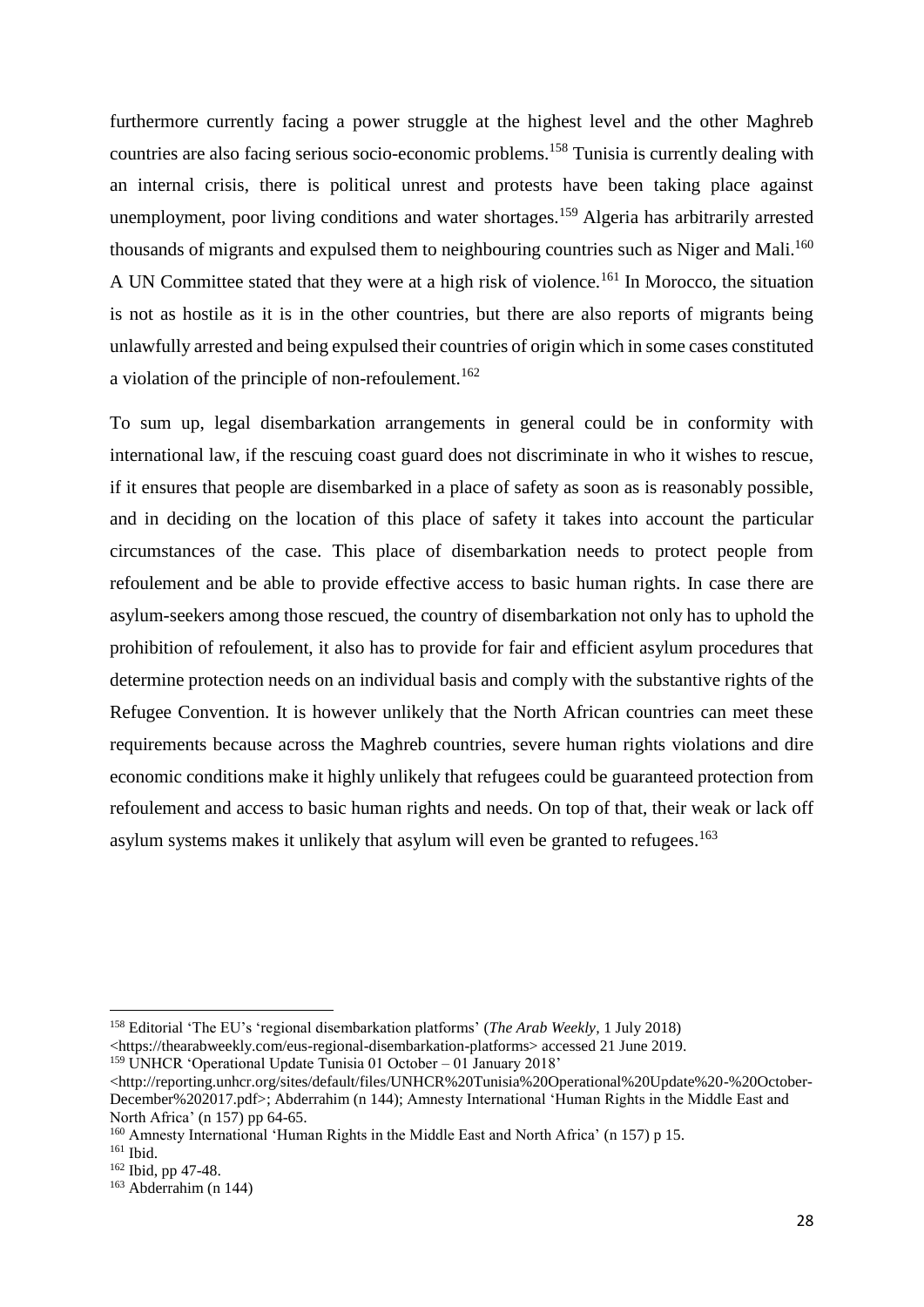# <span id="page-29-0"></span>**5. Pilot**

This chapter will zoom in on the recently concluded agreement between Morocco and Spain concerning the return of refugees rescued by the Spanish coast guard to Morocco. It will first examine the substance of the concluded agreement. It will thereafter delve into the obligations of respectively Spain and Morocco. The final paragraph of this chapter will conclude on the legality of the arrangement under the fields of international law discussed in this research.

## <span id="page-29-1"></span>5.1 Current arrangement

Although Morocco's Minister of Foreign Affairs had previously rejected the EU's idea to establish migrant processing centres in North African countries,<sup>164</sup> Morocco now does seem to have agreed with Spain on the return of migrants to Morocco. Several news outlets have reported that Spain and Morocco have in March 2019 reached an agreement to curb irregular immigration.<sup>165</sup> According to these sources, the agreement allows Spain's sea rescue services to return rescued migrants to Moroccan ports when they are assisting the Moroccan coast guard in their SAR zone and when the nearest port is in Morocco.<sup>166</sup> The deal became effective immediately. <sup>167</sup> The arrangement thus simply allows Spain to conduct SAR operations in Morocco's SAR zone and automatically disembark the rescued migrants in Morocco when the nearest port is in Morocco. By conducting SAR operations Spain exercises jurisdiction which means its obligations under international law apply to the operations.

### <span id="page-29-2"></span>5.2 Spain

Spain is a party to UNCLOS since 1997.<sup>168</sup> Spain is also party to the 1979 SAR Convention and the 1974 SOLAS Convention and its protocols.<sup>169</sup> Spain is thus bound by the international law of the sea obligations explained in Chapter 3. A first obligation for the Spanish coast guard would be to assist those who are in distress at sea and to ensure that these people can be disembarked as soon as possible.<sup>170</sup> The fact that the Spanish coast guard assists the Moroccan coast guard in rescuing migrants in Morocco's SAR zone and returns them to Morocco when this the nearest port of disembarkation seems to be fully in line with this obligation.

<sup>164</sup> Ivan Dikov 'Morocco Rejects Setting Up Migrant Centers, Wants Role in EU Decisions' (*European Views*, 3 October 2018) <https://www.european-views.com/2018/10/morocco-rejects-setting-up-migrant-centers-wantsrole-in-eu-decisions/> accessed 27 April 2019.

<sup>165</sup> Ibid; Abellán & Martín (n 10).

<sup>166</sup> Abellán & Martín (n 10).

<sup>167</sup> Dikov (n 164).

<sup>168</sup> UN Treaty Collection Status of Treaties 'UNCLOS'

<sup>&</sup>lt;https://treaties.un.org/pages/ViewDetailsIII.aspx?src=TREATY&mtdsg\_no=XXI-

<sup>6&</sup>amp;chapter=21&Temp=mtdsg3&clang=\_en#11> accessed 28 May 2019.

<sup>&</sup>lt;sup>169</sup> Except for the SOLAS Agreement of 1996; see IMO Status of Conventions 'Ratifications by State'

<sup>&</sup>lt;http://www.imo.org/en/About/Conventions/StatusOfConventions/Pages/Default.aspx> accessed 25 May 2019.

<sup>&</sup>lt;sup>170</sup> Article 98 UNCLOS; Regulation 33 1-1 SOLAS Convention; Chapter 2.1.10 SAR Convention.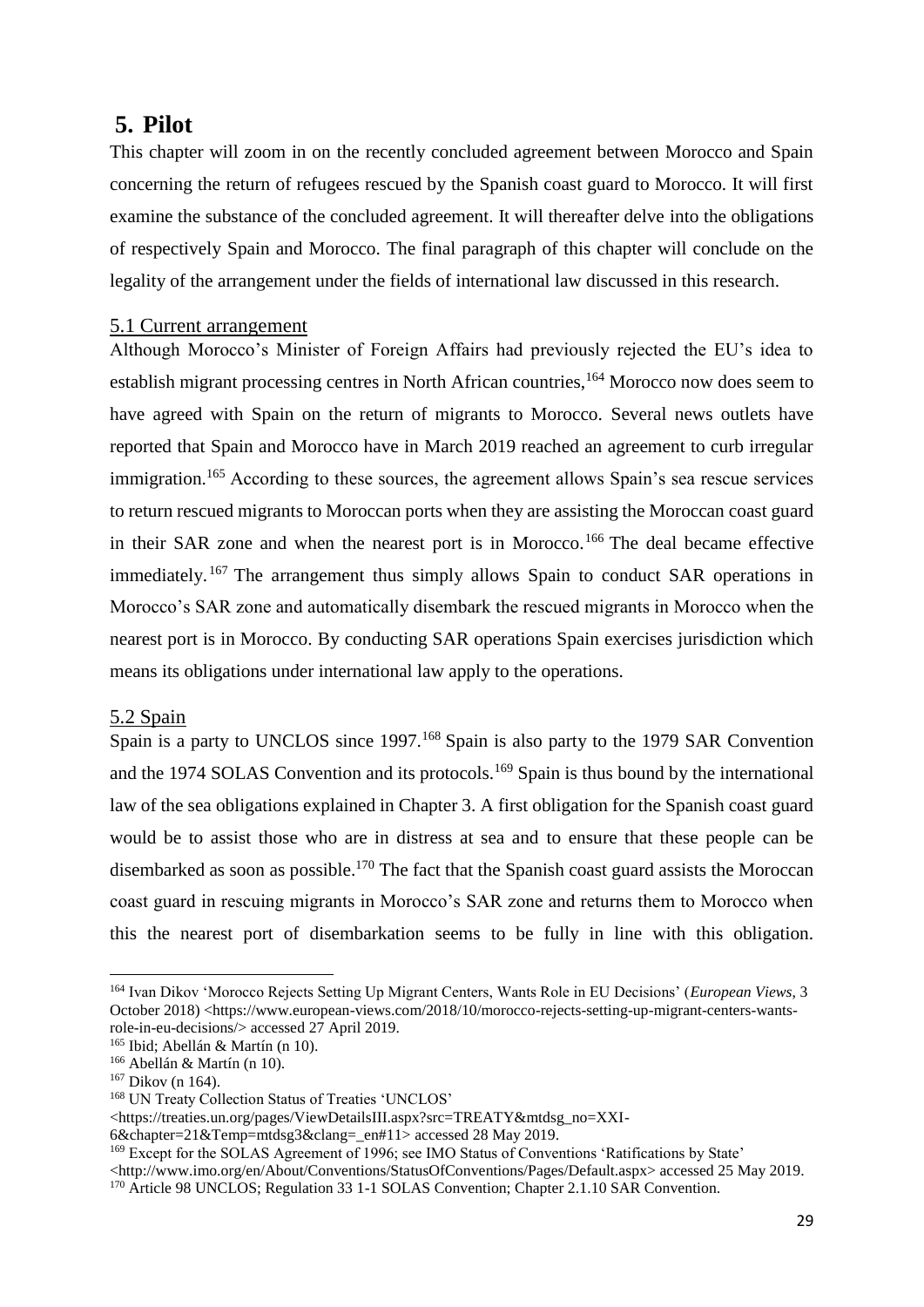International law of the sea seems to put the primary responsibility for disembarkation on the State in whose SAR zone the operation was conducted. Morocco therefore has to allow for disembarkation in a place of safety on its territory when disembarkation at the next port of call is not possible.<sup>171</sup> Although a place of safety is not defined in any of the Conventions, it is required that the particular circumstances of the case should be taken into account. Spain can therefore not automatically opt for disembarkation in Morocco when the nearest port is in Morocco. More problematic may also be the requirement of disembarking in a place of safety which meets basic human needs and where the lives and freedoms of refugees are not threatened. Here, international law of the sea overlaps with international refugee law. Spain is party to the Refugee Convention and the ECHR.<sup>172</sup> Also, as it is a Member State of the EU it is bound by the EUCFR when it implements EU law.<sup>173</sup> Spain therefore has to ensure that asylum-seekers will be allowed entrance on Moroccan territory and that they do not risk direct or indirect refoulement. Additionally, Spain has to ensure that these asylum-seekers can access fair and efficient procedures in Morocco. These procedures have to determine their protection needs and comply with international standards and Morocco's capacity to process asylum applications needs to be taken into account. Compliance with the Refugee Convention also needs to be ensured, this includes, beside from asylum procedures, the prohibition of inhuman and degrading treatment and the right to an effective remedy.  $174$  Morocco furthermore has to provide effective access to minimum socio-economic rights as laid down in the Refugee Convention in order for Spain to legally disembark asylum-seekers and refugees in Morocco.

#### <span id="page-30-0"></span>5.3 Morocco

**.** 

As explained above, for the agreement to be in compliance with Spain's international obligations, Morocco has to allow entrance on its territory for asylum-seekers. It also has to provide protection against refoulement and access to fair and efficient procedures that comply

<sup>&</sup>lt;sup>171</sup> Morocco is a party to UNCLOS and the SOLAS and SAR Conventions, see UN Treaty Collection Status of Treaties 'UNCLOS' <https://treaties.un.org/pages/ViewDetailsIII.aspx?src=TREATY&mtdsg\_no=XXI-6&chapter=21&Temp=mtdsg3&clang=\_en#11> accessed 7 June 2019; IMO Status of Conventions 'Ratifications by State' <http://www.imo.org/en/About/Conventions/StatusOfConventions/Pages/Default.aspx>

accessed 7 June 2019.

<sup>172</sup> UNHCR 'States Parties to the 1951 Convention relating to the Status of Refugees and the 1967 Protocol' <https://www.unhcr.org/protection/basic/3b73b0d63/states-parties-1951-convention-its-1967-protocol.html> accessed 15 May 2019; ECHR Chart of signatures and ratification of Treaty 005

 $\lt$ https://www.coe.int/en/web/conventions/full-list/-/conventions/treaty/005/signatures?p\_auth=wrWG2seP> accessed 28 May 2019.

 $173$  Article 51(1) EUCFR.

<sup>174</sup> ECRE 'Defending Refugees' (n 55) p 40.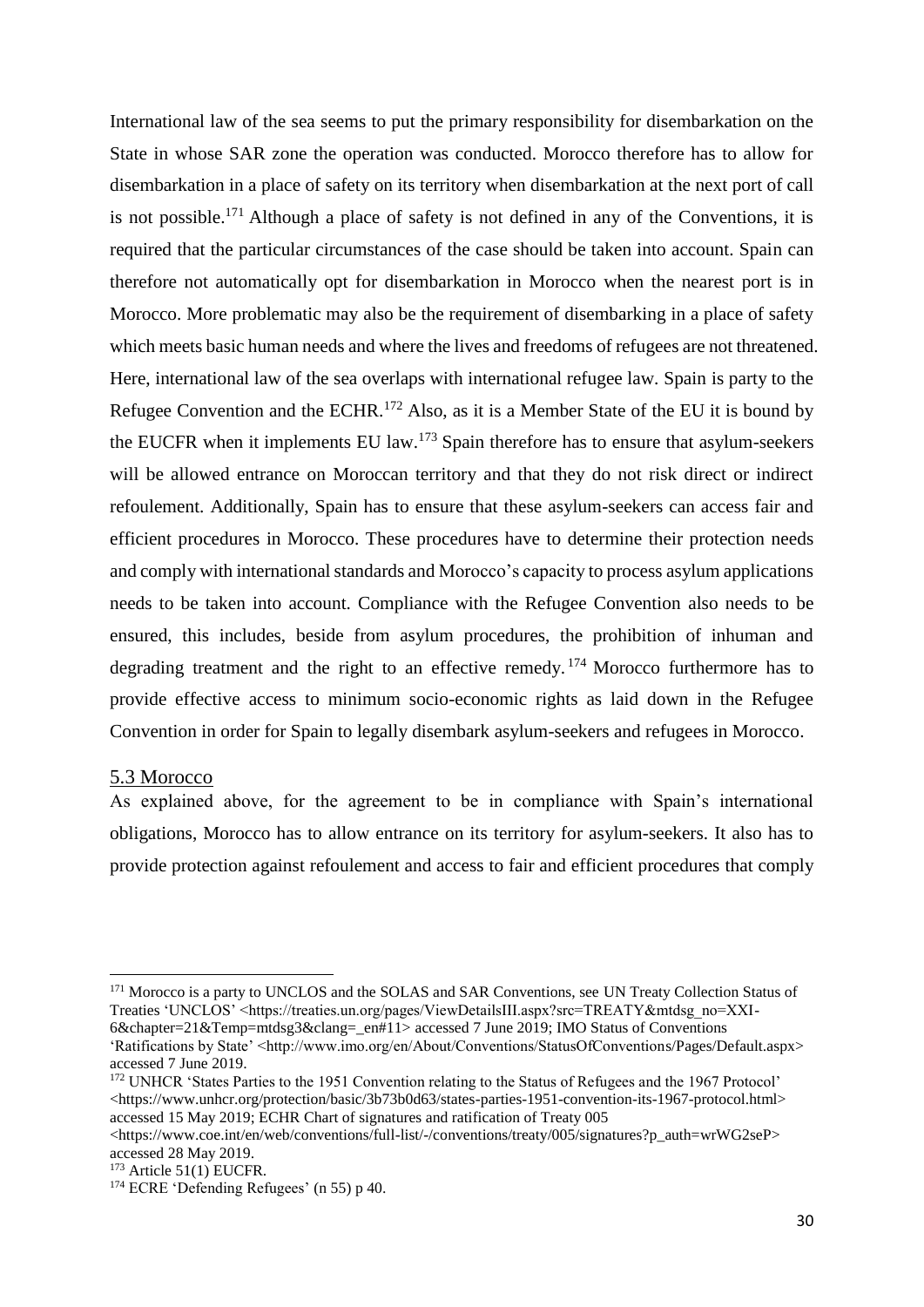with international standards to determine protection needs. Furthermore, Morocco has to comply with the Refugee Convention and provide access to minimum socio-economic rights.

Morocco is a party to several international human rights treaties such as the Refugee Convention, the Covenant against Torture (CAT), the ICCPR, the International Covenant on Economic, Social and Cultural Rights (ICESCR) and the Convention on the Rights of the Child.<sup>175</sup> It would therefore in principle have to uphold the prohibition against refoulement, provide for status determination procedures and allow access to socio-economic rights for refugees. However, for the agreement to be legal, these rights also have to be upheld in practice. It will therefore now be examined how these obligations are implemented and enforced in Morocco.

A Royal Decree of 29 August 1957 provides the modalities for implementation of the Refugee Convention.<sup>176</sup> It established the 'Bureau des réfugiés et apatrides' (BRA) which is to ensure judicial and administrative protection of those falling within the scope of the Refugee Convention.<sup>177</sup> The BRA is furthermore made responsible for recognizing the refugee status of persons meeting the criteria of the Refugee Convention and to that end issue residence permits to applicants. <sup>178</sup> The BRA only started functioning in 2013 when it also established a Commission for the Regularization of Refugees Registered with UNHCR.<sup>179</sup> This Commission validates the status of persons that have been granted refugee status by UNHCR.<sup>180</sup> This allows these persons access to a residence permit, such as refugee cards and renewable sojourn permits.<sup>181</sup> In practice however, not all refugees seem to obtain formal refugee status. For instance, several Syrians claim they have not obtained refugee status, which prevents them from exercising their rights, in particular the right to access to employment.<sup>182</sup> Moreover, there is a lack of a national asylum system, meaning that there is no possibility to seek asylum at border

<sup>&</sup>lt;sup>175</sup> UNHCR 'States Parties to the 1951 Convention relating to the Status of Refugees and the 1967 Protocol' <https://www.unhcr.org/protection/basic/3b73b0d63/states-parties-1951-convention-its-1967-protocol.html> accessed 15 May 2019; UN Treaty Body Database 'Ratification Status for Morocco'

<sup>&</sup>lt;https://tbinternet.ohchr.org/\_layouts/15/TreatyBodyExternal/Treaty.aspx?CountryID=117&Lang=EN> accessed 25 May 2019.

<sup>176</sup> National Legislative Bodies / National Authorities, Maroc 'Décret No. 2-57-1256 du 2 safar 1377 (29 août 1957) fixant les modalités d'application de la convention relative au statut des réfugiés signée à Genève le 28 juillet 1951' 6 September 1957 <http://www.refworld.org/docid/3ae6b4f04.html>.

<sup>&</sup>lt;sup>177</sup> Articles 1 & 2 Décret No. 2-57-1256.

<sup>&</sup>lt;sup>178</sup> UNHCR 'Universal Periodic Review 3rd Cycle, 27<sup>th</sup> Session Morocco' (2016) p 1.

<sup>179</sup> Ibid, p 2.

<sup>&</sup>lt;sup>180</sup> Fanny Tittel-Mosser 'The Unintended Legal and Policy Relevance of EU Mobility Partnerships: A Comparative Implementation Analysis of Morocco and Cape Verde' (2018) 20 European Journal of Migration and Law, pp 323-324.

<sup>181</sup> Ibid; UNHCR 'Universal Periodic Review Morocco' (n 178) p 2.

<sup>182</sup> UNHCR 'Universal Periodic Review Morocco' (n 178) p 3.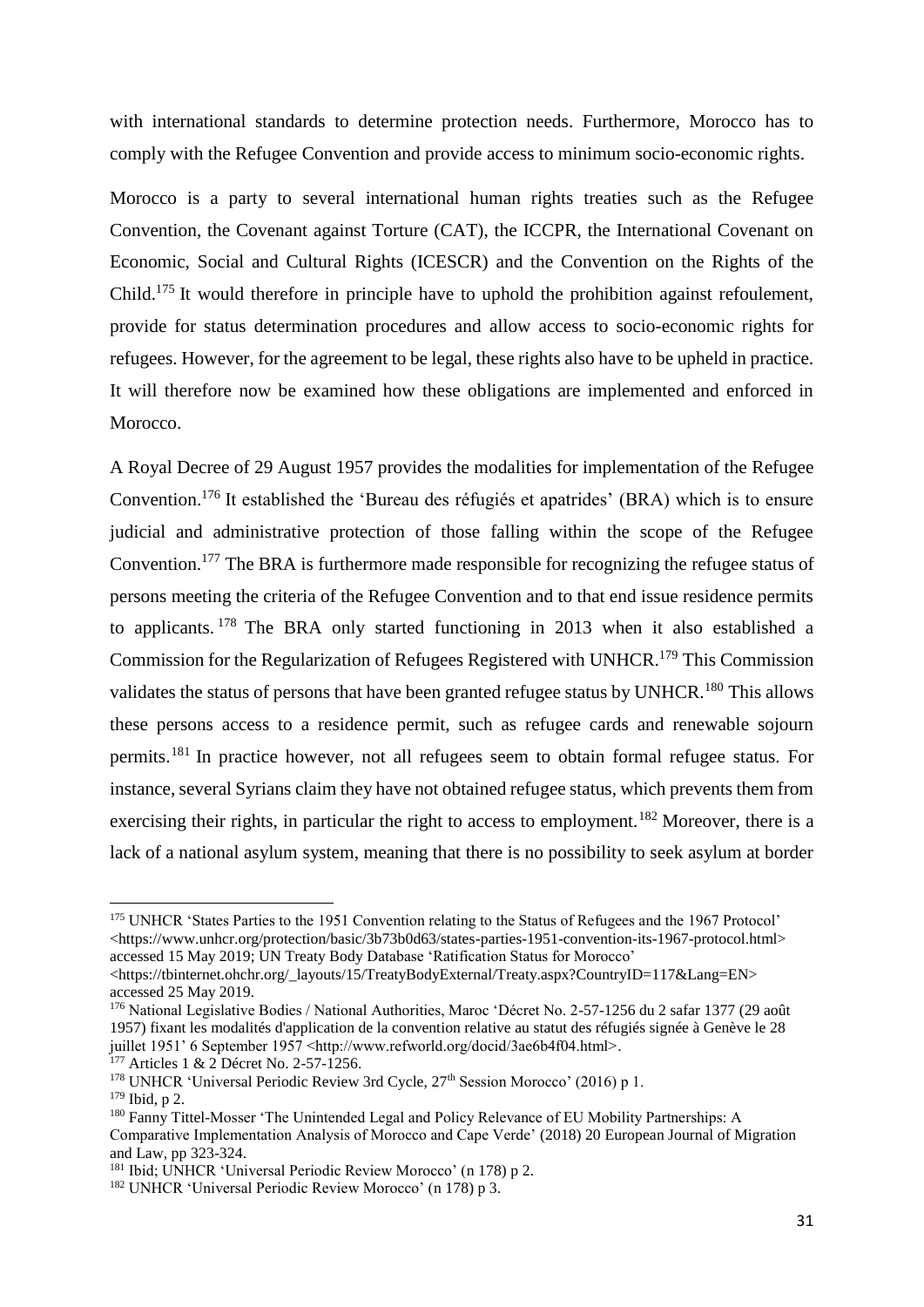points. Requests for international protection can therefore only be made at the office of UNHCR.<sup>183</sup> This hampers access to protection mechanisms because only if asylum-seekers reach the UNHCR office in Rabat can their status be determined and may they have access to several rights.<sup>184</sup> This is further complicated by the fact that the authorities prevent asylumseekers from reaching Rabat by requiring legal papers to get on transport to Rabat, and thus they often remain stuck in the border cities of Morocco.<sup>185</sup>

In 2003 Morocco also adopted a law setting out the procedural conditions for granting asylumseekers and refugee residence cards.<sup>186</sup> The final sentence of Article 29 of this law emphasizes that migrants cannot be deported to a country where their life or freedom is threatened or where they would be exposed to inhuman treatment, thereby incorporating the prohibition of refoulement.<sup>187</sup> It is however asserted that in practice persons have been deported in such instances.<sup>188</sup> Moreover, also with regard to the situation in Morocco itself reports indicate that migrants are exposed to inhumane treatment and that the authorities have quite recently launched a widespread crackdown on migrants, asylum-seekers and refugees.<sup>189</sup>

With regard to socio-economic rights, the Moroccan constitution provides that foreigners under Moroccan jurisdiction shall enjoy to same fundamental freedoms as Moroccan citizens.<sup>190</sup>

**.** 

EMAIL\_CAMPAIGN\_2019\_06\_05\_09\_48&utm\_medium=email&utm\_term=0\_3ec9497afd-4c28f67774- 422328653#\_ftn23> accessed 7 June 2019; Khaled Mejri 'A Comparative Study of Refugee Laws in Arab Countries' (2018) 16 Konrad Adenauer Stiftung Mediterranean Dialogue Series

<https://www.kas.de/documents/282499/282548/MDS+16+A+Comparative+Study+of+Refugee+Laws+in+Arab +Countries+ENGLISH.pdf/1fea19a8-4aa7-35d4-3aa7-106dd9943363?version=1.3&t=1546956641330> 27 May 2019, p 5; Üstübici (n 184) pp 181-182.

<sup>183</sup> Ibid, p 4.

<sup>184</sup> Ibid; Ayşen Üstübici *The governance of International Migration* (Amsterdam University Press, 2018) pp 88- 89.

<sup>185</sup> Üstübici (n 184) pp 88-89.

<sup>186</sup> National Legislative Bodies / National Authorities, Maroc 'Loi n° 02-03 relative à l'entrée et du séjour des étrangers au Royaume du Maroc, à l'émigration et l'immigration irrégulières' 11 November 2003

<sup>&</sup>lt;http://www.refworld.org/docid/3ae6b4ed5c.html> UNHCR 'Universal Periodic Review Morocco' (n 178) p 1. <sup>187</sup> Article 29 Loi n° 02-03.

<sup>188</sup> Alarmphone 'Borders of violence: "When I resisted to enter the small dark room, they started beating me.."' 3 June 2019 <https://alarmphone.org/en/2019/06/03/borders-of-

violence/?utm\_source=ECRE+Newsletters&utm\_campaign=4c28f67774-

<sup>&</sup>lt;sup>189</sup> UN General Assembly 'Report of the Special Rapporteur on torture and other cruel, inhuman or degrading treatment or punishment' A/HRC/22/53/Add.2 (30 April 2013) paras 24-25; Amnesty International 'Human Rights in the Middle East and North Africa' (n 157) pp 47-48; Alarmphone (n 188); Yassine Benargane 'Maroc: Les agressions des migrants dans le nord vont crescendo selon l'AMDH' (*Yabiladi,* 4 June 2019)

<sup>&</sup>lt;https://www.yabiladi.com/articles/details/79212/maroc-agressions-migrants-dans-

nord.html?utm\_source=ECRE+Newsletters&utm\_campaign=4c28f67774-

EMAIL\_CAMPAIGN\_2019\_06\_05\_09\_48&utm\_medium=email&utm\_term=0\_3ec9497afd-4c28f67774- 422328653> accessed 7 June 2019.

<sup>190</sup> Article 30 Moroccan Constitution 'Textes Generaux Dahir No 1-11-91 du 27 chaabane 1432 (29 juillet 2011) portant promulgation du texte de la Constitution' 30 July 2011

<sup>&</sup>lt;http://www.maroc.ma/en/system/files/documents\_page/bo\_5964bis\_fr\_3.pdf>.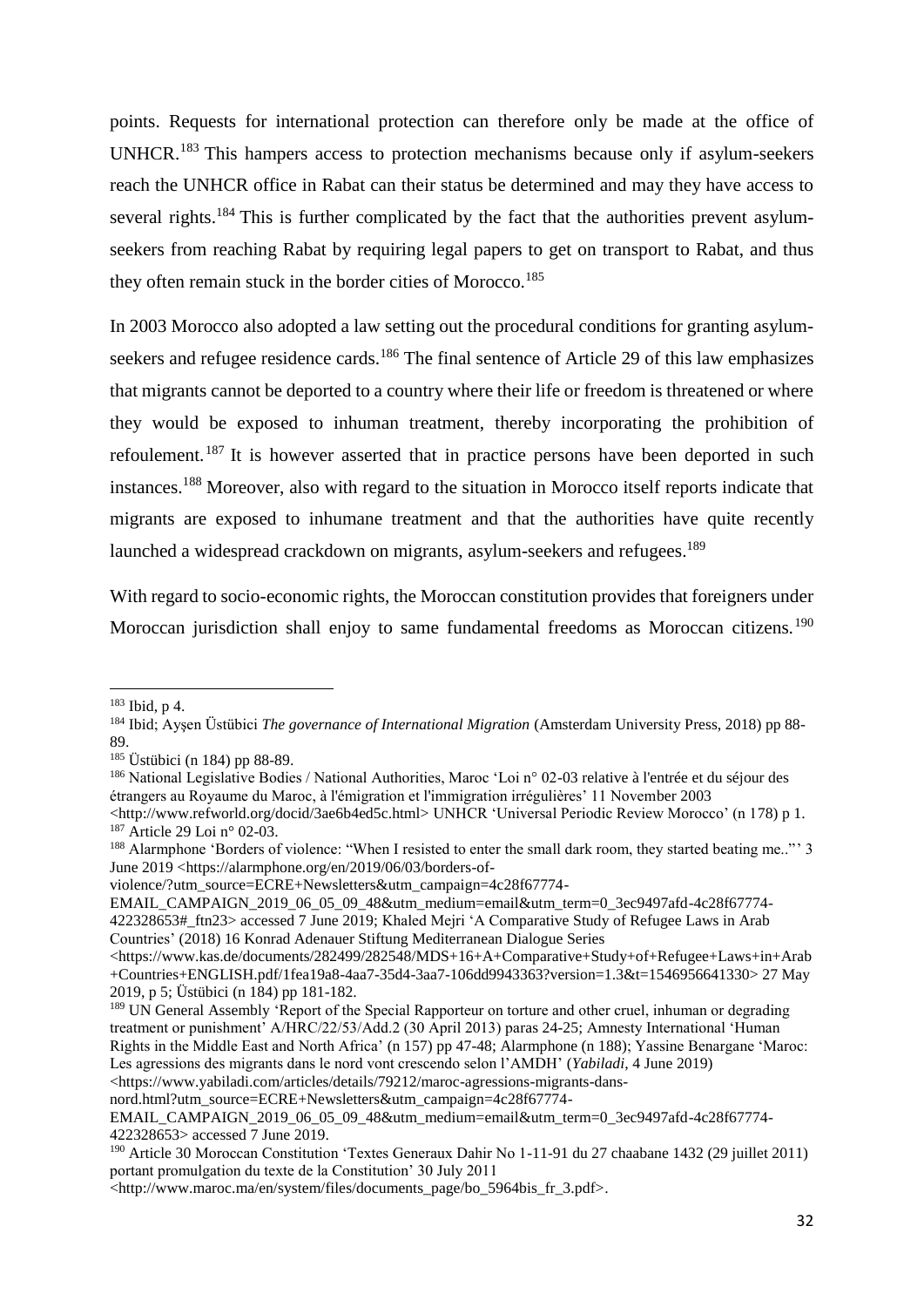These freedoms include among others the right to healthcare, the right to education and the right to work.<sup>191</sup> Instructions given by the Ministry of Education facilitate the enrolment of migrant, refugee and asylum-seeking children in schools.<sup>192</sup> Refugees generally also have access to primary health care, but access to secondary and tertiary health care services is not guaranteed. <sup>193</sup> With regard to the right to employment, Morocco is trying to reduce the restrictions on access to the labour market for regular immigrants, but so far this remains difficult for foreigners. 194

UNHCR similarly notes that basic services as education and health care are indeed available in Morocco for among others refugees, but that there are obstacles to accessing these services.<sup>195</sup> Currently, several measures have been undertaken to improve refugee rights in Morocco, but they still have to enter into force.<sup>196</sup> Therefore, although Morocco is a party to among others the ICESR, which provides for the right to employment and health care as basic socio-economic rights, asylum-seekers and refugees cannot effectively exercise these rights in Morocco.<sup>197</sup> It therefore currently seems to be the case that although refugees may be granted formal refugee status and the law may acknowledge the existence of refugee rights, access to basic human rights for refugees remains problematic.<sup>198</sup>

#### <span id="page-33-0"></span>5.4 The legality of the arrangement

The fact that Spain and Morocco have concluded an arrangement allowing Spain to return migrants rescued in Morocco's SAR zone is not problematic per se. International law allows countries to conduct SAR operations in each other's SAR zone as long as the principle of territorial sovereignty is not violated,  $199$  and rescued migrants may be disembarked in the nearest port as long as this constitutes a place of safety. It is however required that the particular circumstances of the case are taken into account before deciding on a place of disembarkation, which means that international law does not allow Spain to automatically return the rescued migrants to Morocco whenever these ports are near. Moreover, what constitutes a place of

<sup>191</sup> Ibid, Article 31.

<sup>192</sup> Ministère de l'Education Nationale 'Circulaire No 13-487' 9 October 2013

<sup>&</sup>lt;https://www.ccme.org.ma/images/documents/fr/2013/11/Circulaire\_13-

<sup>487</sup> Ministere de Education Nationale inscription eleves etrangers FR.pdf>; UNHCR 'Universal Periodic Review Morocco' (n 178) p 9.

<sup>193</sup> UNHCR 'Universal Periodic Review Morocco' (n 178) p 3.

<sup>194</sup> Mejri (n 188) p 6.

<sup>195</sup> UNHCR 'Universal Periodic Review Morocco' (n 178) p 3.

<sup>196</sup> E.g. the Régime d'Assistance Médicale, Draft Law 26.14 related to Asylum; see UNHCR 'Universal Periodic Review Morocco' (n 178) pp 1-2.

<sup>197</sup> UNHCR 'Universal Periodic Review Morocco' (n 178) p 3.

<sup>198</sup> Üstübici (n 184) p 190.

<sup>199</sup> Article 2 UN Charter.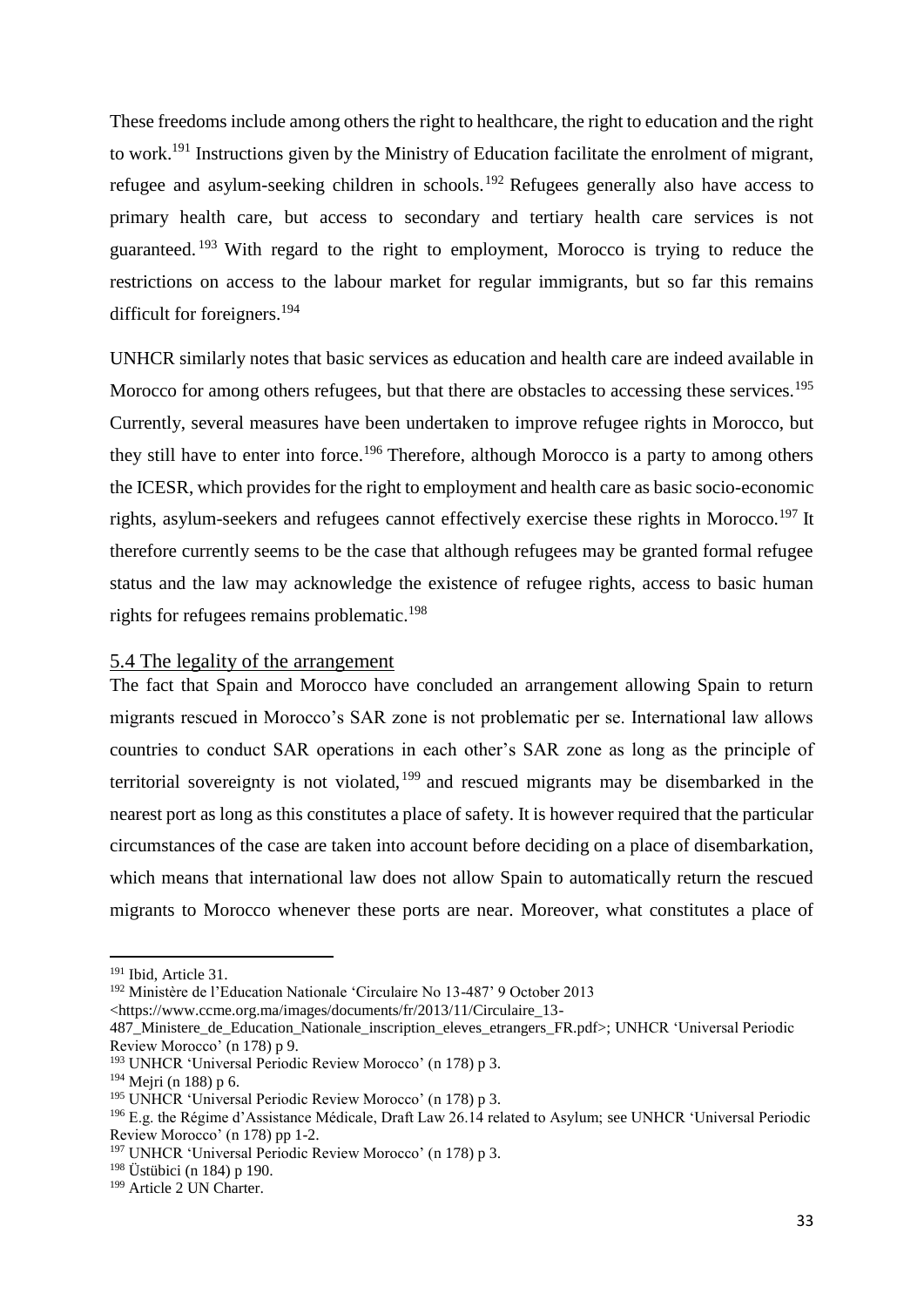safety under international law of the sea is uncertain, but when read to together with Spain's obligations under international refugee and human rights law, it seems to require that the place needs to uphold basic socio-economic rights for refugees, that asylum-seekers can access asylum procedures and legal status in accordance with international standards and that they are protected from refoulement. Morocco has ratified the relevant international agreements, which require it to uphold these obligations, but international law requires that these obligations are also upheld in practice. Although Morocco is improving its asylum procedures and the enforcement of refugee rights, most of the basic rights do currently not seem to be guaranteed in practice. Practice also illustrates that the prohibition of refoulement is not always enforced, that barriers exist to accessing asylum procedures and that even when refugee status is obtained difficulties exist to access the rights attached to it. This means that Spain by returning asylumseekers and refugees to Morocco at least violates the prohibition of direct and indirect refoulement by returning asylum-seekers to a territory where they may face inhumane treatment, or where they may be sent to a territory where they face inhumane treatment.<sup>200</sup> The arrangement also fails to ensure that refugees have access to fair, efficient and individual status determination procedures and following the determination of protection needs, access to basic refugee rights. The arrangement can therefore not be considered legal under international law.

<sup>&</sup>lt;sup>200</sup> Article 33 Refugee Convention; Articles 67 ICCPR; Article 3 CAT.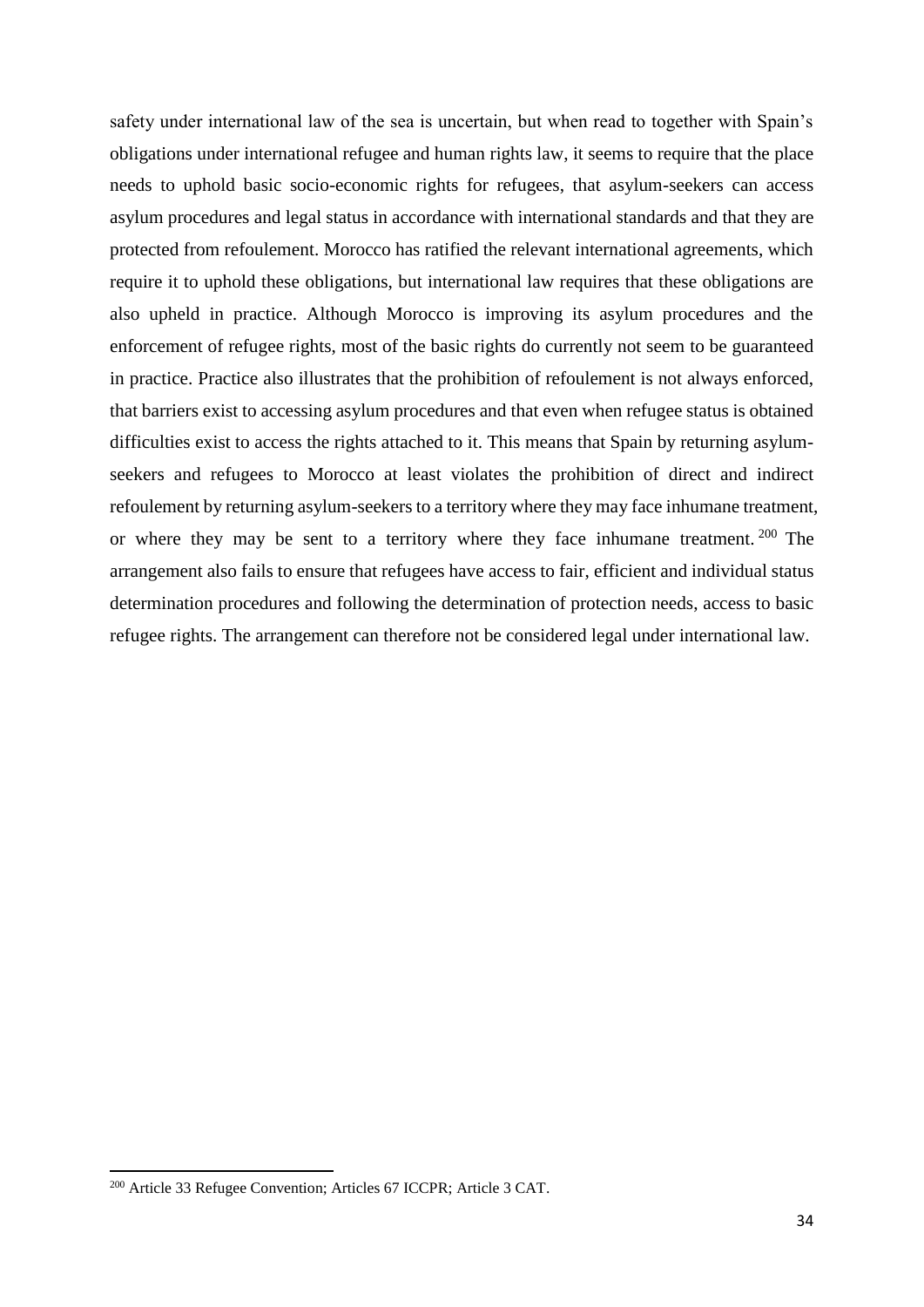# <span id="page-35-0"></span>**6. Conclusion**

To conclude, regional disembarkation arrangements are not illegal per se and could in principle be concluded between the EU and North African countries as long as they meet the specified criteria. In short this entails that the coast guard of a Member State that is party to the relevant conventions can conduct SAR operations at the high seas and in the SAR zone of a country with which the agreement is concluded, as long as it does not discriminate between people and ensures that people are disembarked in a place of safety as soon as is reasonably practicable. What constitutes a place of safety is not explicitly defined in international law but it seems to be required that the coast guard at least takes into account the particular circumstances of the case, which thus excludes disembarkation arrangements that specify a pre-determined place of disembarkation without foreseeing in any flexibility. It is also required that people are not subjected to inhumane or degrading treatment and that the place of disembarkation can provide for basic human needs. International refugee law poses additional requirements when there are asylum-seekers among those rescued. In this situation, a State has to uphold the prohibition of refoulement, it has to provide for fair and efficient asylum procedures that determine an individual's protection needs and on the basis of such a determination it should provide access to basic socio-economic rights as laid down in the Refugee Convention. When these requirements are met, the EU will not violate its obligations under international law of the sea or international human rights and refugee law by concluding such an agreement. However, as the general overview of the situation in the respective countries and the pilot case of Spain and Morocco have illustrated, satisfaction of these requirements cannot be presumed. Although Morocco has signed the relevant conventions, it is currently not able to live up to these obligations and the agreement can therefore not satisfy the requirements stated above. It is at least highly doubtful whether other North African countries would be able to meet these requirements, Libya for instance has not even signed the Refugee Convention and is currently at the verge of civil war, while Tunisia may be better suited as a counterpart for a disembarkation agreement because it has signed the relevant conventions, it also lacks a national asylum procedure system and a stable socio-economic situation. In the author's view, the EU should therefore be cautious in concluding regional disembarkation agreements with these countries, because it is highly questionable that these countries are meeting the required conditions for such agreements to meet the EU's international obligations. International law however does offer the possibility for the authorities of third countries to undertake the processing of applications for international protection, for instance in situations where the processing capacity of the respective country is not sufficient to handle the amount of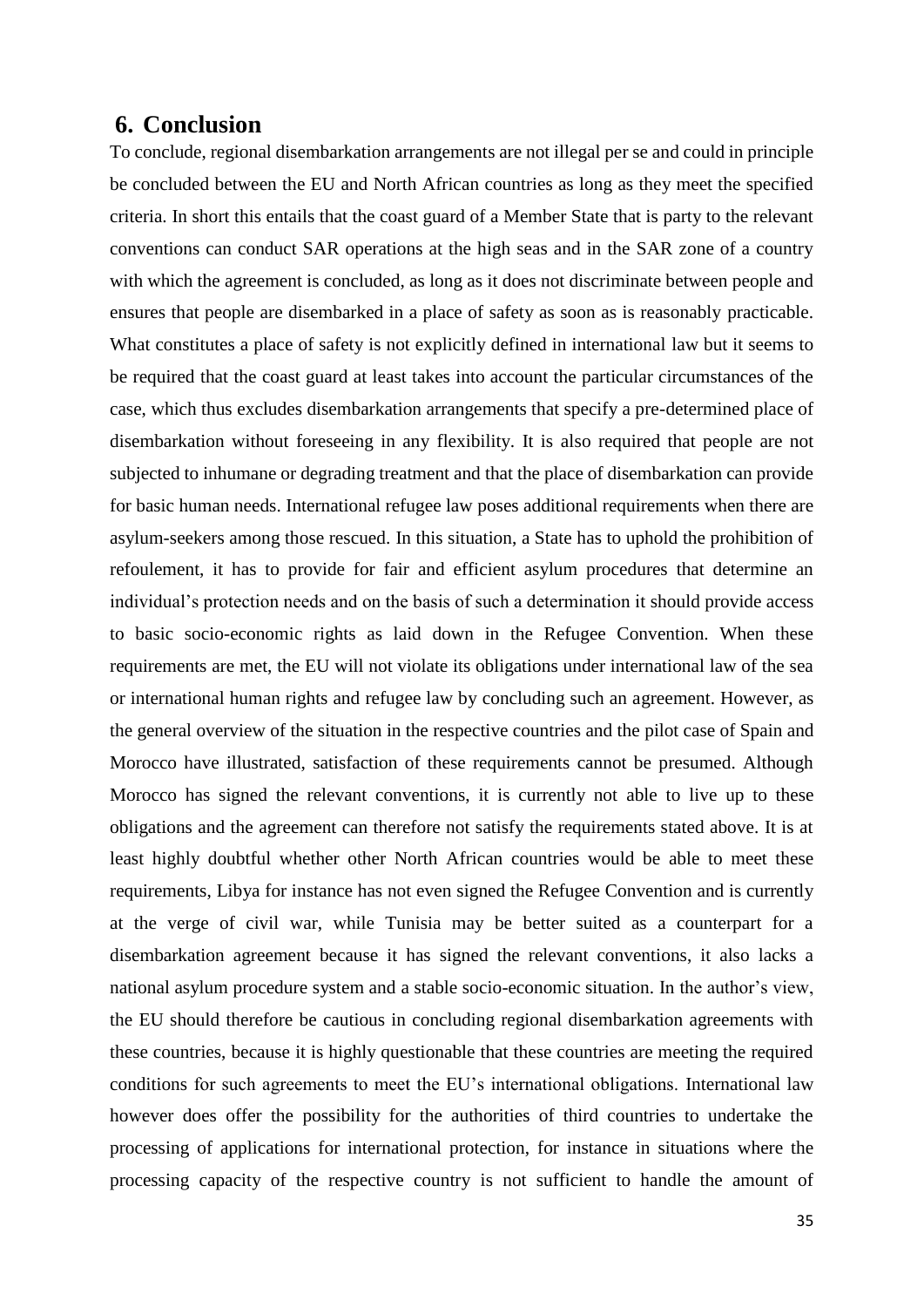applications. Therefore, if the EU wishes to continue the pursuit of regional disembarkation agreements while also complying with international law, it could choose to assist countries such as Morocco in the processing of applications for international protection and by providing adequate reception arrangements. After international protection needs have been determined, people that are in need of such protection could be relocated to EU Member States in order for them to be able to access socio-economic rights, at least until Morocco or other North African countries with whom arrangements are made are able to guarantee access to such rights. If the EU were however to improve the arrangements by conducting asylum determination procedures in third countries, this could mean that the EU would become responsible for this procedure, which is probably something it wishes to avoid. In the author's view however, this is what would be required in order for the EU to abide by its international obligations.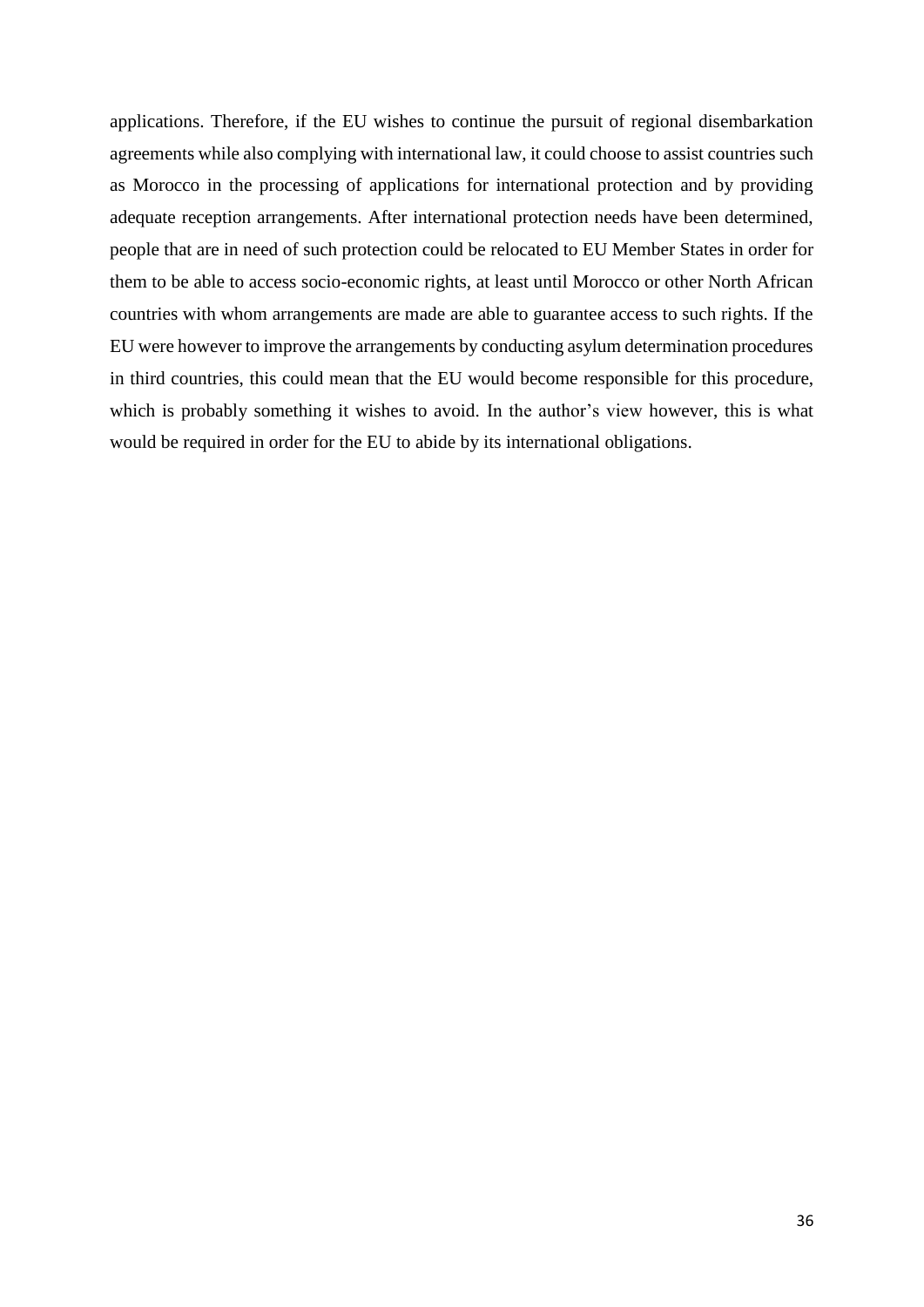# <span id="page-37-0"></span>**7. Bibliography**

## **Table of cases**

# **ECtHR**

- X v Federal Republic of Germany App No. 1611/62 (ECHR, 25 September 1965)
- X v United Kingdom App No. 7547/76 (ECHR, 15 December 1977)
- Vearncombe v United Kingdom and Germany App No. 12816/87(ECHR, 18 January 1989)
- Soering v United Kingdom App No. 14038/88 (ECHR, 7 July 1989)
- Stocké v Germany App No. 11755/85 (ECHR, 12 October 1989)
- Loizidou v Turkey, App No. 15318/89 (ECHR, 18 December 1996)
- Ilascu and Others v Moldova and Russia, App No. 48787/99 (ECHR, 8 July 2004)
- Issa and Others v Turkey, App No. 31821/96 (ECHR, 16 November 2004)
- Medvedyev v France App No. 3394/03 (Grand Chamber) (ECHR, 10 July 2008)
- M.S.S. v Belgium and Greece App No. 30696/09 (ECHR, 21 January 2011)
- Sufi and Elmi v United Kingdom App Nos. 8319/07 and 11449/07 (ECHR, 28 June 2011)
- Hirsi Jamaa and Others v Italy, App No. 27765/09 (ECHR, 23 February 2012)
- N.D. and N.T. v Spain App Nos. 8675/15 and 8697/15 (ECHR, 3 October 2017)

# ICJ

- Barcelona Traction Light and Power Co. Ltd [1970] (Judgment) ICJ Rep 3
- Legal Consequences for States of the Continued Presence of South Africa in Namibia (South West Africa) Notwithstanding Security Council Resolution 276 (1970) [1971] (Advisory Opinion) ICJ Rep 16
- US Diplomatic and Consular Staff in Tehran [1980] (Judgment) ICJ Rep 3
- LaGrand (Germany v USA) [2001] (Judgment) ICJ Rep 466
- Legal Consequences of the Construction of a Wall in the Occupied Palestinian Territory [2004] (Advisory Opinion) ICJ Rep 136
- Armed Activities on the Territory of the Congo (DRC v Uganda) [2005] (Judgment) ICJ Rep 168

## CJEU

- Joined Cases C-175/08 and 179/08 Salahadin Abdulla [2010] ECLI:EU:C:2010:105
- Case C-31/09 Bolbol [2010] ECLI:EU:C:2010:351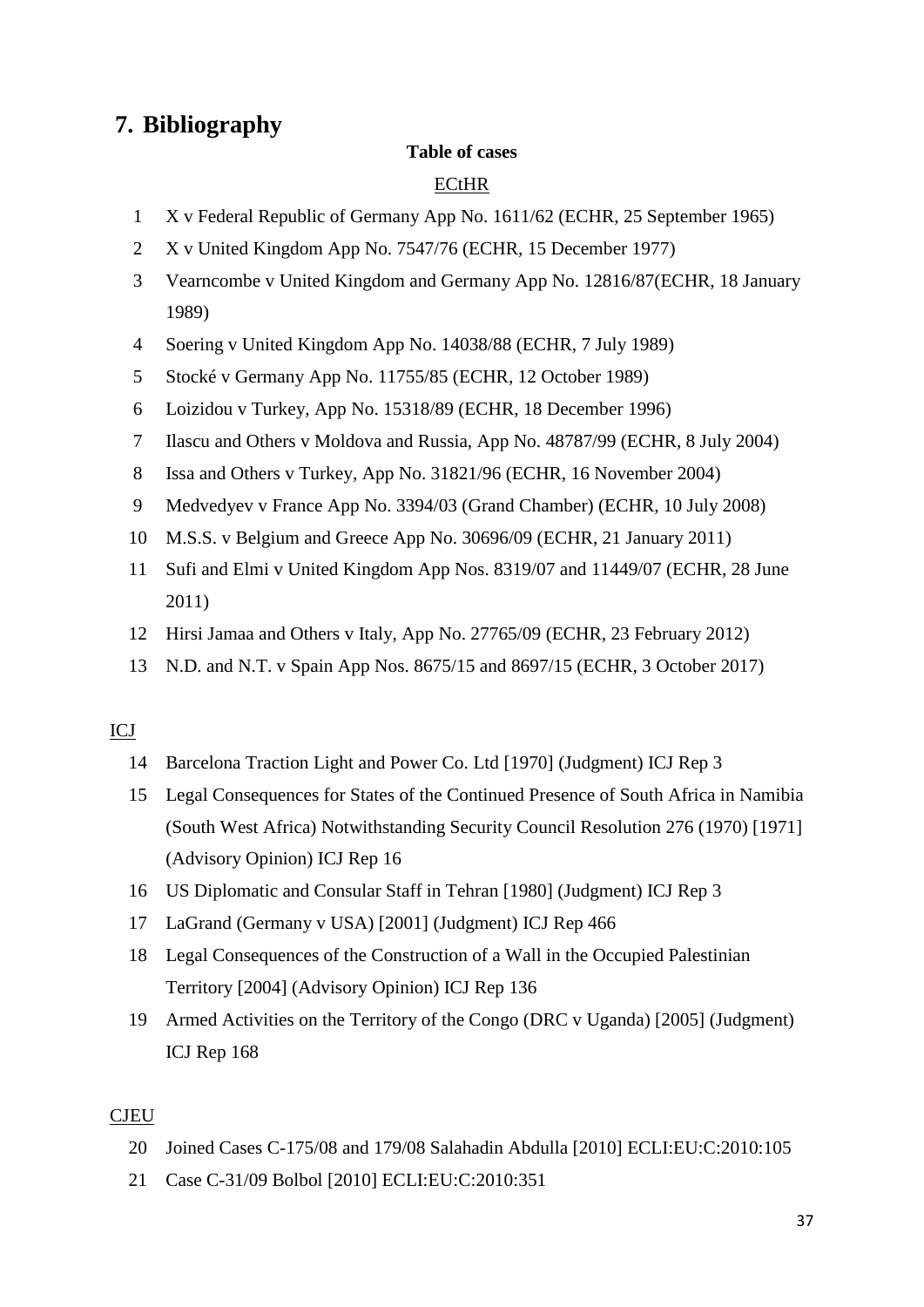## IACtHR

22 The Haitian Centre for Human Rights et al. v. United States, Case 10.675, Report No. 51/96, Inter-Am CHR,OEA/Ser.L/V/II.95 Doc. 7 rev. at 550 (1997)

#### **Table of Legislation**

### EU

- 23 Charter of Fundamental Rights of the European Union [2000] OJ C 364/01 (EUCFR)
- 24 Consolidated Version of the Treaty on European Union [2008] OJ C 115/13 (TEU)
- 25 Directive 2011/95/EU of the European Parliament and of the Council of 13 December 2011 on standards for the qualification of third-country nationals or stateless persons as beneficiaries of international protection, for a uniform status for refugees or for persons eligible for subsidiary protection, and for the content of the protection granted [2011] OJ L 337/09 (Qualifications Directive)
- 26 Consolidated Version of the Treaty on the Functioning of the European Union [2012] OJ C 326/47 (TFEU)
- 27 Regulation (EU) No 516/2014 of the European Parliament and of the Council of 16 April 2014 establishing the Asylum, Migration and Integration Fund, amending Council Decision 2008/381/EC and repealing Decisions No 573/2007/EC and No 575/2007/EC of the European Parliament and of the Council and Council Decision 2007/435/EC [2014] OJ L 150

### General Public International Law

28 Charter of the United Nations entered into force 24 October 1945 (UN Charter)

### International Law of the Sea

- 29 1958 Convention on the High Seas (adopted on 29 April 1958, entered into force 30 September 1962) 450 UNTS 82
- 30 1979 International Convention on Maritime Search and Rescue (as amended by MSC.70(69) and MSC.155(78)) (SAR Convention)
- 31 International Convention for the Safety of Life at Sea (adopted 1 November 1974, entered into force 25 May 1980) (SOLAS)
- 32 United Nations Convention on the Law of the Sea (adopted 10 December 1982, entered into force 16 November 1994) 1833 UNTS 3 (UNCLOS)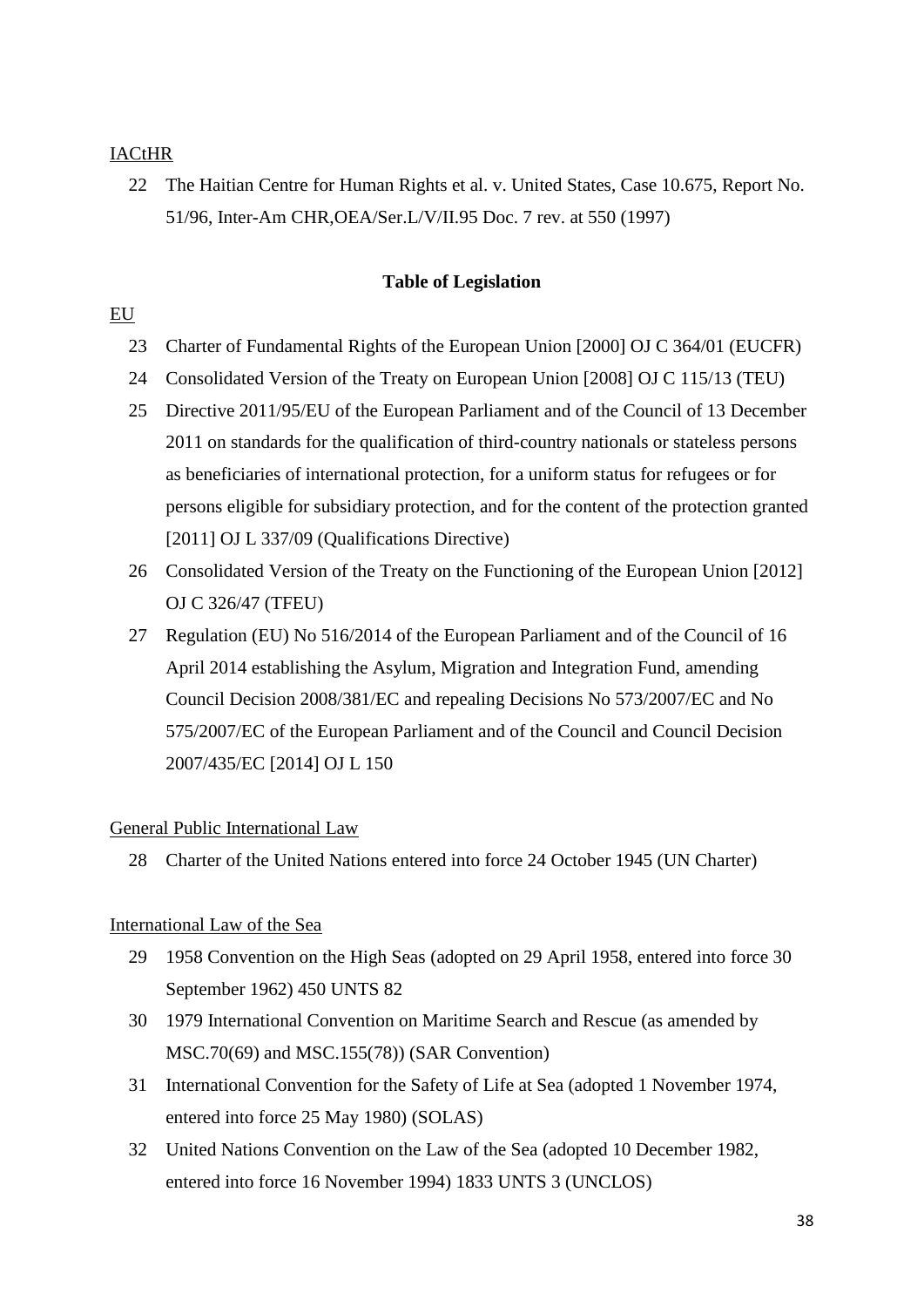- 33 IMO Resolution MSC.153(78) 'Adoption of amendments to the International Convention for the Safety of Life at Sea, 1974, as amended' (adopted on 20 May 2004)
- 34 IMO Resolution MSC.167(78) 'Guidelines on the treatment of persons rescued at sea' (adopted on 20 May 2004)
- 35 IMO Facilitation Committee 'Principles relating to administrative procedures for disembarking persons rescued at sea' (2009)

### International Refugee and Human Rights Law

- 36 Universal Declaration of Human Rights (adopted 10 December 1948 UNGA Res 217 A(III)) (UDHR)
- 37 Convention for the Protection of Human Rights and Fundamental Freedoms (1950) (European Convention on Human Rights, as amended) (ECHR)
- 38 Convention Relating to the Status of Refugees (adopted 28 July 1951, entered into force 22 April 1954) 189 UNTS 137 (Refugee Convention)
- 39 International Covenant on Civil and Political Rights (adopted 16 December 1966, entered into force 23 March 1976) 999 UNTS 171 (ICCPR)
- 40 International Covenant on Economic Social and Cultural Rights (adopted 16 December 1966, entered into force 3 January 1976) 003 UNTS 3 (ICESCR)
- 41 OAU Convention governing the Specific Aspects of Refugee Problems in Africa (adopted 10 September 1969, entered into force 20 June 1974)
- 42 African Charter on Human and Peoples' Rights (adopted 27 June 1981, entered into force 21 October 1986)
- 43 Covenant against Torture and other Cruel, Inhuman or Degrading Treatment or Punishment (adopted 10 December 1984, entered into force 26 June 1987) 1465 UNTS 85 (CAT)

#### Morocco

- 1 National Legislative Bodies / National Authorities, Maroc 'Décret No. 2-57-1256 du 2 safar 1377 (29 août 1957) fixant les modalités d'application de la convention relative au statut des réfugiés signée à Genève le 28 juillet 1951' 6 September 1957 <http://www.refworld.org/docid/3ae6b4f04.html>
- 2 National Legislative Bodies / National Authorities, Maroc 'Loi n° 02-03 relative à l'entrée et du séjour des étrangers au Royaume du Maroc, à l'émigration et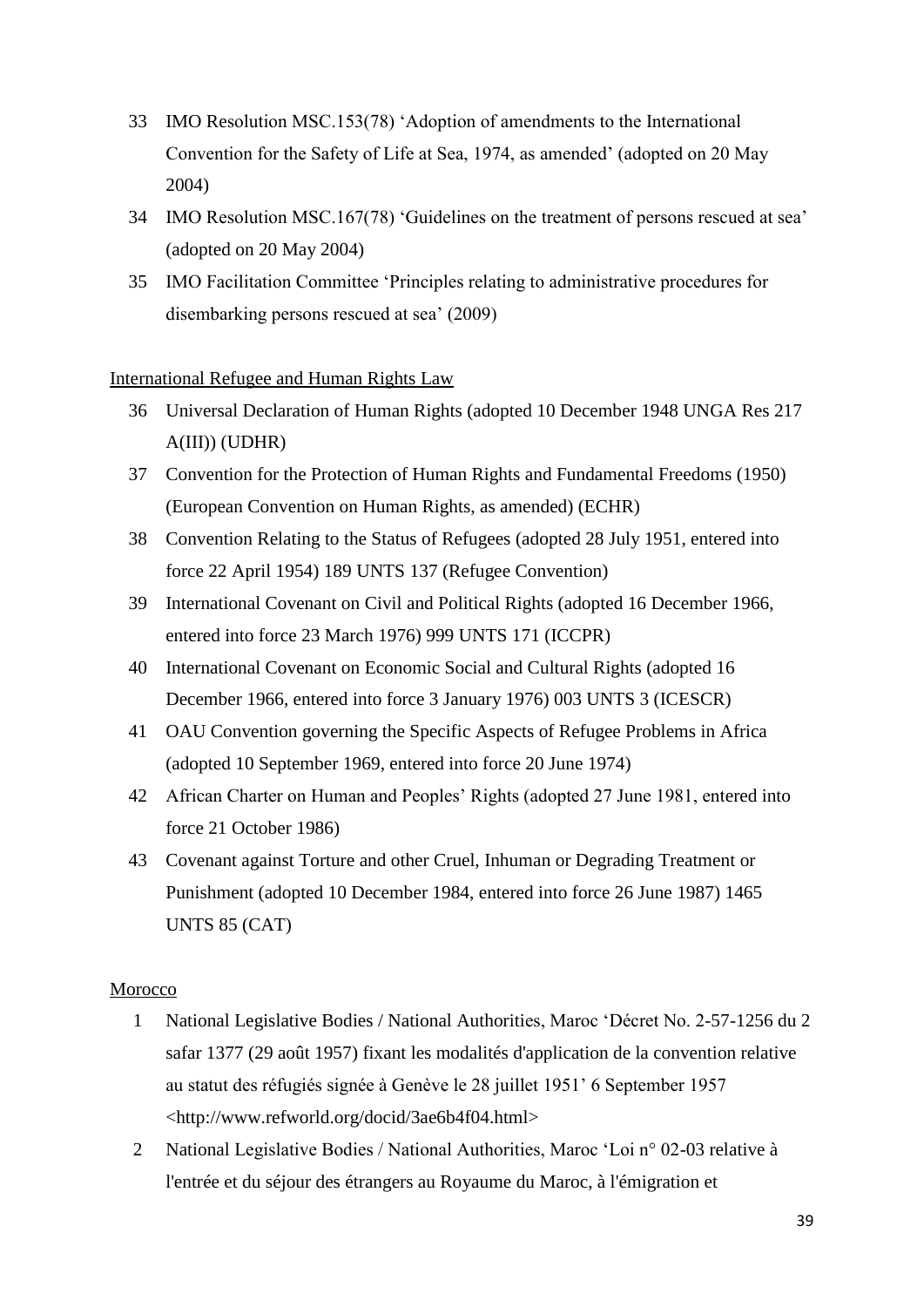l'immigration irrégulières' 11 November 2003 <http://www.refworld.org/docid/3ae6b4ed5c.html>

- 3 Moroccan Constitution 'Textes Generaux Dahir No 1-11-91 du 27 chaabane 1432 (29 juillet 2011) portant promulgation du texte de la Constitution' 30 July 2011 <http://www.maroc.ma/en/system/files/documents\_page/bo\_5964bis\_fr\_3.pdf>
- 4 Ministère de l'Education Nationale 'Circulaire No 13-487' 9 October 2013 <https://www.ccme.org.ma/images/documents/fr/2013/11/Circulaire\_13- 487\_Ministere\_de\_Education\_Nationale\_inscription\_eleves\_etrangers\_FR.pdf>
- 5 Régime d'Assistance Médicale, Draft Law 26.14 related to Asylum

### **Ratifications**

- 6 ECHR Chart of signatures and ratification of Treaty 005 <https://www.coe.int/en/web/conventions/full-list/- /conventions/treaty/005/signatures?p\_auth=wrWG2seP>
- 7 IMO Status of Conventions 'Ratifications by State' <http://www.imo.org/en/About/Conventions/StatusOfConventions/Pages/Default.asp>
- 8 List of SOLAS Signatory Nations <http://www.cruiselaws.com/List\_Of\_Solas\_Signatory\_Nations.html>
- 9 List of SAR Convention Signatory States <http://www.imo.org/en/About/Conventions/StatusOfConventions/Pages/Default.asp>
- 10 UNHCR 'States Parties to the 1951 Convention relating to the Status of Refugees and the 1967 Protocol' <https://www.unhcr.org/protection/basic/3b73b0d63/states-parties-1951-convention-its-1967-protocol.html>
- 11 UN Oceans & Law of the Sea 'Chronological lists of ratifications of, accessions and successions to the Convention and the related Agreements' Last updated 03 April 2018

<http://www.un.org/depts/los/reference\_files/chronological\_lists\_of\_ratifications.htm  $\geq$ 

- 12 UN Treaty Body Database 'Ratification Status for Morocco' <https://tbinternet.ohchr.org/\_layouts/15/TreatyBodyExternal/Treaty.aspx?CountryID  $=117$ &Lang=EN>
- 13 UN Treaty Collection Status of Treaties 'UNCLOS' <https://treaties.un.org/pages/ViewDetailsIII.aspx?src=TREATY&mtdsg\_no=XXI-6&chapter=21&Temp=mtdsg3&clang=\_en#11>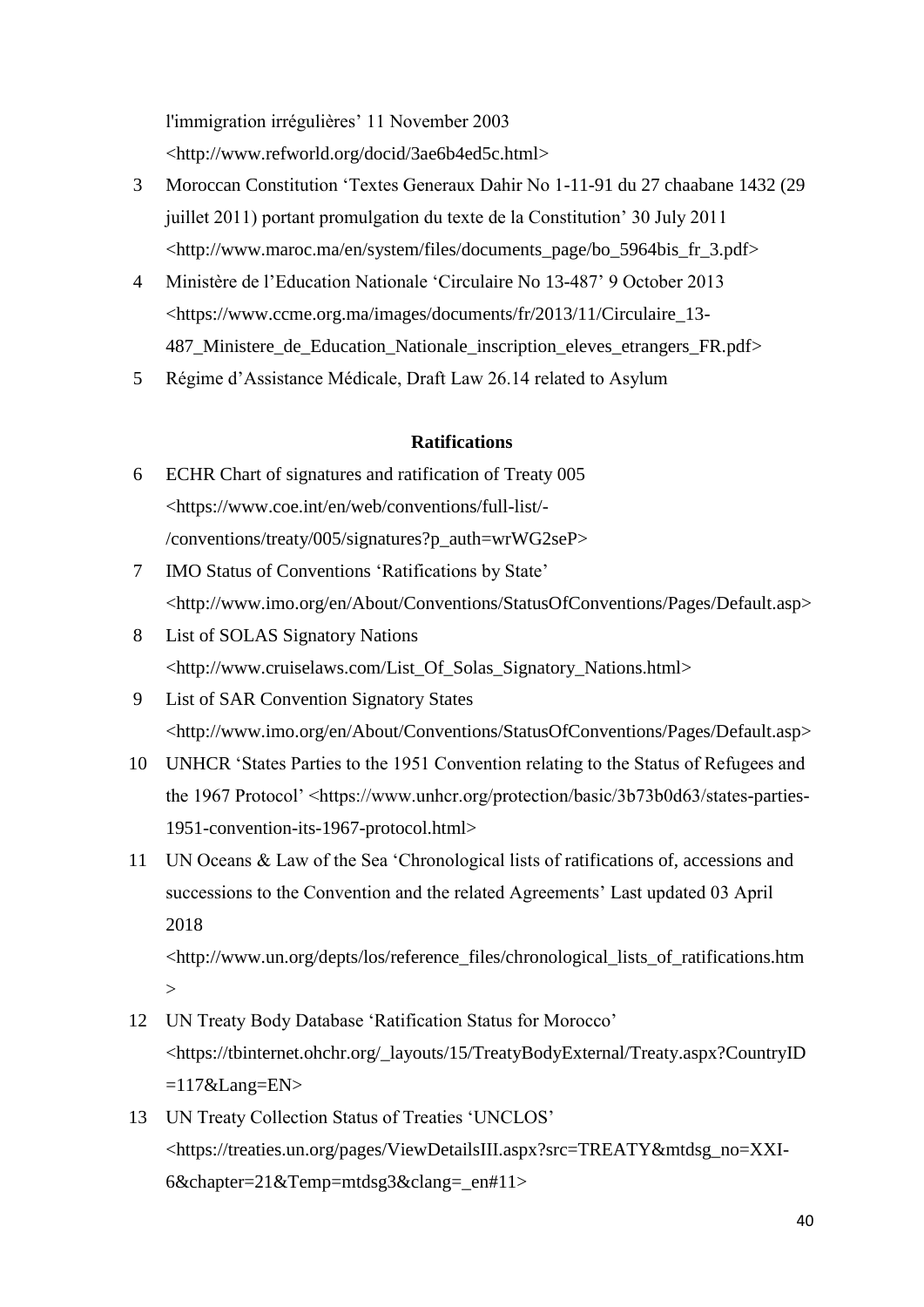#### **EU documents**

- 14 European Commission, 'Managing migration: Commission expands on disembarkation and controlled centre concepts' (Press Release) COM (2018)
- 15 European Commission, 'Migration: Regional Disembarkation Arrangements' Followup to the European Council Conclusions of 28 June 2018 (COM)
- 16 European Commission, 'Non-paper on regional disembarkation arrangements' (COM) <https://ec.europa.eu/home-affairs/sites/homeaffairs/files/what-wedo/policies/european-agenda-migration/20180724\_non-paper-regionaldisembarkation-arrangements\_en.pdf>
- 17 European Commission, 'The legal and practical feasibility of disembarkation options' Follow-up to the informal meeting of 24 June 2018 (COM)
- 18 European Council, 'Conclusions, 28 June 2018' (Press Release) (2018) <https://www.consilium.europa.eu/en/press/press-releases/2018/06/29/20180628 euco-conclusions-final/>
- 19 European Council, 'Working Paper on Regional Disembarkation Arrangements' 17 September 2018 <http://www.statewatch.org/news/2018/oct/eu-council-wk-paperdisembarkation.pdf>
- 20 European Union Agency for Fundamental Rights, 'Fundamental rights considerations: NGO ships involved in search and rescue in the Mediterranean and criminal investigations' (2018) <https://fra.europa.eu/en/theme/asylum-migrationborders/ngos-sar-activities>

#### **UN Documents**

- 21 OHCHR, 'Desperate and Dangerous: Report on the human rights situation of migrants and refugees in Libya' (2018)
- 22 OHCHR, 'International Standards: Adequate Housing' <http://www.ohchr.org/EN/Issues/Housing/Pages/InternationalStandards.aspx>
- 23 UN Committee on the Elimination of Racial Discrimination (CERD), 'Consideration of reports submitted by States parties under article 9 of the Convention' 17 April 2014
- 24 UN General Assembly, 'Note on International Protection' UN doc. A/AC.96/882 (1997)
- 25 UN General Assembly, 'Final Act of the 1951 U. N. Conference of Plenipotentiaries on the Status of Refugees and Stateless Persons' (25 July 1951)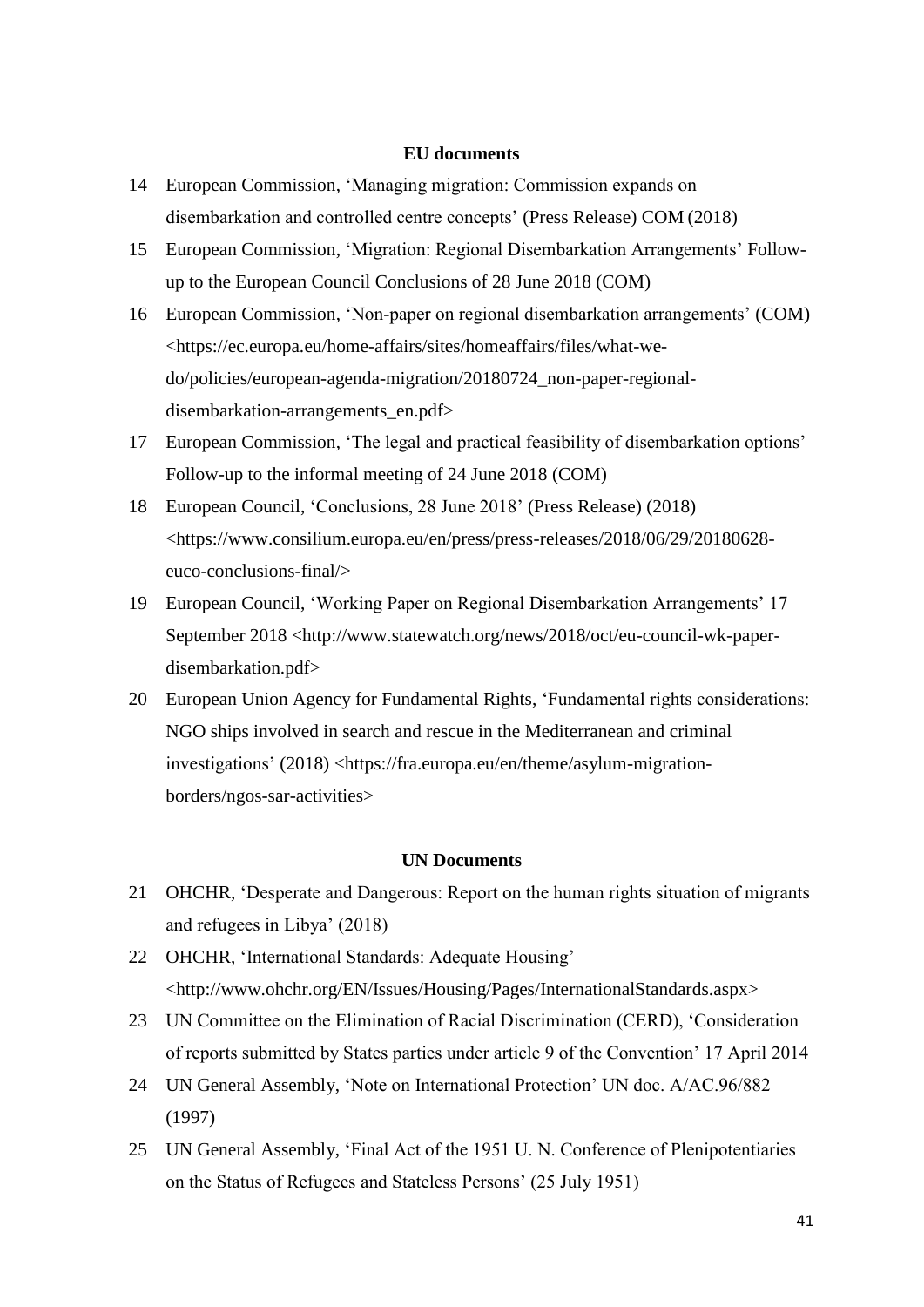- 26 UN General Assembly Resolution 217A (III) UN Doc A/810 (1948)
- 27 UN General Assembly, 'Report of the Special Rapporteur on torture and other cruel, inhuman or degrading treatment or punishment' A/HRC/22/53/Add.2 (30 April 2013)
- 28 UN Committee on the Rights of the Child, General Comment No. 6 (2005) 'Treatment of Unaccompanied and Separated Children Outside their Country of Origin' CRC/GC/2005/6 (1 September 2005)
- 29 UN Educational, Scientific and Cultural Organization, 'Protecting the Right to Education for Refugees' Working Papers on Education Policy Vol. 04 (2017)
- 30 UN Human Rights Committee, General Comment No 31 'The Nature of the General Legal Obligation Imposed on States Parties to the Covenant' (26 May 2004) CCPR/C/21/Rev.1/Add.13
- 31 OHCHR 'the European Union and International Human Rights Law' <https://europe.ohchr.org/Documents/Publications/EU\_and\_International\_Law.pdf>
- 32 UNHCR, 'Advisory Opinion on the Extraterritorial Application of Non-Refoulement Obligations under the 1951 Convention relating to the Status of Refugees and its 1967 Protocol' (2007)
- 33 UNHCR, 'Background Note on the Protection of Asylum-Seekers and Refugees Rescued at Sea' (2002)
- 34 UNHCR, 'General legal considerations: search-and-rescue operations involving refugees and migrants at sea' (2017)
- 35 UNHCR, 'Global Consultations on International Protection/Third Track: Asylum Processes (Fair and Efficient Asylum Procedures)' (2001) EC/GC/01/12
- 36 UNHCR, 'Guidance note on bilateral and/or multilateral transfer arrangements of asylum-seekers' (2013)
- 37 UNHCR, 'Guidelines on the Applicable Criteria and Standards relating to the Detention of Asylum-Seekers and Alternatives to Detention' (2012)
- 38 UNHCR, 'Guidelines on Temporary Protection or Stay Arrangements' (2014)
- 39 UNHCR, *Handbook on Procedures and Criteria for Determining Refugee Status* (Reissued Geneva, December 2011)
- 40 UNHCR, 'Operational Update Tunisia 01 October 01 January 2018'
- 41 UNHCR, 'Proposal for a regional cooperative arrangement ensuring predictable disembarkation and subsequent processing of persons rescued at sea' (2018)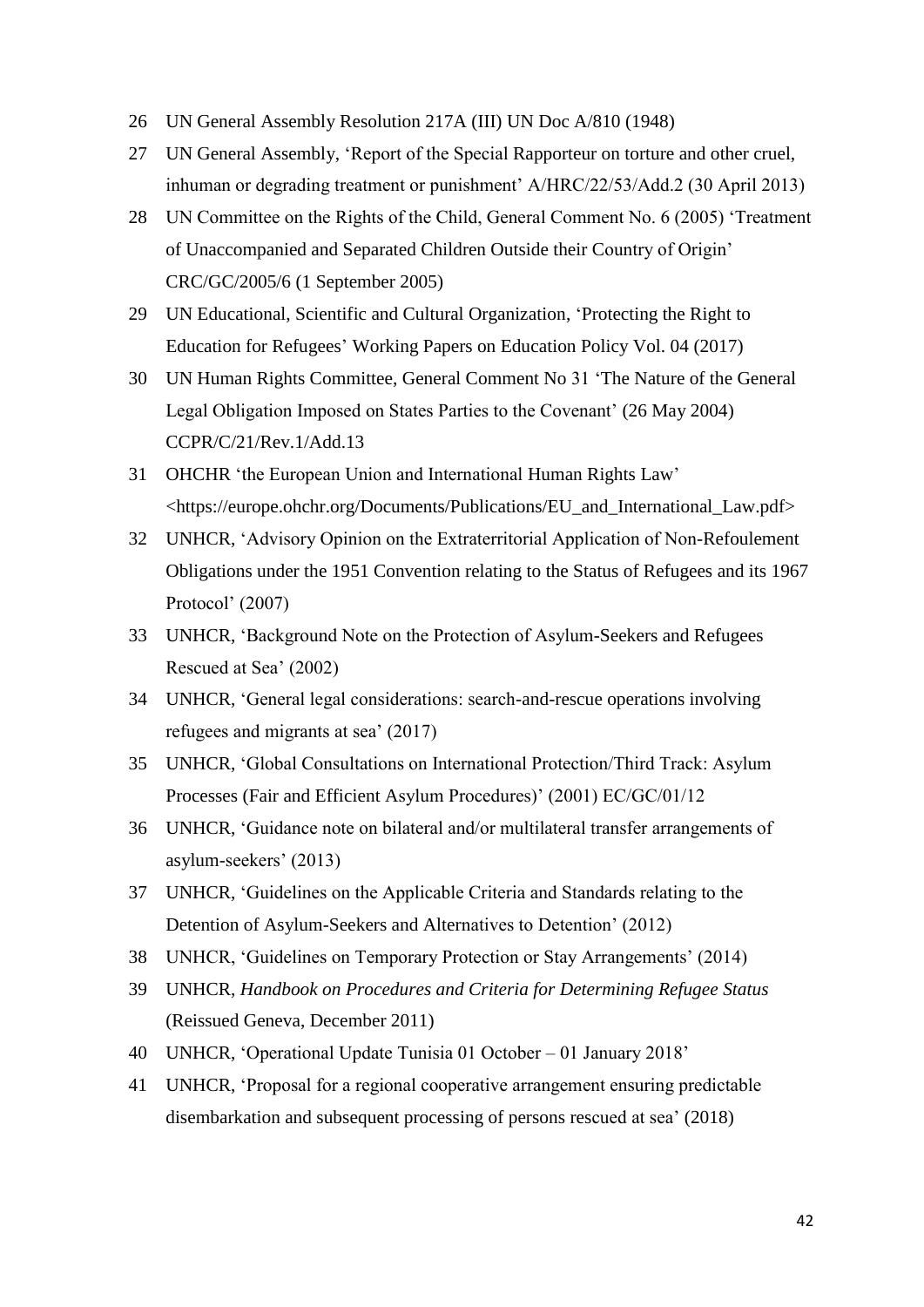- 42 UNHCR, 'Maritime interception operations and the processing of international protection claims: legal standards and policy considerations with respect to extraterritorial processing' Protection Policy Paper (2010)
- 43 UNHCR, 'Refugees and Asylum-Seekers in Distress at Sea how best to respond?' Expert Meeting in Djibouti (2011)
- 44 UNHCR, 'The Principle of Non-Refoulement as a Norm of Customary International Law. Response to the Questions Posed to UNHCR by the Federal Constitutional Court of the Federal Republic of Germany in Cases 2 BvR 1938/93, 2 BvR 1953/93, 2 BvR 1954/93' (31 January 1994)
- 45 UNHCR, 'The treatment of persons rescued at sea: conclusions and recommendations from recent meetings and expert round tables convened by the Office of the United Nations High Commissioner for Refugees' (2008) A/AC.259/17
- 46 UNHCR, 'UNHCR's oral intervention at the European Court of Human Rights Hearing of the case Hirsi and Others v. Italy' App No. 27765/09 (22 June 2011)
- 47 UNHCR, 'Universal Periodic Review 3rd Cycle, 27th Session Morocco' (2016)
- 48 UNHCR, 'Submission by the Office of the United Nations High Commissioner for Refugees in the case of Hirsi and Others v. Italy' (2010)
- 49 UNHCR, 'UNHCR Submissions to the Inter-American Court of Human Rights in the framework of request for an Advisory Opinion on Migrant Children presented by MERCOSUR' (17 February 2012)
- 50 UNHCR and others, 'Protecting Refugees a Field Guide for NGOs' (1999)
- 51 UNHCR Executive Committee, Conclusion No. 8 (XXVIII) Determination of Refugee Status (1977)
- 52 UNHCR Executive Committee, Conclusion No. 15 (XXX) Refugees Without an Asylum Country (1979)
- 53 UNHCR Executive Committee, Conclusion No. 22 (XXXII) Protection of Asylum-Seekers in Situations of Large-Scale Influx (1981)
- 54 UNHCR Executive Committee, Conclusion No. 30 (XXXIV) The Problem of Manifestly Unfounded or Abusive Applications for Refugee Status or Asylum (1983)
- 55 UNHCR Executive Committee, Conclusion No. 81 (XLVII) General Conclusion on International Protection (1997)
- 56 UNHCR Executive Committee, Conclusion No. 82 (XLVIII) Safeguarding Asylum (1997)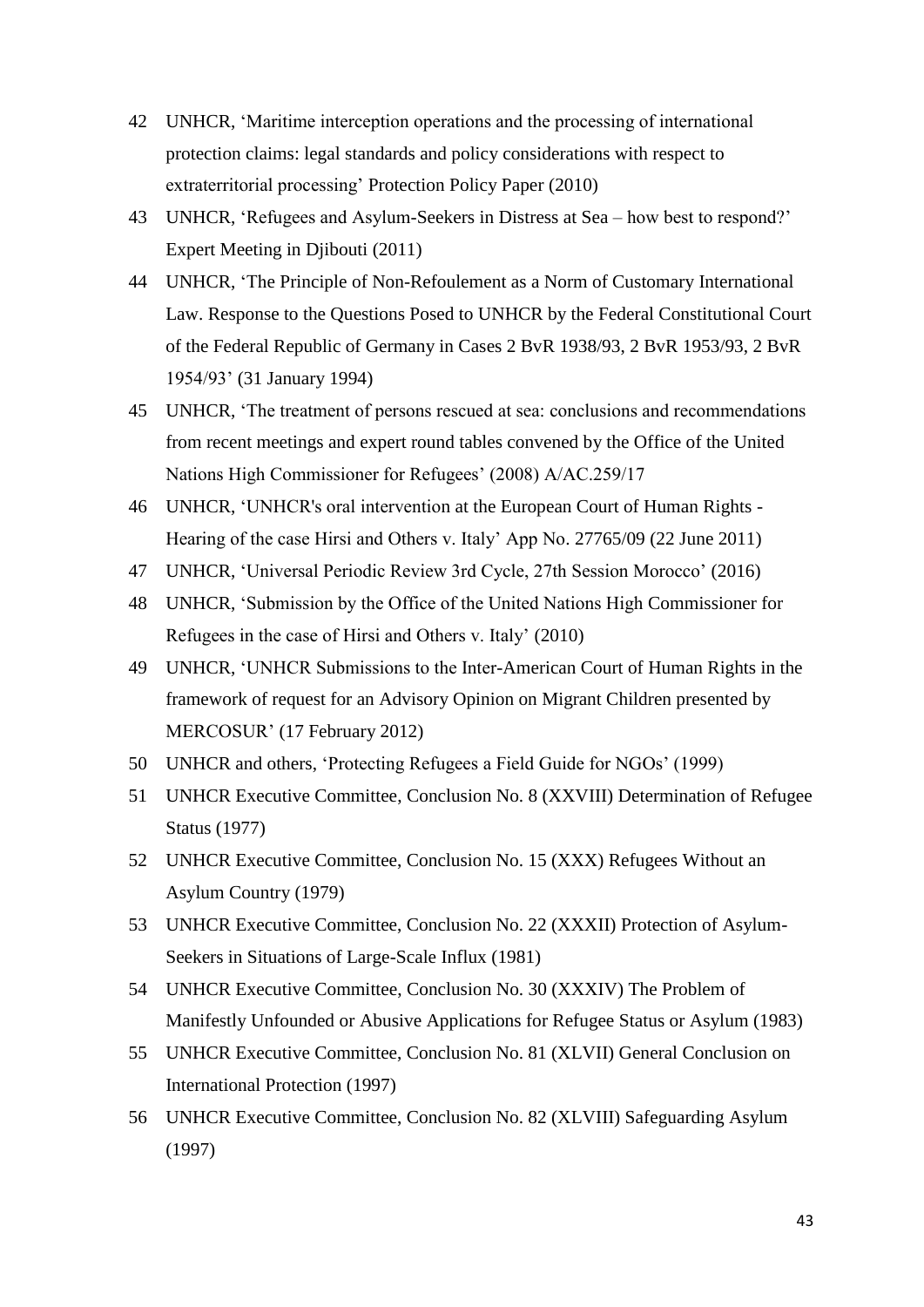- 57 UNHCR Executive Committee, Conclusion No. 85 (XLIX) Conclusion on International Protection (1998)
- 58 UNHCR Executive Committee, Conclusion No. 105 (LVII) on women and girls at risk (2006)
- 59 UNHCR Executive Committee, Conclusion No. 107 (LVIII) on children at risk' (2007)
- 60 UNHCR Executive Committee, 'Interception of Asylum Seekers and Refugees: The International Framework and recommendations for a Comprehensive Approach' UN Doc. EC/50/SC/CRP.17 (2000)
- 61 UNHCR & IMO, 'Rescue at Sea A Guide to Principles and Practice As Applied to Migrants and Refugees' (2015)
- 62 ILC, 'Commentary on Draft Art. 12 of the United Nations Convention on the High Seas' UN Doc. A/3179 (1956)

#### **Books**

- 63 Battjes H, *European Asylum Law and International Law* (Martinus Nijhoff, 2006)
- 64 Den Heijer M, *Europe and extraterritorial asylum* (Hart, 2012)
- 65 Goodwin-Gill G S and McAdam J, *The Refugee in International Law* (OUP, 3rd Ed., 2007)
- 66 Goodwin-Gill G S and Weckel P, *Migration & Refugee Protection in the 21st Century: Legal Aspects - The Hague Academy of International Law Centre for Research* (Martinus Nijhoff, 2015)
- 67 Hathaway J C, *The Rights of Refugees under International Law* (CUP, 2005)
- 68 Mungianu R, *Frontex and Non-Refoulement: The International Responsibility of the EU* (CUP, 2016)
- 69 Ramcharan B G, *The Concept and Present Status of the International Protection of Human Rights, Forty Years after the Universal Declaration* (Martinus Nijhoff Publishers, 1989)
- 70 Schachter O, *International Law in Theory and Practice* (Springer, 1991)
- 71 Üstübici A, *The governance of International Migration (*Amsterdam University Press, 2018)

#### **Journal Articles**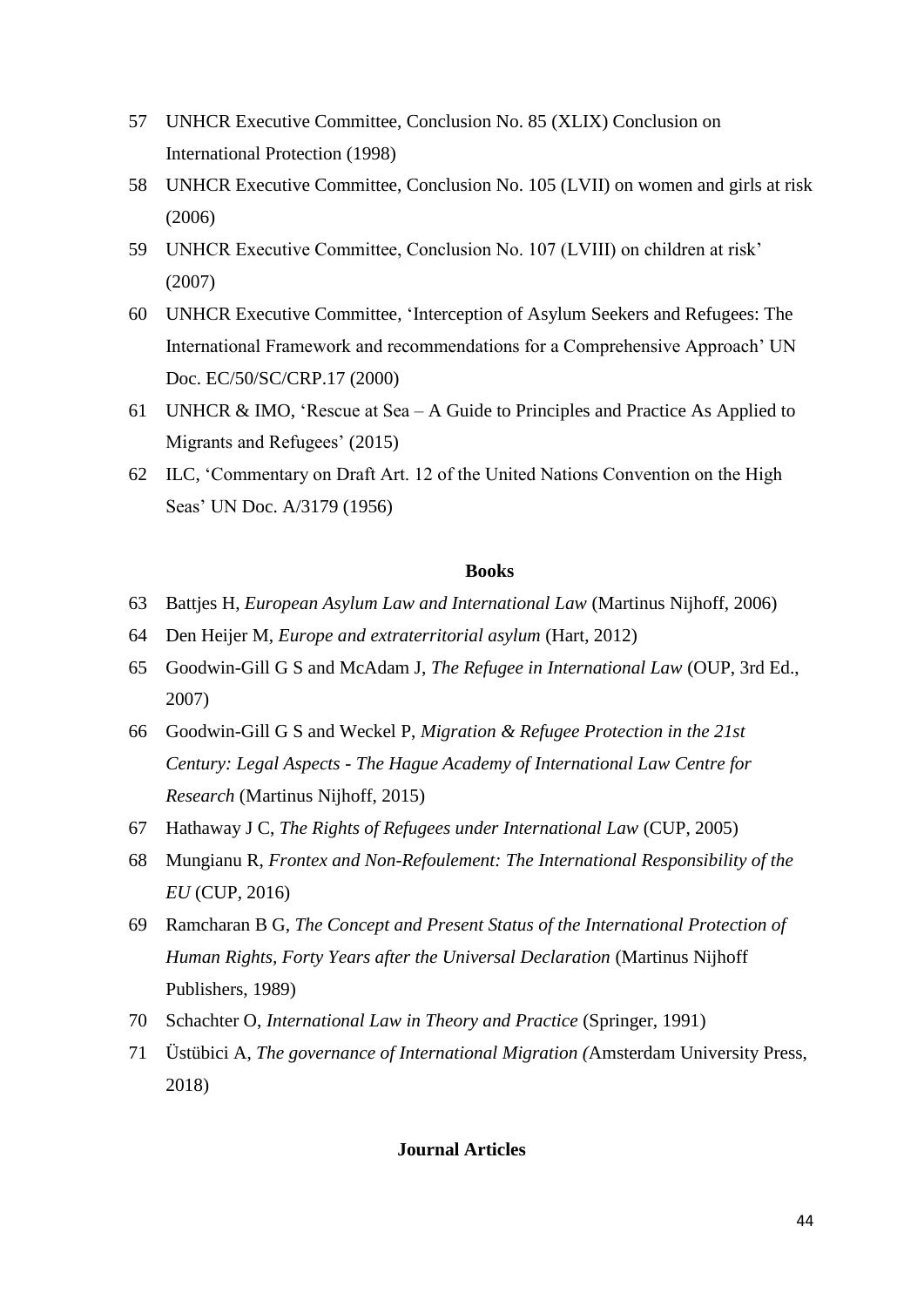- 72 Boed R, 'The State of the Right of Asylum in International Law' (1994) 5 (1) Duke Journal of Comparative & International Law 1
- 73 Edwards A, 'Human Rights, Refugees, and the Right "To Enjoy Asylum"' (2005) 17(2) International Journal of Refugee Law 293
- 74 Fischer-Lescano A, Löhr T, and Tohidipur T, 'Border Controls at Sea: Requirements under International Human Rights and Refugee Law' (2009) 21(2) International Journal of Refugee Law 256
- 75 Goodwin-Gill G S, 'The Right to Seek Asylum: Interception at Sea and the Principle of Non-refoulement' (2011) 23(3) International Journal of Refugee Law 443
- 76 Hannum H, 'The Status of the Universal Declaration of Human Rights in National and International Law' (1996) 25 Georgia Journal of International & Comparative Law 287
- 77 Henkin L, 'Human Rights and State "Sovereignty"' (1996) 25 Georgia Journal of International & Comparative Law 31
- 78 Moreno-Lax V, 'Seeking Asylum in the Mediterranean: Against a Fragmentary Reading of EU Member States' Obligations Accruing at Sea' (2011) 23(2) International Journal of Refugee Law 174
- 79 Papanicolopulu I, 'The duty to rescue at sea, in peacetime and in war: A general overview' (2016) 98(2) International Review of the Red Cross 491
- 80 Pugash J Z, 'The Dilemma of the Sea Refugee: Rescue Without Refuge' (1977) 18 Harvard International Law Journal 577
- 81 Sohn L B, 'The New International Law: Protection of the Rights of Individuals Rather than States' (1982) 32(1) American University Law Review 1
- 82 Spronken A, 'Vluchten kan niet meer' (2019) Nederlands Juristenblad 2019/1266
- 83 Strik T & Terlouw A, 'Territorialiteit en vluchtelingenrecht: verantwoordelijkheid nemen, afschuiven of delen?' (2019) Handelingen Nederlandse Juristen-Vereniging 149/2019, 135
- 84 Tittel-Mosser F, 'The Unintended Legal and Policy Relevance of EU Mobility Partnerships: A Comparative Implementation Analysis of Morocco and Cape Verde' (2018) 20 European Journal of Migration and Law 314
- 85 Trevisanut S, 'Search and Rescue Operations in the Mediterranean: Factor of Cooperation or Conflict' (2010) 25(4) The International Journal of Marine and Coastal Law 523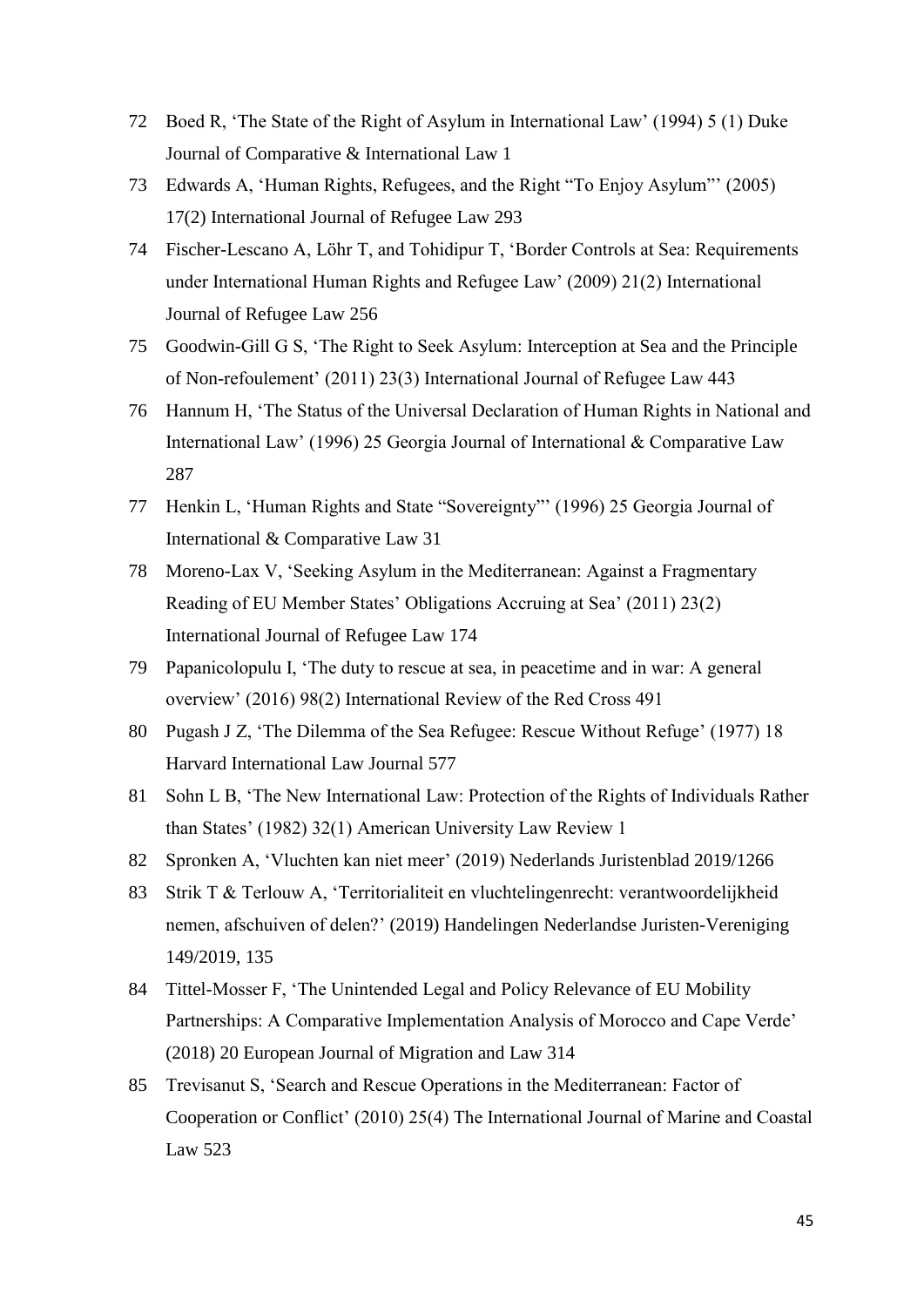#### **Other documents**

- 86 Abderrahim T, 'Pushing the boundaries: How to create more effective migration cooperation across the Mediterranean' European Council on Foreign Relations Policy Brief (15 January 2019) <https://www.ecfr.eu/publications/summary/pushing\_the\_boundaries\_effective\_migra tion cooperation across Mediterranean>
- 87 Abellán L & Martín M, 'Spain and Morocco reach deal to curb irregular migration flows' *El Pais* (Madrid 21 February 2019) <https://elpais.com/elpais/2019/02/21/inenglish/1550736538\_089908.html?id\_externo \_rsoc=TW\_CC&utm\_source=ECRE+Newsletters&utm\_campaign=b56954bf65- EMAIL\_CAMPAIGN\_2019\_02\_21\_04\_36&utm\_medium=email&utm\_term=0\_3ec9 497afd-b56954bf65-422327773%20accessed%2016%20March%202019>
- 88 Alarmphone, 'Borders of violence: "When I resisted to enter the small dark room, they started beating me.."' (3 June 2019) <https://alarmphone.org/en/2019/06/03/bordersof-violence/?utm\_source=ECRE+Newsletters&utm\_campaign=4c28f67774- EMAIL\_CAMPAIGN\_2019\_06\_05\_09\_48&utm\_medium=email&utm\_term=0\_3ec9 497afd-4c28f67774-422328653#\_ftn23>
- 89 Amnesty International, 'Human Rights in the Middle East and North Africa' (2018) <https://www.amnesty.org/download/Documents/MDE0194332019ENGLISH.PDF> Amnesty international, 'Morocco: relentless crackdown on thousands of sub-saharan migrants and refugees is unlawful' (2018) <https://www.amnesty.org/en/pressreleases/2018/09/morocco-relentless-crackdown-on-thousands-of-sub-saharanmigrants-and-refugees-is-unlawful/>
- 90 Asylum Information Database (AIDA), 'Country Report: Spain' Last updated 21 March 2018 <https://www.asylumineurope.org/reports/country/spain>
- 91 Balleix C, 'Centres contrôlés et plateformes régionales de débarquement : vers une percée dans la solidarité entre états membres ?' Notre Europe Institut Jacques Delors (2019) <http://institutdelors.eu/wpcontent/uploads/2018/08/VersuneperceedanslasolidaritenetreEtatsmembres-Balleixaout2018.pdf>
- 92 Benargane Y, 'Maroc: Les agressions des migrants dans le nord vont crescendo selon l'AMDH' (*Yabiladi,* 4 June 2019) <https://www.yabiladi.com/articles/details/79212/maroc-agressions-migrants-dansnord.html?utm\_source=ECRE+Newsletters&utm\_campaign=4c28f67774-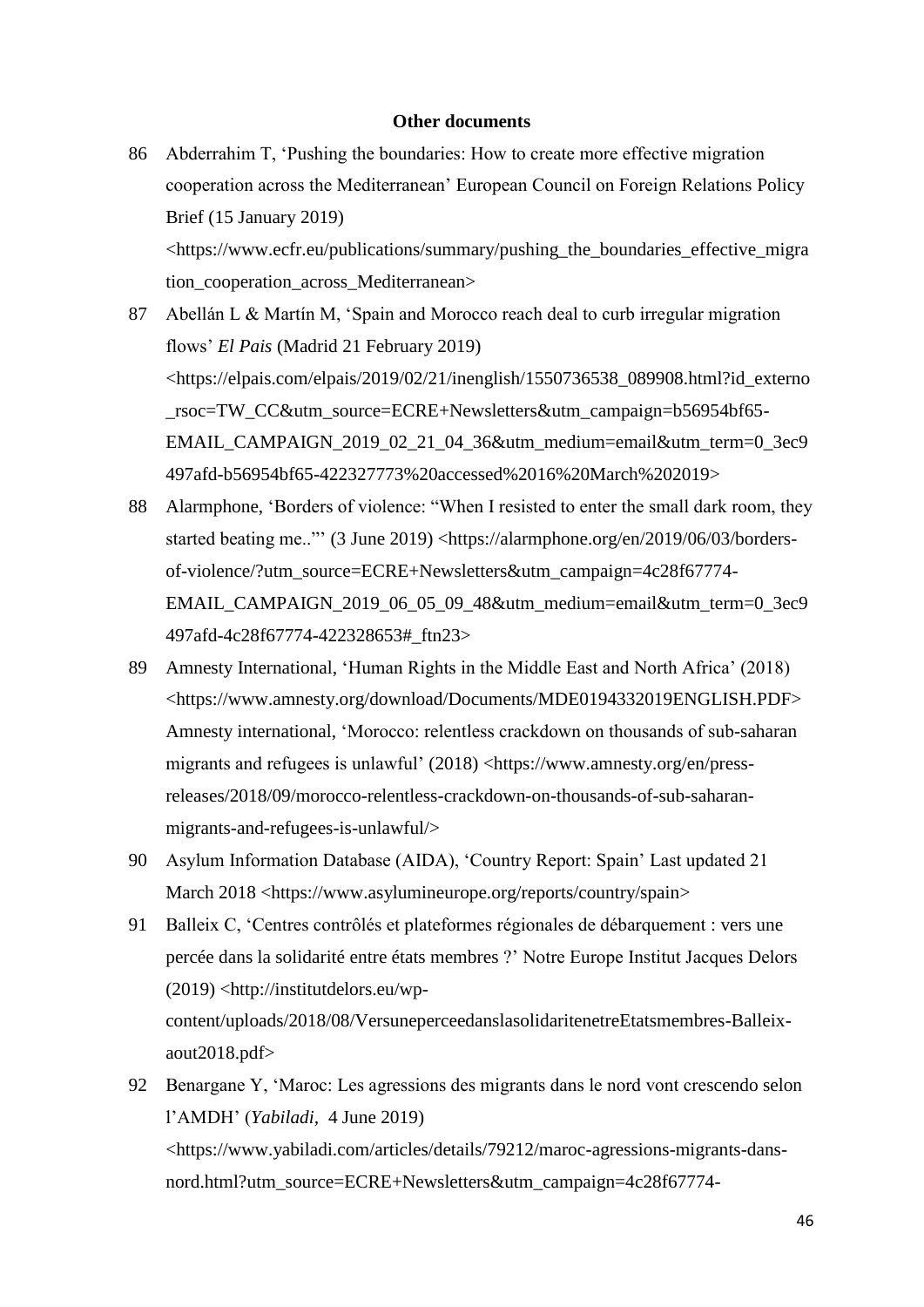EMAIL\_CAMPAIGN\_2019\_06\_05\_09\_48&utm\_medium=email&utm\_term=0\_3ec9 497afd-4c28f67774-422328653>

93 Boffey D, 'African Union seeks to kill EU plan to process migrants in Africa' *The Guardian* (Sharm el-Sheikh 24 Feburary 2019) <https://www.theguardian.com/world/2019/feb/24/african-union-seeks-to-kill-eu-planto-process-migrants-inafrica?CMP=share\_btn\_tw&utm\_source=ECRE+Newsletters&utm\_campaign=511cc

7177d-

EMAIL\_CAMPAIGN\_2019\_02\_25\_02\_54&utm\_medium=email&utm\_term=0\_3ec9 497afd-511cc7177d-422327773%20accessed%2016%20March%202019>

- 94 Caritas Europa, 'Analysis of EU Proposals for disembarkation mechanisms' (2018) <https://www.caritas.eu/wordpress/wpcontent/uploads/2018/10/181017\_caritas\_europa\_position\_paper\_disembarkation.pdf>
- 95 Commissie Meijers 'CM1807 Brief over de externe dimensie van het Europese asielbeleid' 24 June 2018 <https://www.eerstekamer.nl/bijlage/20180907/brief\_van\_de\_commissie\_meijers\_2/d ocument3/f=/vkrklm5kc8ag.pdf>
- 96 Conseil national des droits de l'Homme, 'Foreigners and human rights in Morocco: for a radically new asylum and migration policy' <https://cndh.ma/sites/default/files/foreigners\_and\_human\_rights- \_conclusions\_and\_recommendations.pdf>
- 97 Council of Europe Commissioner for Human Rights, 'Lives saved. Rights protected. Bridging the protection gap for refugees and migrants in the Mediterranean' (2019)
- 98 The Délégation interministérielle aux droits de l'Homme, the National Human Rights Council and Rabat Office of the International Organization for Migration, 'Rational of a regional seminar on "Migration governance and human rights"' (2013)
- 99 Dikov I, 'Morocco Rejects Setting Up Migrant Centers, Wants Role in EU Decisions' (*European Views*, 3 October 2018) <https://www.europeanviews.com/2018/10/morocco-rejects-setting-up-migrant-centers-wants-role-in-eudecisions/>
- 100 ECRE 'Defending Refugees: Access to Protection in Europe' (2007) <https://www.ecre.org/wp-content/uploads/2016/07/ECRE-Defending-Refugees-Access-to-Protection-in-Europe\_December-2007.pdf>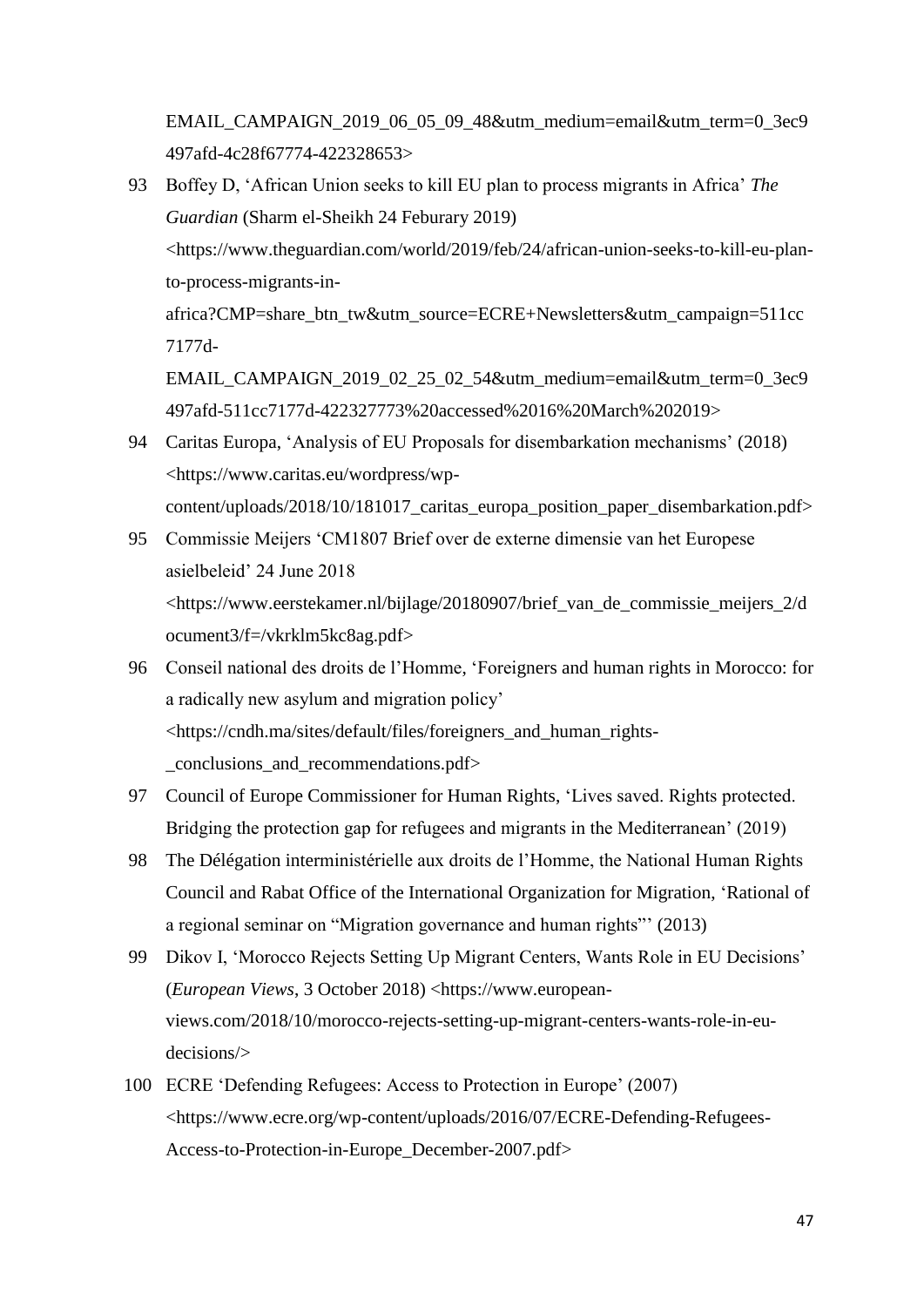- 101 ECRE 'Coalition of 85 Spanish NGOs demand clarification of potential push backs of over thousand people at Spanish-Moroccan border' 13 January 2017 <http://www.ecre.org/coalition-of-85-spanish-ngos-demand-clarification-of-potentialpush-backs-of-over-thousand-people-at-spanish-moroccan-border/>
- 102 ECRE 'Asylum at the European Council 2018: outsourcing or reform?' Policy Paper 4 (2018) <https://www.ecre.org/wp-content/uploads/2018/08/Policy-Papers-04.pdf>
- 103 ECRE 'European Council: regional disembarkation platforms a key objective' 29 June 2018 <https://www.ecre.org/european-council-regional-disembarkation-platforms-akey-objective/>
- 104 Editorial 'The EU's 'regional disembarkation platforms' (*The Arab Weekly* ,1 July 2018) <https://thearabweekly.com/eus-regional-disembarkation-platforms>
- 105 European Public Service Union 'EPSU briefing on "controlled centres" and "disembarkation arrangements" Towards a common asylum policy with no or very few asylum-seekers?' Briefing on EU Asylum and Migration Policy 28 August 2018 <https://euagenda.eu/upload/publications/untitled-178679-ea.pdf>
- 106 Frenzen N, 'Week in Review 09 December 2018' ( *Migrants at Sea,* 31 December 2018) <https://migrantsatsea.org/2018/12/>
- 107 Frontex Migratory Map (2019) <https://frontex.europa.eu/along-eu-borders/migratorymap/>
- 108 International Justice Research Center, 'Asylum & the Rights of Refugees' <http://www.ijrcenter.org/refugee-law/>
- 109 Human Rights Watch 'No Escape from Hell: EU Policies Contribute to Abuse of Migrants in Libya' 21 January 2019 <https://www.hrw.org/report/2019/01/21/noescape-hell/eu-policies-contribute-abuse-migrants-libya>
- 110 Maiani F,'"Regional Disembarkation Platforms" and "Controlled Centres": Lifting the Drawbridge, Reaching out Across The Mediterranean, or Going Nowhere?' Ref|Law <http://www.reflaw.org/regional-disembarkation-platforms-and-controlled-centreslifting-the-drawbridge-reaching-out-across-the-mediterranean-or-going-nowhere/>
- 111 Mejri K, 'A Comparative Study of Refugee Laws in Arab Countries' (2018) 16 Konrad Adenauer Stiftung Mediterranean Dialogue Series <https://www.kas.de/documents/282499/282548/MDS+16+A+Comparative+Study+of +Refugee+Laws+in+Arab+Countries+ENGLISH.pdf/1fea19a8-4aa7-35d4-3aa7- 106dd9943363?version=1.3&t=1546956641330>